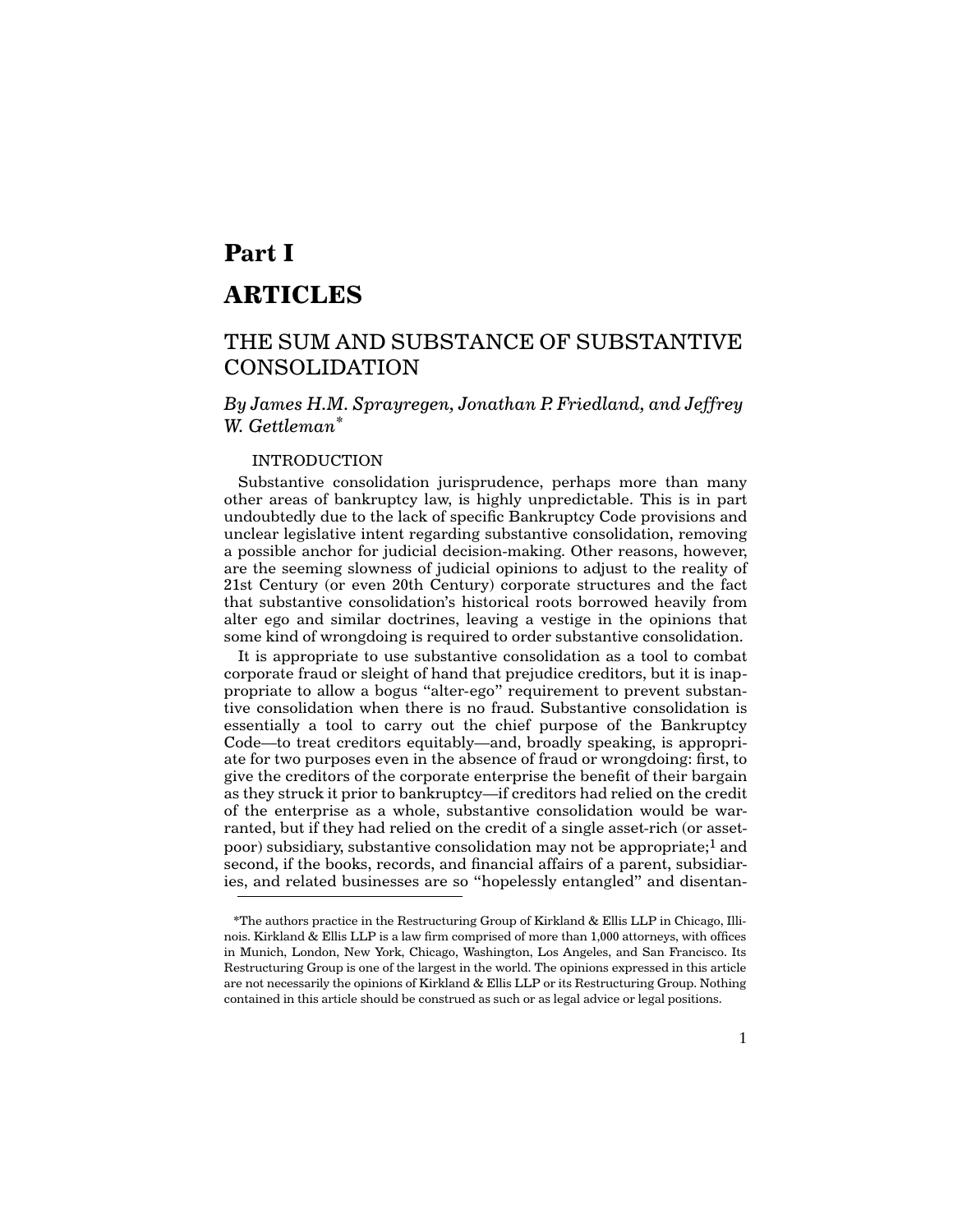gling them would cost the creditors more than they would gain, then substantive consolidation would be warranted.

The doctrine's "alter-ego" past also has caused a seeming conservatism to creep into judicial decisions, to the effect that substantive consolidation should be "used sparingly," and some courts have expressed a "skepticism of the 'modern liberal trend' toward substantive consolidation."2 To be sure, because of the inevitability that substantive consolidation will affect the size of some creditors' distributions, courts should not apply it in a knee-jerk fashion. However, in the modern world, creditors that deal with large public companies will either be able to persuade a bankruptcy court that prior to bankruptcy they had relied on the credit of an individual subsidiary, or they will not be able to do so. Simply because there might be close cases should not make courts conservative in applying substantive consolidation—making close calls is what courts sometime need to do. Admonitions to use this tool "sparingly" or expressions of skepticism for a "liberal trend" are not helpful. A full examination of the facts and circumstances of each case with a view toward determining whether substantive consolidation will assist in the equitable treatment of all creditors would be the enlightened approach.

Finally, there is one test that courts should make more use of, although it must only be used with the overlay of the facts in any particular case. Large public corporate debtors essentially are structured in one of two ways: vertically integrated or horizontally integrated (or some hybrid, in which one corporate group or division resembles a vertically-integrated business, and other subsidiaries or related entities are independent businesses). Although some courts have used this as a part of their analysis, most courts have been slow to adopt this way of looking at a business when applying the substantive consolidation tool. Such an analysis would assist courts in "screening" corporations as to the propriety of granting substantive consolidation, and in assigning the burden of proof, and for large public corporations to be at least as helpful as the oftenrecited *Vecco* factors.3

This article first looks at substantive consolidation's legal framework and then describes in detail the current tests most commonly employed by courts to analyze whether substantive consolidation should be granted, along with some related doctrines that have aided courts in their substantive consolidation determinations. The final section details the "vertical/horizontal" dichotomy and the reasons why courts should consider it more prominently in substantive consolidation analyses.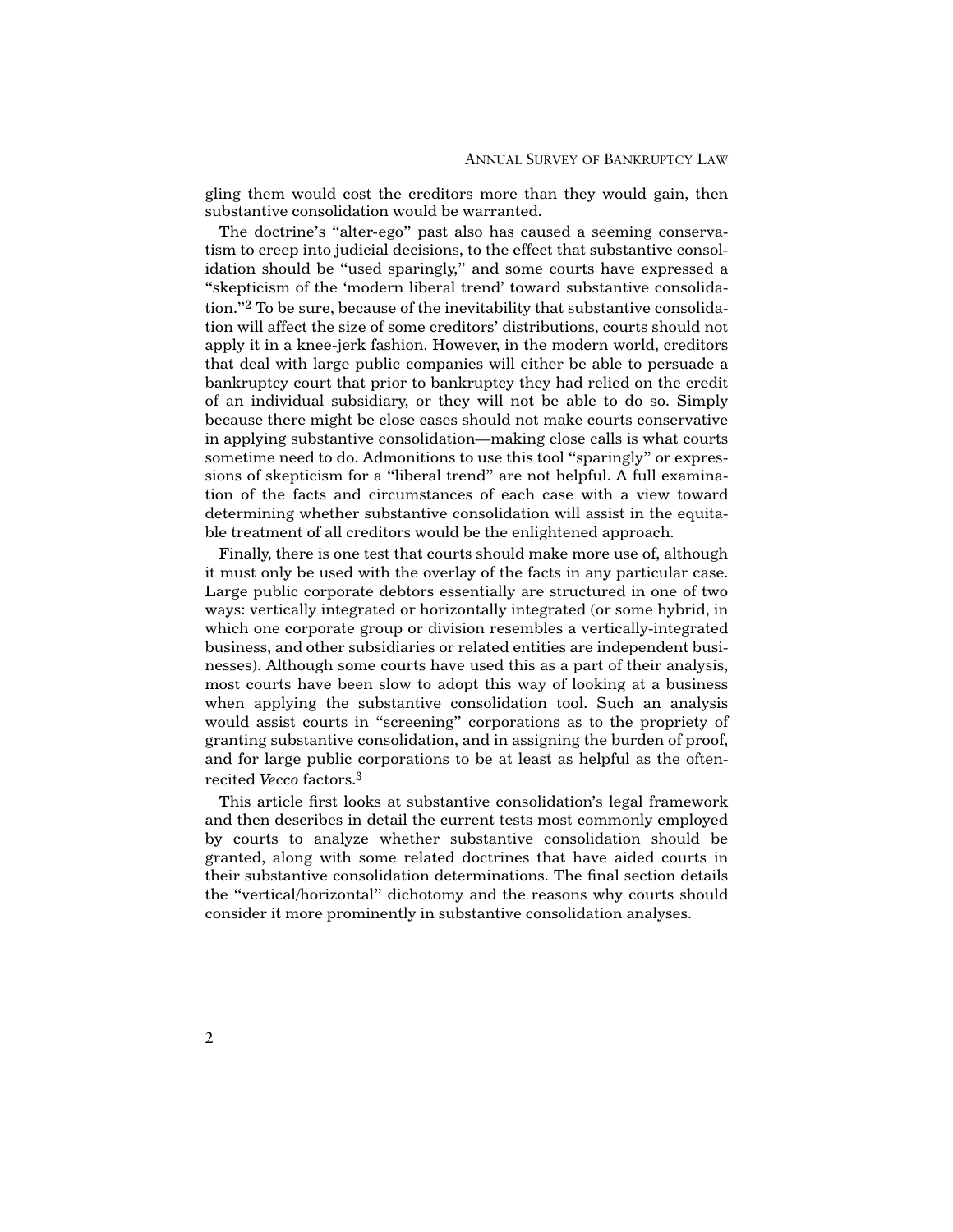## I. THE LEGAL FRAMEWORK FOR SUBSTANTIVE CONSOLIDATION

#### *A. In General*

Substantive consolidation derives from the bankruptcy court's general equitable powers as set forth in section 105 of the Bankruptcy Code<sup>4</sup> and also from section  $1123(a)(5)(C)$ .<sup>5</sup> Simply stated, substantive consolidation is simply the pooling of the assets and liabilities of related debtor entities into a unitary debtor estate from which all claims are paid. Creditors of consolidated debtors vote on a single plan of reorganization. Substantive consolidation also eliminates intercompany claims.6

Because of the asset pooling aspect, it can readily be seen that if a debtor group includes some subsidiaries with significant assets and some with few or no assets, the recovery of a creditor with a claim against an asset-rich subsidiary could be markedly larger if the claim were satisfied against the asset-rich subsidiary alone. If consolidation were granted, that creditor would have to share the combined assets of the consolidated business as a whole with all other creditors.7 It is in large part because substantive consolidation virtually always prejudices certain creditors in this way that courts generally note that the doctrine should be used cautiously.8

#### *B. The Facts Are Paramount*

The substantive consolidation inquiry is highly fact-specific.9 To develop the factual background for a substantive consolidation analysis, an in-depth investigation of the factual context must be conducted, including a review of, inter alia: financial records (e.g., cash flow statements and tax returns), cash management systems, relevant corporate transactions, internal and external communications and representations, and contracts (both intracorporate and with third parties). In order to assess how creditors viewed the corporate debtor entity—and thus the nature of their reliance on either the parent, a subsidiary, or the entity as a whole—it is also essential to evaluate and characterize available evidence relating to those creditors, including publicly-available statements (including websites, press releases, SEC, and court filings, etc.), communications with the debtor's corporate entities and with third-parties, and the creditors' proofs of claim.

## II. SUBSTANTIVE CONSOLIDATION TESTS CURRENTLY FAVORED BY THE COURTS

Substantive consolidation is a particularly "slippery" area of bankruptcy law, and the standards to be applied are unsettled. "'Substantive consoli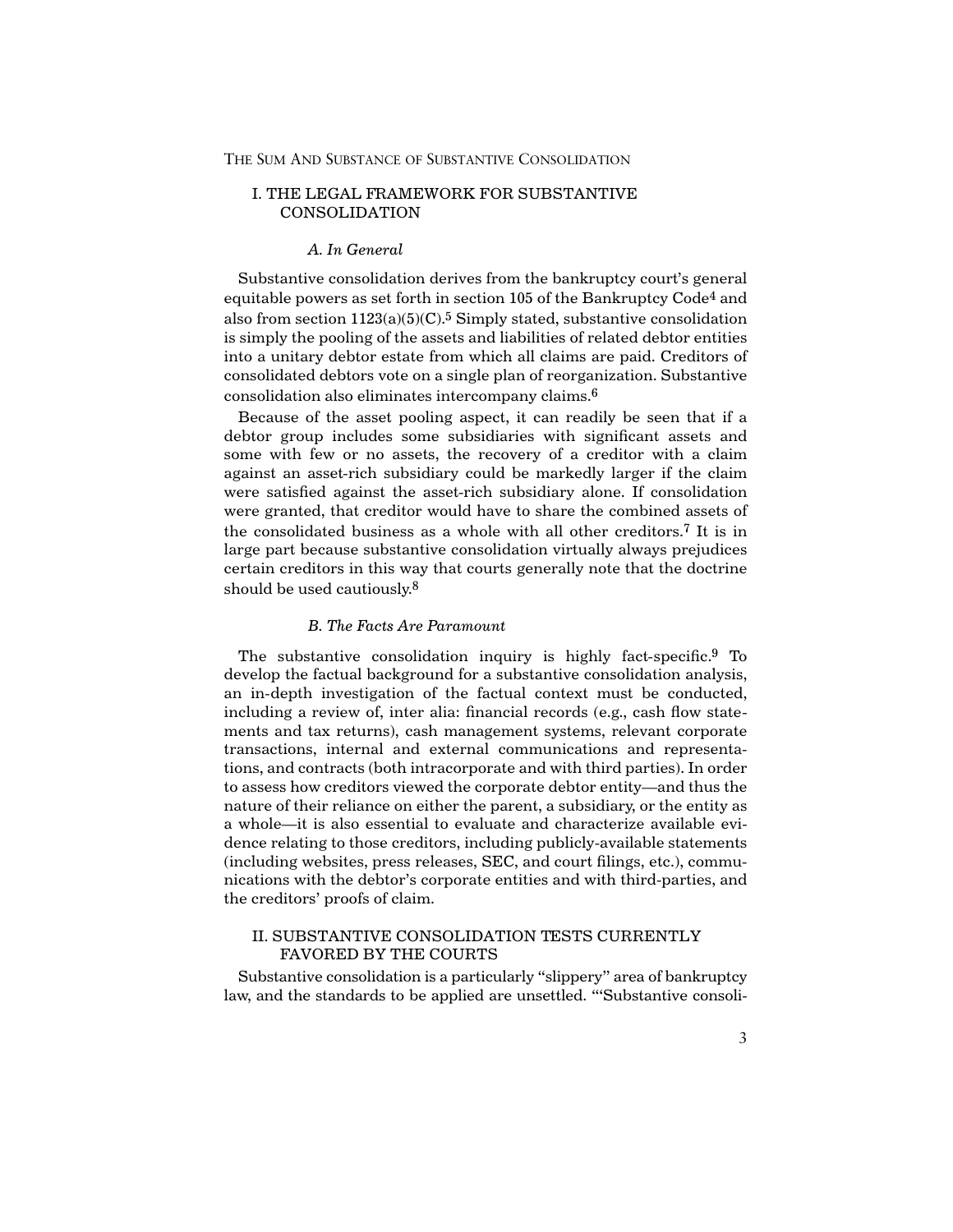dation cases are to a great degree sui generis' . . . Thus precedents are of limited value. Instead, the court must determine what equity requires."<sup>10</sup>

As might be expected with this kind of a jurisprudential environment, opinions are seemingly difficult to reconcile. One commentator expressed it this way:

Substantive consolidation is confusing because the courts employ a variety of tests and may also use two or more of these tests simultaneously . . . often without reconciliation of the cited precedent. Other courts have approved or denied substantive consolidation without analyzing any precedent or without relying on any expressed standard.<sup>11</sup>

It must therefore be kept in mind that any particular result might be difficult to predict.

A review of the various tests employed by the various circuits reveals that they are not all that different one from the other. As pointed out in Kors, the First Circuit has adopted the five-factor test in *Pension Ben. Guar. Corp. v. Ouimet Corp.;*12 the Second and Ninth Circuits use the twopronged inquiry of *In re Augie/Restivo Baking Co., Ltd.*;13 the Third Circuit, in its recent decision in *In re Owens Corning,*14 adopted its own test, stating that a proponent of substantive consolidation must show either that prepetition creditors treated the entities as "one legal entity" or that postpetition, the entities' assets are "so scrambled that separating them is prohibitive and hurts all creditors." The Fourth Circuit has not adopted a standard, but one recent bankruptcy court case used the *Augie/Restivo* test as the standard, *In re Fas Mart Convenience Stores, Inc.*;15 the Fifth Circuit has not adopted a standard test, as noted in *In re Permian Producers Drilling, Inc*;16 the Eighth Circuit considers the three-factor test in *In re Giller;*17 the D.C. Circuit follows a test set forth in *In re Auto-Train Corp., Inc.*;18 and the Eleventh Circuit bases their determinations on the test found in *Eastgroup Properties v. Southern Motel Ass'n, Ltd.*19 The Seventh Circuit has not specifically opined on the issue of substantive consolidation. The only lower court within the Seventh Circuit that has issued a written opinion discussing the various substantive consolidation tests is the bankruptcy court for the Northern District of Illinois.20 *In re World Access, Inc.*, Judge Sonderby, in denying substantive consolidation in this case discussed the tests used in both the *Augie/Restivo* and *Eastgroup* cases. After acknowledging courts' general inclination against ordering substantive consolidation, Judge Sonderby remarked that "the *Augie/Restivo* standard is truer [than the *Eastgroup* test] to the principles that gave rise to the doctrine [of substantive consolidation]."21

Taking into account the disparate case law on substantive consolidation, it appears that the major factors courts will—or at least should—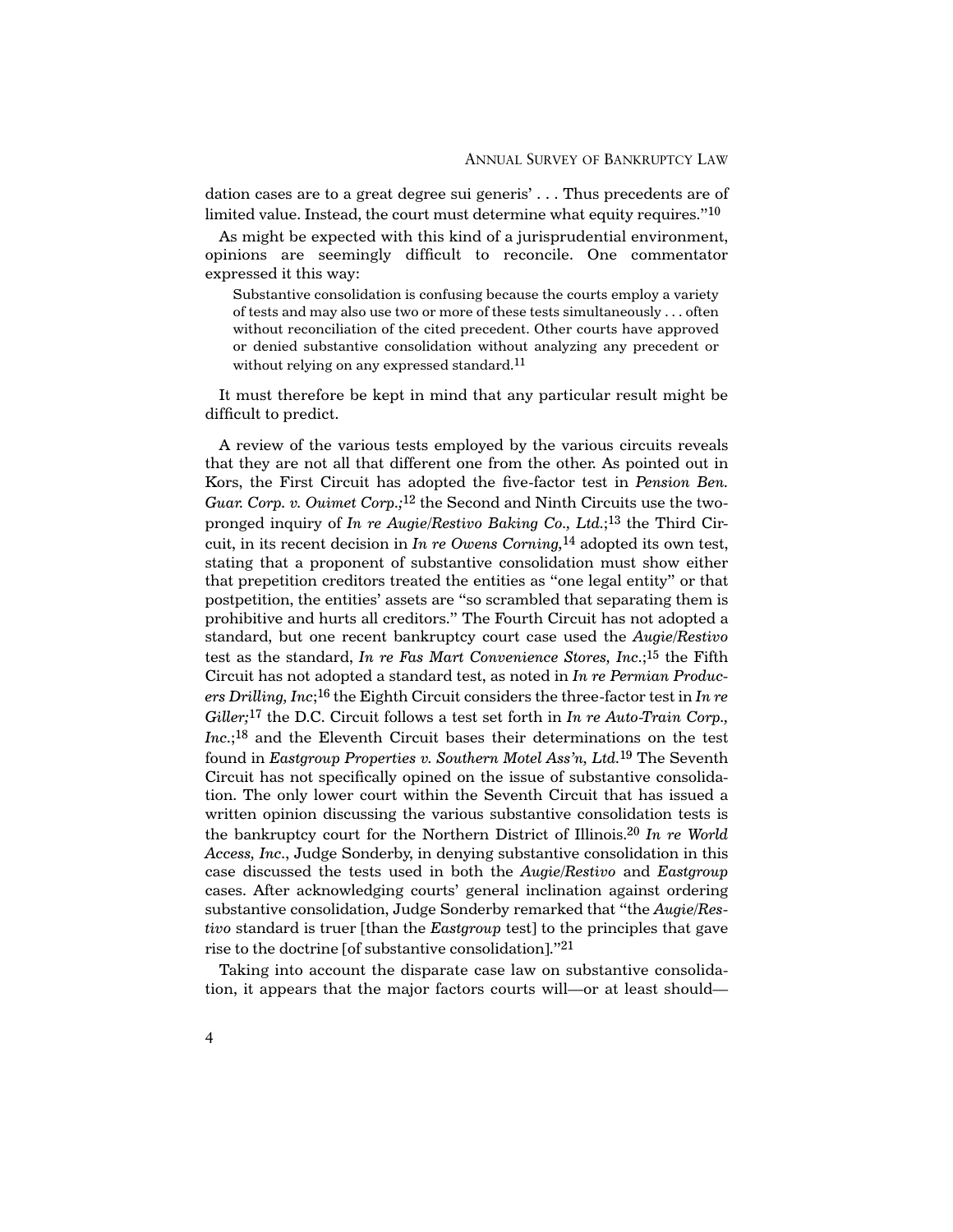consider dispositive in determining whether to order substantive consolidation are:

- (1) whether a creditor relied on an individual debtor's credit when it decided to do business with that debtor, where such reliance was part of the benefit of that creditor's bargain with the debtor; an affirmative answer would tend to defeat consolidation. This should be the most important factor.22
- (2) whether the affairs of the parent and subsidiaries are "hopelessly entangled," such that the effort to untangle them would be so time-consuming and cost so much that creditors would actually be better off if the attempt to disentangle was not made; an affirmative answer to this question would tend to support consolidation.
- (3) whether there is so-called "excessive unity" between the parent and subsidiaries. In other words, for all practical purposes the subsidiaries had no independent existence. If so, consolidation would be warranted (again, a manifestation of the vertical v. horizontal inquiry).

It is obvious that even these criteria contain some overlap, and any given result would be dependent on the facts and circumstances of the particular case. An analysis of the two most oft-used tests—*Augie/Restivo* and *Eastgroup*—is helpful in providing a context for further analysis.23

#### *A. The Augie/Restivo Test*

More streamlined than other tests, the *Augie/Restivo* test distills substantive consolidation down to two critical inquiries: "(1) whether creditors dealt with the entities as a single economic unit and 'did not rely on their separate identity in extending credit'; or (ii) whether the affairs of the debtors are so entangled that consolidation will benefit all creditors."24 Courts generally have found that substantive consolidation under *Augie/Restivo* may be ordered if either one of the foregoing prongs is satisfied.25

#### *1. The First Augie/Restivo Prong—Substantial Identity/ Creditor Reliance*

The first prong of the *Augie/Restivo* test sets forth two necessary requirements.26 First, for substantive consolidation to be proper under *Augie/Restivo*, creditors must have dealt with the entities to be consolidated as a single economic unit. Second, creditors must not have relied on the separate identity of the consolidated entities in extending credit.27 *Augie/Restivo* involved a request for the consolidation of two bakeries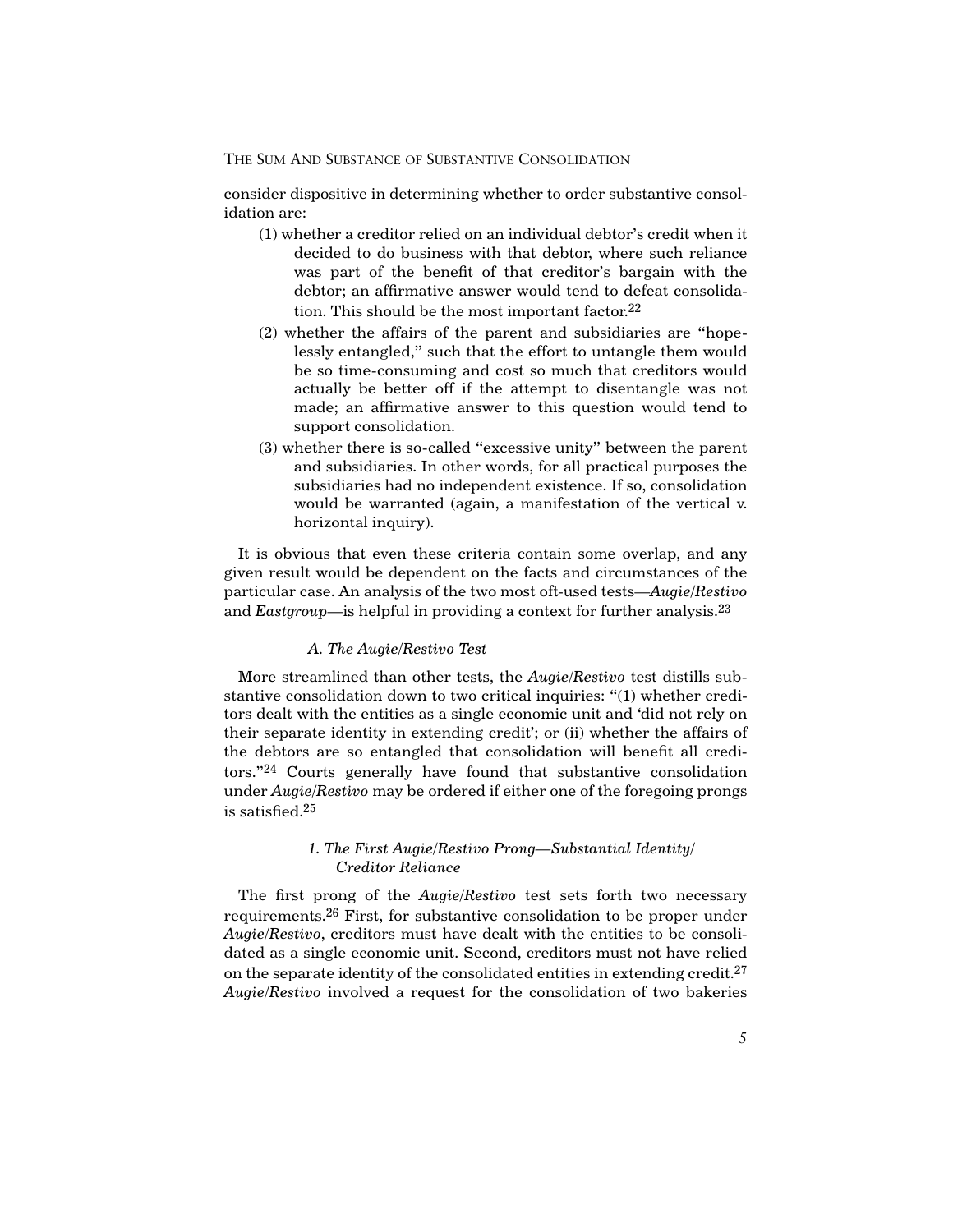that had attempted a merger. The first of these entities, Augie's Baking Company Ltd. ("Augie's"), had obtained \$2.4 million in credit secured by its real property, inventory, equipment, and accounts receivable from Union Savings Bank ("Union"). Without Union's knowledge, Augie's had entered into an agreement with another bakery, Restivo Brothers Bakers, Inc. ("Restivo"), by which Restivo would acquire all of Augie's stock in exchange for 50 percent of Restivo's stock. The purchase agreement did not transfer Augie's real property or equipment to Restivo, and Augie's remained owner of such property.28

Restivo then changed its name to Augie/Restivo and moved certain operations to Augie's plant. Augie's affairs were wound up and Restivo became a sole operating company, keeping a single set of books and records and issuing financial statements in the name Augie/Restivo. However, Augie's was never dissolved. Manufacturers Hanover Trust Company ("MHTC") subsequently loaned Augie/Restivo \$2.7 million and received a separate guarantee of Augie/Restivo's obligation from Augie's, including a mortgage (subordinate to that of Union's) on Augie's real property.29

Augie/Restivo and Augie's eventually filed for bankruptcy under chapter 11. During the bankruptcy case, a number of cash collateral orders involving MHTC converted MHTC's \$2.7 million in prepetition loans to postpetition superpriority administrative debt. Eventually the debtors moved for substantive consolidation of Augie/Restivo and Augie's. If consolidation were granted, the equity in Augie's would be used to pay the debts of Augie/Restivo, which would have included the \$2.7 million superpriority administrative claim of MHTC and certain other priority tax liabilities. Although Union's loan secured by its mortgage on Augie's real property would remain intact, a certain portion of its loan was undersecured such that Union's claim would be junior to MHTC's superiority debt. Finding that such a result was not justified, the Second Circuit overturned the lower court decisions approving consolidation. The Second Circuit reasoned:

The course of dealing and expectations in the instant case do not justify consolidation. It is undisputed that Union's loans to Augie's were based solely upon Augie's financial condition and, at the time the loans were made, Union had no knowledge of the negotiations between Augie's and Restivo. MHTC also operated under the assumption that it was dealing with separate entities. MHTC thus sought and received a guarantee from Augie's of MHTC's loans to Augie/Restivo . . . Union's claims against Augie's assets are thus clearly superior to those of MHTC. Given these circumstances, the fact that trade creditors may have believed that they were dealing with a single entity does not justify consolidation. Upon a proper showing, the interests of trade creditors can be protected by their participating in Augie's case as creditors of that entity. The fact that they may have been unaware of Augie's separate corporate status is not cause for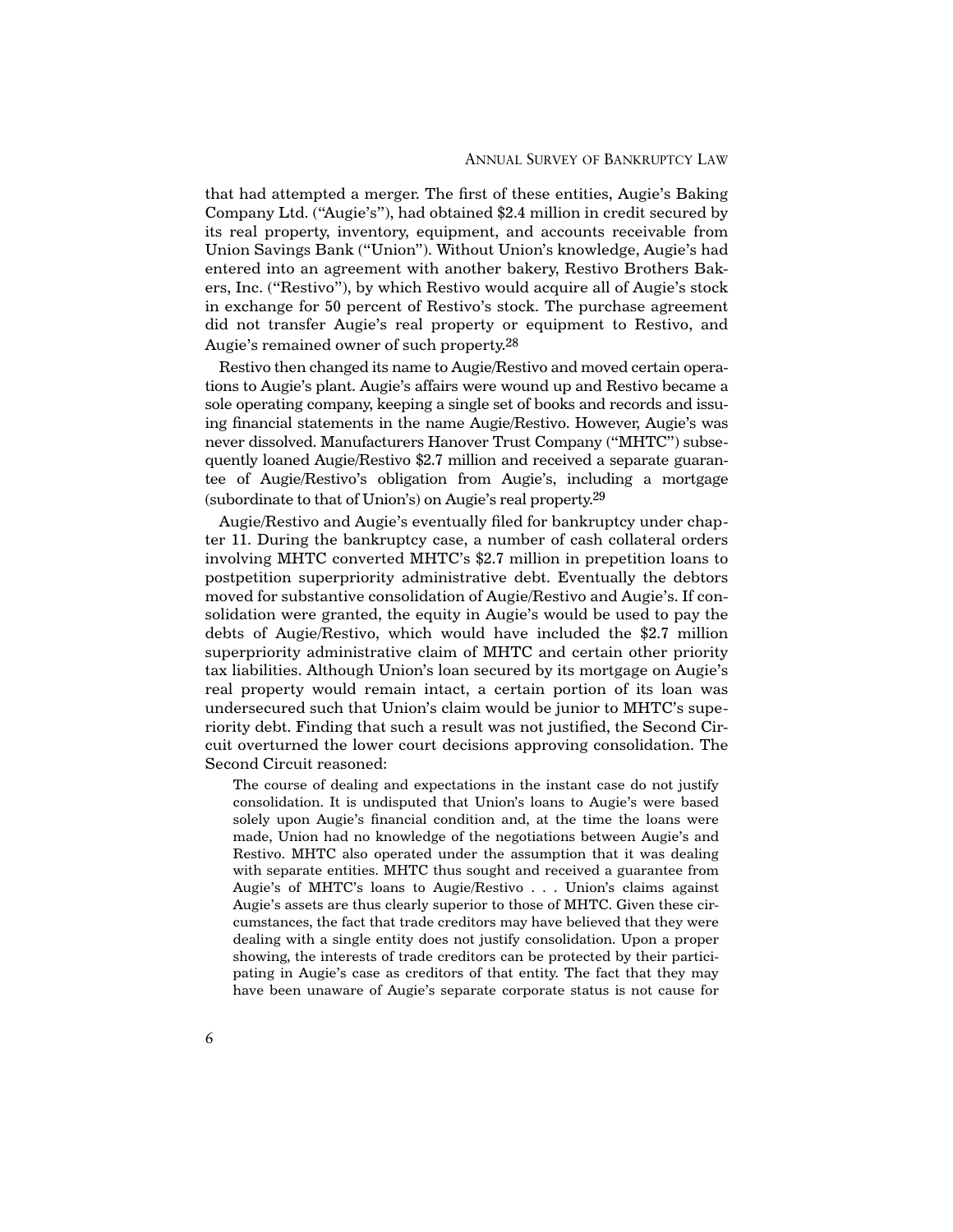subordinating Union's claims to those of MHTC by substantively consolidating the estates.30

It is significant that the Second Circuit found consolidation would unfairly benefit MHTC, which was aware of the debtors' separate corporate status all along. This finding implies a logical corollary. If MHTC, knowing the separate identity of the debtors, was prevented from obtaining the benefit of consolidation at the expense other creditors, which also knew of the separate identities of the debtors, then creditors of one related corporate entity that did not likely rely on the separate credit of another related corporate entity arguably should be precluded from opposing consolidation, when a failure to consolidate would result in a benefit accruing to them at the expense of other creditors, which may have believed the two entities were one and the same. In other words, in determining whether to order consolidation, a court should seek to ensure that creditors obtain the benefit of their bargain—nothing more and nothing less. Otherwise, certain creditors might choose to oppose or support consolidation depending on which result would better fit them, irrespective of where they actually placed reliance.31

In addition, it should be noted that in *Augie/Restivo* the Second Circuit would not allow unsecured trade creditors' impressions of the debtors' operations as a single unit to trump the expectations of a secured creditor. This point from *Augie/Restivo* makes logical sense and can be fully reconciled with the facts of this case. As noted, consolidation in *Augie/ Restivo* would have resulted in Union, which had clearly relied on the separate identity of the entities, having its claim subordinated. To avoid this injustice, the court used its "equitable" judgment in finding that Union's status should not be compromised for the benefit of lower priority creditors even though they may have relied to some extent on the single status of the debtors.32 As explained by the Second Circuit in *Augie/ Restivo*, courts attempt to protect the sanctity of certain credit transactions by including a creditor reliance component in the substantive consolidation analysis:

[C]reditors who make loans on the basis of the financial status of a separate entity expect to be able to look to the assets of their particular borrower for satisfaction of that loan. Such lenders structure their loans according to their expectations regarding that borrower and do not anticipate either having the assets of a more sound company available in the case of insolvency or having the creditors of a less sound debtor compete for a borrower's assets Moreover, lenders' expectations are central to the calculation of interest rates and other terms of loans, and fulfilling those expectations is therefore important to the efficiency of credit markets. Such efficiency will be undermined by imposing substantive consolidation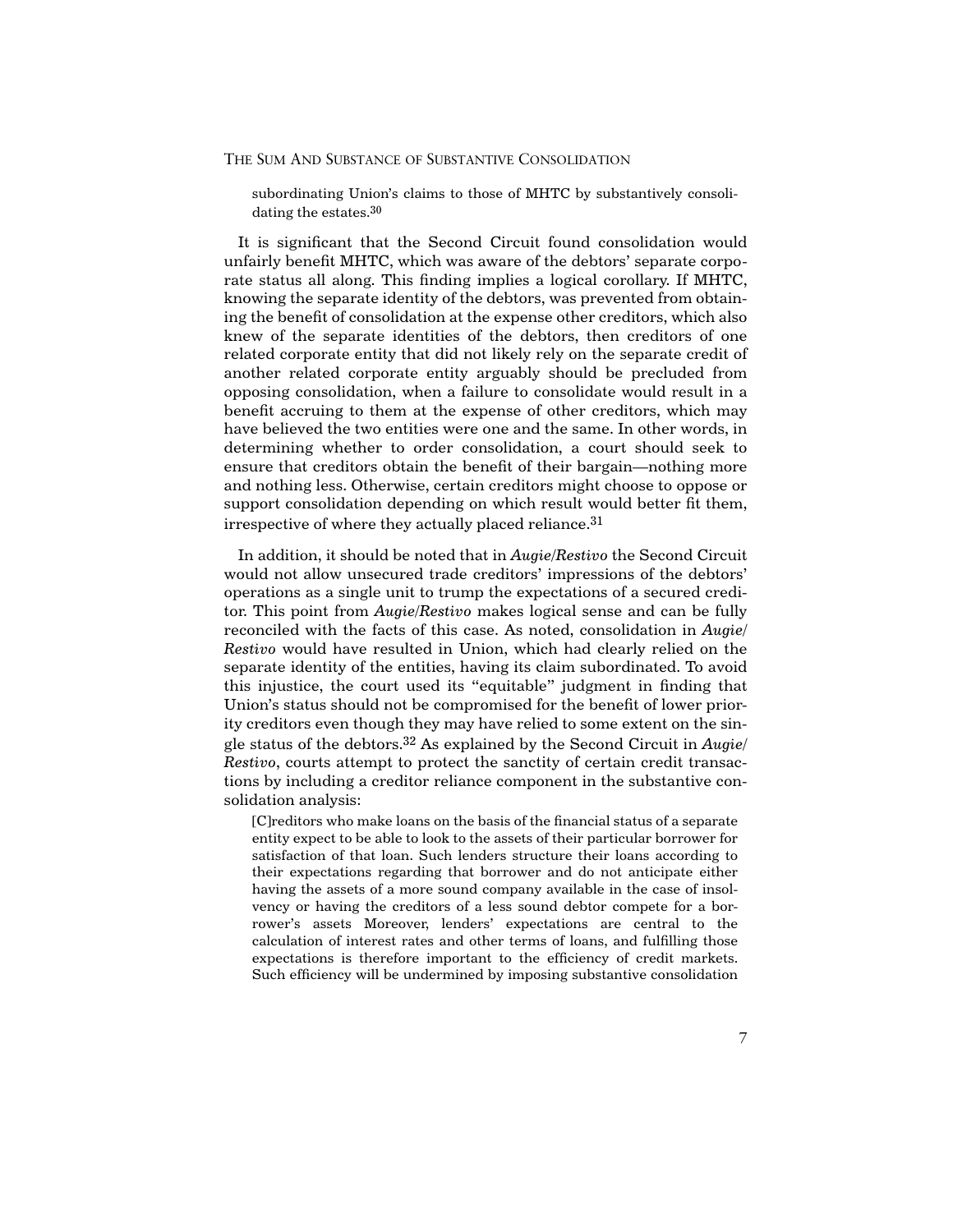in circumstances in which creditors believed they were dealing with separate entities.33

Thus the *Augie/Restivo* court was not going to deprive Union (particularly as a secured creditor) the benefit of its bargain based on the fact that certain unsecured creditors might have been unaware of the fact that Augie's was actually a separate entity.

## *2. The Alternative Augie/Restivo Prong—Entanglement of the Debtors' Affairs*

The *Augie/Restivo* court also noted that an alternative means of procuring a substantive consolidation order would be to prove that the debtors' affairs were so entangled that consolidation would benefit all creditors. However, entanglement of related entities' affairs would justify consolidation under *Augie/Restivo* only where "the time and expense necessary . . . to unscramble them is so substantial as to threaten the realization of any net assets for all the creditors, or where no accurate identification and allocation of assets is possible."34 Procurement of a substantive consolidation order under this financial entanglement standard may be quite difficult, and therefore may not occur often. For example, the fact that a parent entity may experience administrative accounting difficulties in separating out the affairs of its subsidiaries is likely not sufficient under *Augie/Restivo* to warrant substantive consolidation of such entities. Rather, such disentanglement must seemingly rise to the level of threatening the success of the reorganization itself.35

#### *B. The Eastgroup Test*

To establish a prima facie case under *Eastgroup*,36 a debtor bears the initial burden of first establishing that there is "(1) a substantial identity between the entities to be consolidated; and (2) consolidation is necessary to avoid some harm or realize some benefit."<sup>37</sup> If the prima facie case is established, a presumption arises that creditors have not relied solely on the credit of one of the entities involved.<sup>38</sup>

An objecting creditor may rebut the presumption by establishing that it relied on the separate credit of an entity subject to substantive consolidation.39 In this sense, creditor reliance functions as an affirmative defense to substantive consolidation.<sup>40</sup> If an objecting creditor is successful in carrying this burden, substantive consolidation might still be ordered but only if the court determines that the demonstrated benefits of consolidation "heavily" outweigh the harm.41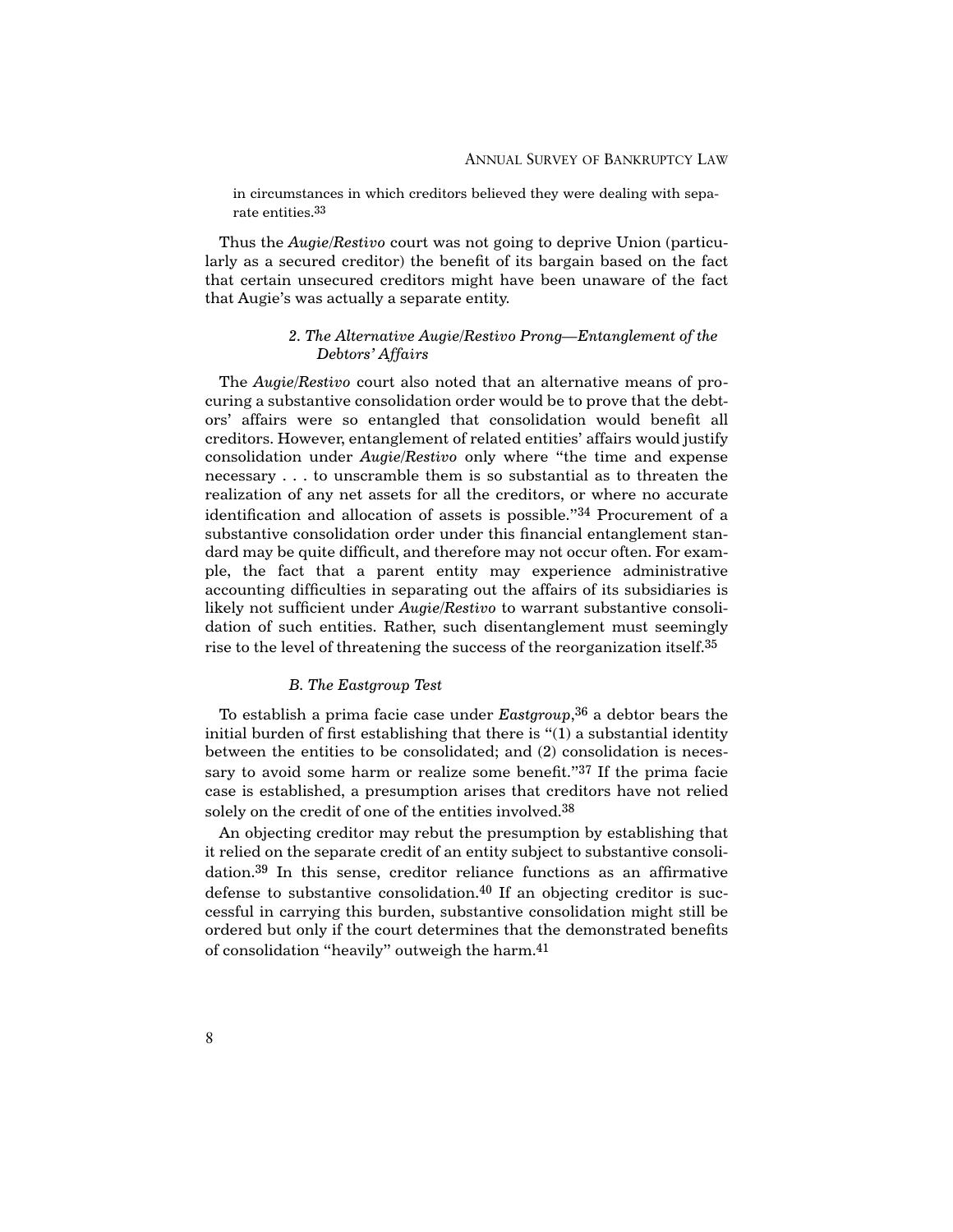## *1. First Eastgroup Prong—"Substantial Identity"*

As observed above, the substantive consolidation inquiry is extremely fact-dependent and fact-intensive.42 Therefore, it is helpful to analyze the facts which tend to indicate or cut against a "substantial identity" between the corporate entities involved in the particular case. A discussion of this prong is by necessity far-ranging and involves review of case law not confined to substantive consolidation alone but benefits from review of analogous common law doctrines and accounting principles which touch upon the treatment of affiliated entities.

#### *a. An Entity's Inability to Operate as a Stand-Alone Business*

The court in *In re Richton International*43 granted substantive consolidation, noting that "this case differs from most substantive consolidation motions" because "there would be no great difficulty in breaking out the financial data for each company."44 However, the court did find it significant that "it would be impossible for these Debtor companies to operate on a stand alone basis without the aid of the other operations, both foreign and domestic, that are part of the Richton group."45 Therefore, the relevant inquiry according to the *Richton* court is whether an examination of the business of the related entities tends to support the proposition that one cannot operate on a "stand-alone basis." For example, can it be shown that without one entity in the corporate group, another entity in the group would not have access to the products that make its own business valuable—and viable? If so, it would appear to be a good example of corporate interdependence, in the same sense used in the *Richton* case. The *Richton* court placed importance on this element as a factor supporting substantive consolidation.

## *b. Third Parties' Perception That They Were Dealing with a Unitary Entity as Indicating "Substantial Identity"*

The court in *Richton* also stated in its discussion of "substantial identity": "Yet even [the court in *Chemical Bank v. Kheel* (another leading substantive consolidation case] considered interwined [sic] financial statements as only one factor to be considered. What is present in this case is a situation akin to what was found by the court in the *Soviero* case, that many creditors dealt with International, Sportswear and Jewelry as one entity."46 The following are questions that might be asked about the way in which third parties have perceived the entities and therefore how they might affect the propriety of substantive consolidation:

• Are the debtor's DIP loans secured by all assets of the parent and its subsidiaries, with no special distinction made for assets that happen to currently appear on a subsidiary's unconsoli-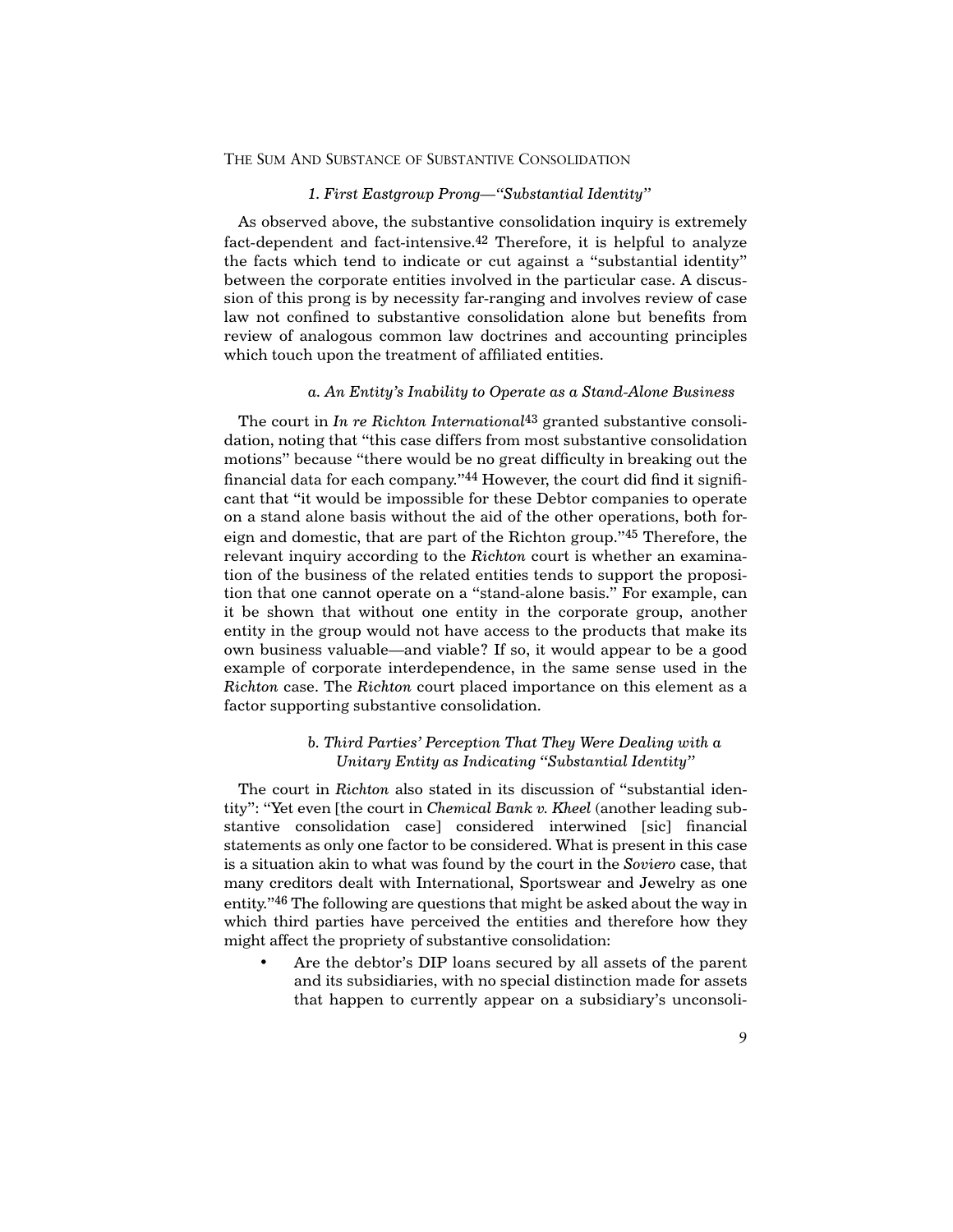dated balance sheet? Prior to bankruptcy, did the subsidiary have a separate line of credit or were credit facilities for the parent and its subsidiaries negotiated and procured by the parent's treasury staff?47

- Have creditors filed proofs of claim against the subsidiary or against the parent? How many creditors are listed as creditors of subsidiaries on the debtor's bankruptcy schedules? Even though it may be impossible to know what creditors' subjective beliefs may have been prior to bankruptcy, it might be revealing to look at available objective evidence, for example lists of clients displayed on these creditors' websites and press releases—do they suggest that these vendors either believed, or wished their own stakeholders to believe, that they were dealing with the parent and not the subsidiary?
- Did the subsidiary's creditors know they were dealing with the larger parent entity, and not with the subsidiary individually? Prior to bankruptcy did any creditors ever request any credit information or credit reports on the subsidiary? Did any creditors ever ask for separate financial statements or a list of trade references for the subsidiary, as opposed to the parent, before granting credit? Did the subsidiary have its own D&B number? Answers to these questions might shed some light on whether creditors of the subsidiary were relying on the subsidiary's separate credit, and might also suggest that objections to substantive consolidation by the subsidiary's trade creditors may be unlikely—i.e., it may be unlikely that any trade creditor of the subsidiary could credibly assert that they had looked solely to the credit of the subsidiary.

## *c. The Vecco Factors*

The substantial identity test as refined in *Eastgroup* had its genesis in a set of seven factors listed *In re Vecco Const. Industries, Inc.*48 As noted by the Eleventh Circuit in *Eastgroup,* "the proponent [of consolidation] may want to frame his argument using the seven factors outlined in *In re Vecco Construction, Inc.*"<sup>49</sup> Many courts have done just that.<sup>50</sup> However, courts have noted that the *Vecco* factors by themselves should not be dispositive of the substantive consolidation issue.51

The more of the *Vecco* factors are present, the stronger the case for substantive consolidation. The *Vecco* factors are:

- presence of consolidated financial statements
- unity of interest and ownership between various corporate entities
- existence of parent and intercorporate guarantees or loans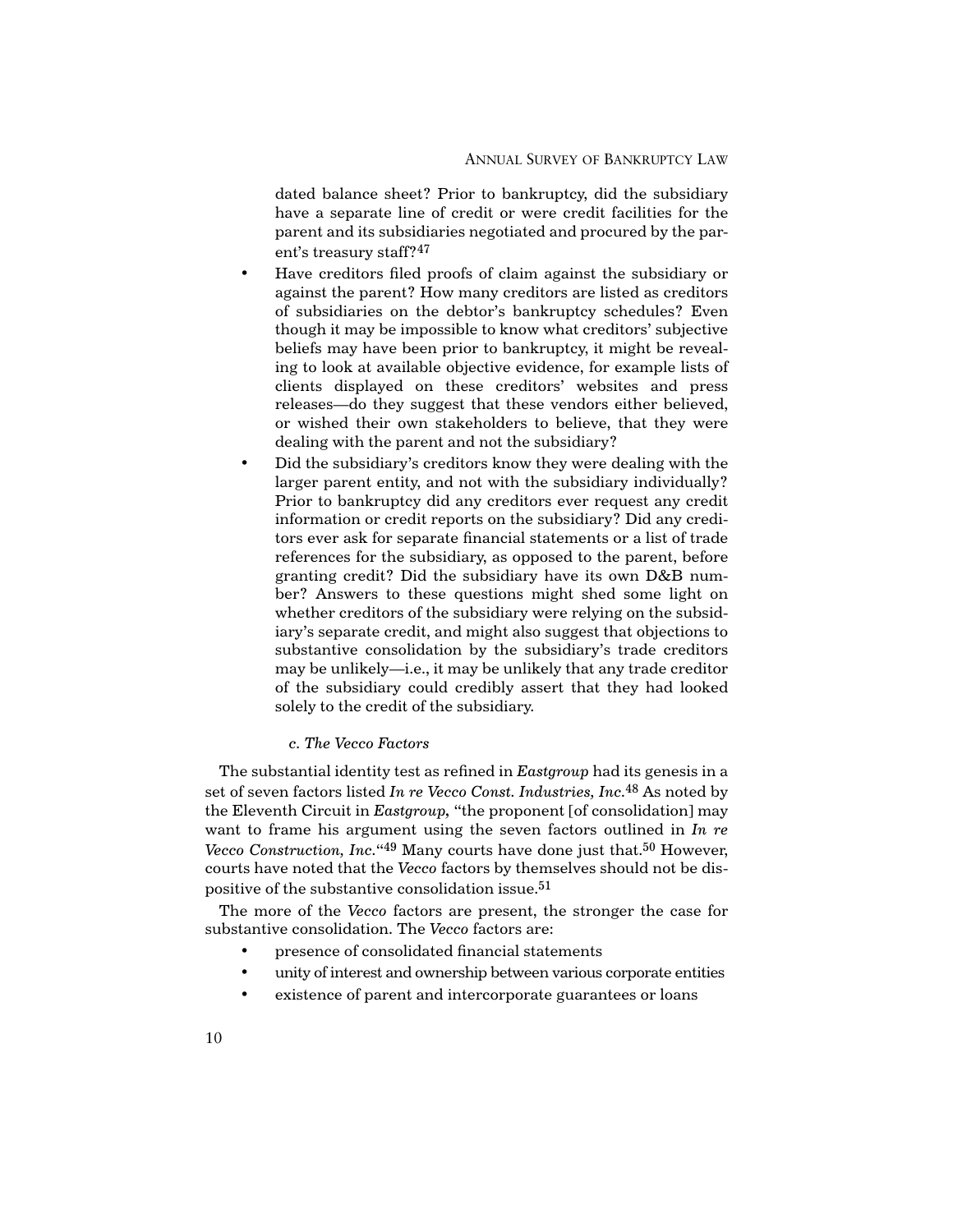- degree of difficulty in segregating and ascertaining individual assets and liabilities
- existence and transfer of assets without formal observance of corporate formalities
- commingling of assets and business functions
- profitability of consolidation at a single physical location

## *i. Presence of consolidated financial statements*

Are the subsidiary's financial results separately reported in public consolidated statements?52 In addition to being one of the *Vecco* factors, some courts have specifically indicated that provision of consolidated financial statements is a factor supporting substantive consolidation.53 Although it would be expected that most large public companies have bookkeeping entries recording the parent's and the subsidiary's transactions (relevant to the "hopeless entanglement" issue discussed below), it may be critically important for the substantive consolidation decision to learn how many of the subsidiary's creditors had—or were apparently interested in—financial data broken out for the subsidiary as a separate entity.

How straightforward is the company's 10K as to the subsidiary's separate identity? Is the subsidiary identified as a wholly-owned subsidiary of the parent? Is the subsidiary identified as a reporting segment of the parent's operations? Do the public filings describe any distinct functions of the subsidiary within the parent organization? In short, are the company's SEC filings ambiguous or do they support the view that the parent and subsidiaries are all part of the same interdependent business?

It is worth noting that GAAP requires consolidated financial reporting when the parent entity owns a majority of the voting common shares of the subsidiary.54 There is a presumption that consolidated statements are more meaningful than separate statements and that they are usually necessary for a fair presentation when one of the companies in the group directly or indirectly has a controlling financial interest in the other companies.55 "Control" is defined as "the ability of one entity to direct the activities of another , so as to accomplish the former's objectives."56 The concept of "control" in GAAP appears to be close to the concept of "ultimate control" described in section  $2(a)(v)(b)$  as a factor supporting "substantial identity" of entities. This public accounting perspective tends to support the concept that large public parent companies control the operations of their subsidiaries and create "substantial identity" between them.

Finally, consolidated financial statements are prepared primarily for the benefit of creditors and shareholders.57 Therefore, it could be argued that in a large public business (as opposed to a closely-held business with possibly "entangled" financials) the presumption is that creditors look at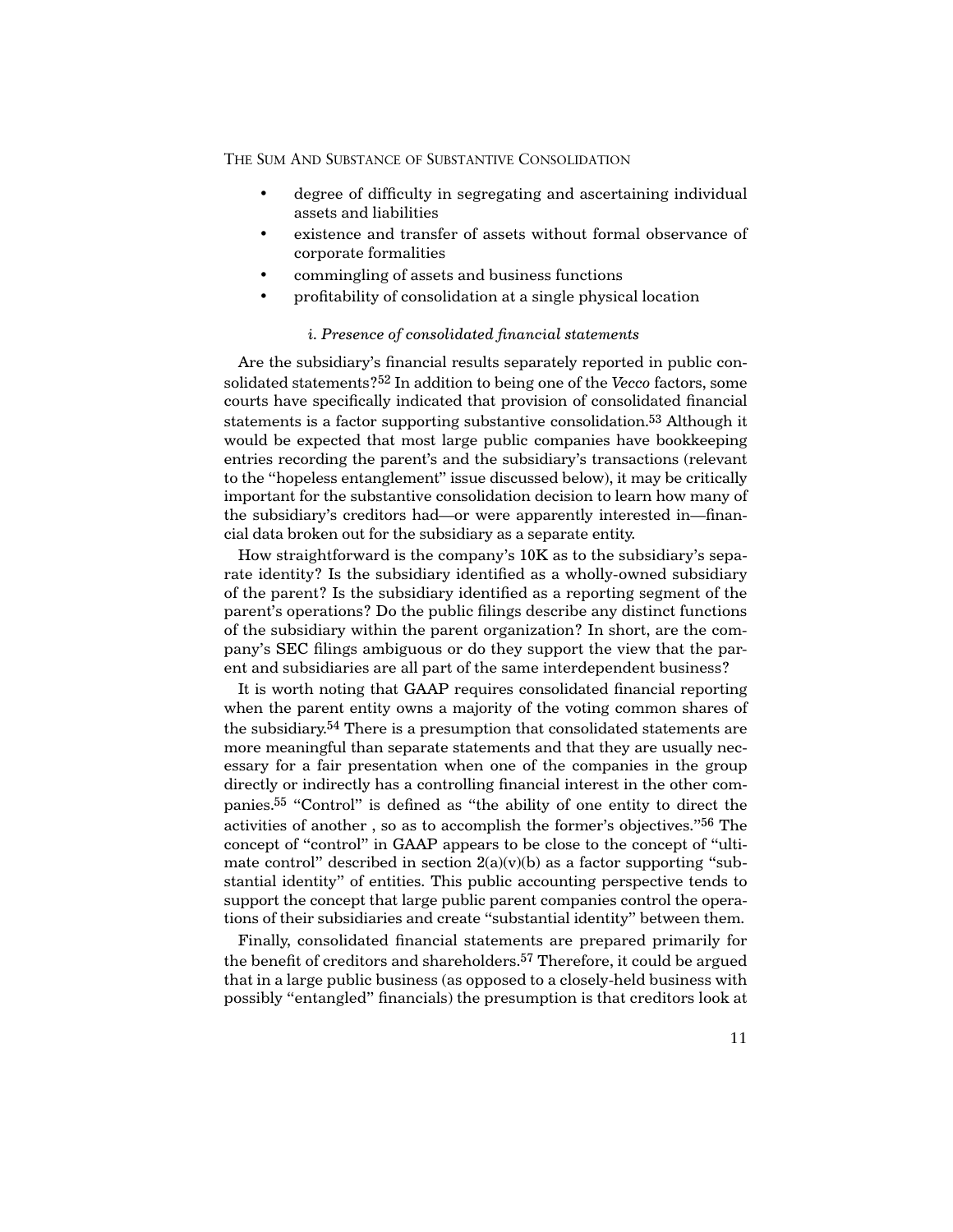the company as a whole to determine creditworthiness. This would also support the "substantial identity" of the companies.

## *ii. Unity of interest and ownership between various corporate entities*

Is the parent enterprise based on one business or industry under the same umbrella brand? Was formation of the various subsidiaries taxdriven or to perform specialized tasks within the corporation with the entire enterprise as a symbiotic whole?

The [modern] enterprise [has become] increasingly fragmented among the parent and its subsidiary companies. Increasingly, a complex corporation, that is, a group of companies collectively constituting the enterprise, carr[y] on business activity. The subsidiary corporation [i]s, most frequently, not a business in and of itself. Most frequently, the subsidiary [i]s only a part of fragment of the larger business of its parent corporation. For reasons of tax, accounting, political, or administrative convenience . . . the parent [chooses] to allocate portions of the business among the separate corporate components under is common control and direction.58

The enterprise view looks at a corporate group as a unit rather than at the various entities to which the fragmented operations of the group have been allocated by the parent for the convenience of the group as a whole.<sup>59</sup> This view recognizes the essential unity of a group enterprise rather than the separate legal entity of each company within the group.60 Is this view reflected in the parent's SEC filings? Of course, a parent company's public filings are one of the principal means that third parties, including creditors, obtain information about the business and to some degree help third parties to form a "picture" of the business. Does the parent appear to be sending the message that it is one entity, or enterprise?

The Supreme Court, in a 1972 opinion deciding the constitutionality of a state tax statute, reviewed the corporate structure of Mobil Oil Corporation, which the Court described as a "worldwide petroleum enterprise."61 The Court went on to observe that the form of the corporate structure was irrelevant and changing from subsidiaries to divisions would work "no change in the underlying economic realities of a unitary business."62

However, "the law has been slow to recognize this crucial difference."63 The *World Access* court, for instance, rejected the "enterprise" view in favor of a stricter observance of corporate entities.64 Put more bluntly, "enterprise liability is simply not the law."65 As time goes on, it may be likely courts will treat the "modern" corporation more liberally on the issue of substantive consolidation than in the somewhat narrow cases of the past. It would be prudent for the practitioner to review prior decisions of the bankruptcy judge in question to determine whether she might take the "modern" enterprise view or a more restrictive view, or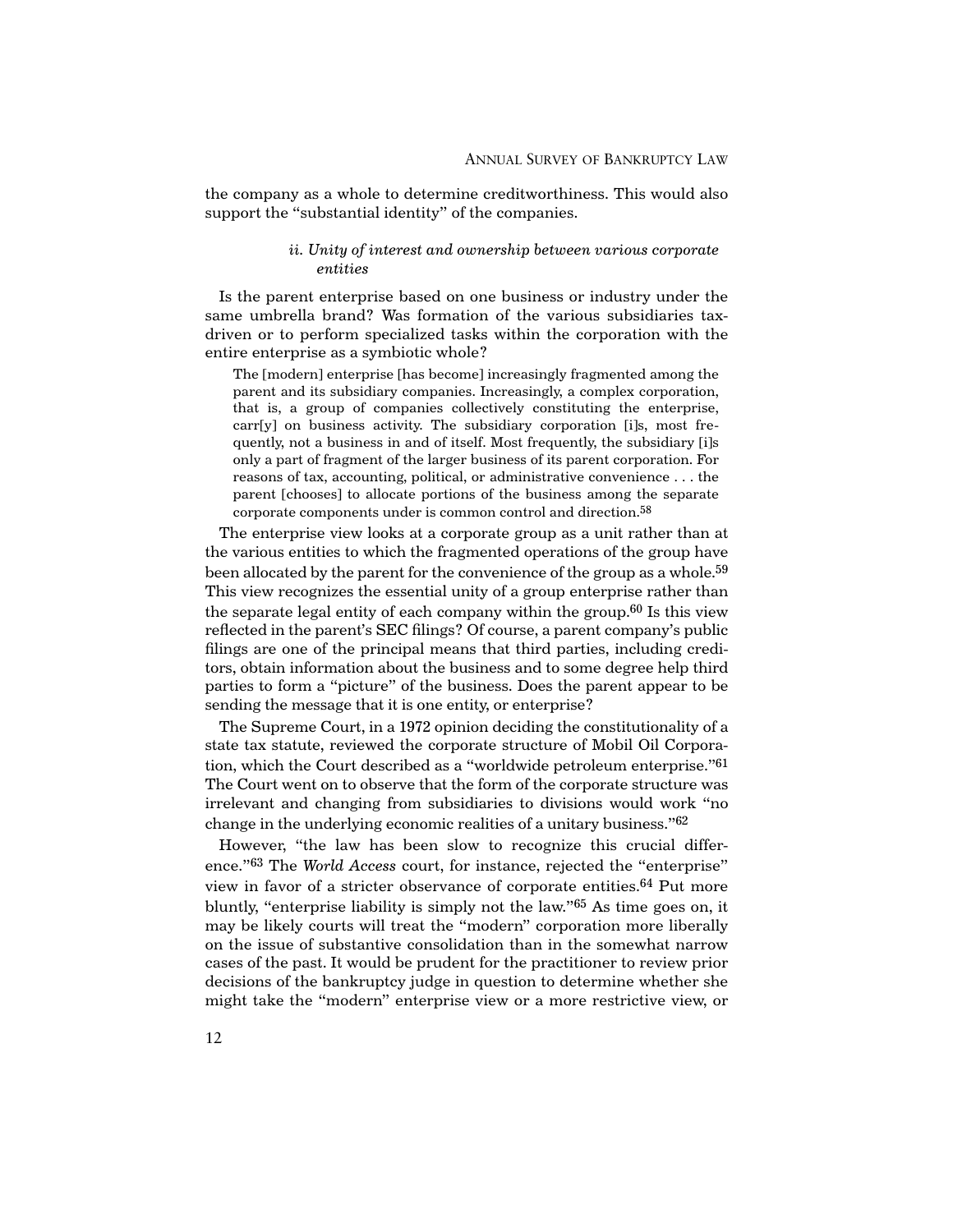may give some insight on whether she is likely to view corporations as unitary enterprises, or take the more rigid view of preserving corporate form over substance.<sup>66</sup>

#### *iii. Existence of parent and intercorporate guarantees or loans*

Did the debtor's prepetition or DIP financing commitments involve intracorporate guarantees? Creditors' demands for guarantees from a parent tend to indicate that they saw the parent and the subsidiary as a single cohesive unit with which they were conducting business. $67$  It would be difficult for a party that demanded a guarantee from a parent to say that it was relying on the separate credit of the subsidiary. Cases have cited the existence of intercorporate guarantees as a factor supporting substantive consolidation.68 Obviously, intercorporate guarantees are ubiquitous in modern corporate financial structures.69 This is an example of a factor that is of some use to support an argument but is by no means dispositive. The accumulated weight of a number of facts and factors must either carry the day or not.

## *iv. Degree of difficulty in segregating and ascertaining assets and liabilities of individual corporate entities*

As a large public corporation with rigorous reporting requirements, it would not be surprising for the parent to have professional accounting practices in place.70 Therefore, for internal purposes, a parent can usually break out financial results and statements for its subsidiaries separately. In sum, although most "hopeless entanglement" cases (as discussed below) deal with situations where related entity accounting was facially deficient or nonexistent, it is possible that even "meticulously kept" financial records may not be an accurate reflection of reality and may require complex and expensive disentangling.

## *v. Existence and transfer of assets without formal observance of corporate formalities*

Possibly relevant inquiries for this *Vecco* factor might include:

Have corporate assets been transferred among subsidiaries? If so, was any meaningful consideration exchanged at the time of these transfers? Have employees transferred back and forth among related corporate entities and, if so, were these transfers made with or without consideration? Has there been any sort of intercorporate employment agreements in place governing these transfers?

Are subsidiaries required to use the parent's cash management system? Do subsidiaries make requests to the parent's treasury staff for cash to pay their bills? Most large corporate enterprises pool cash for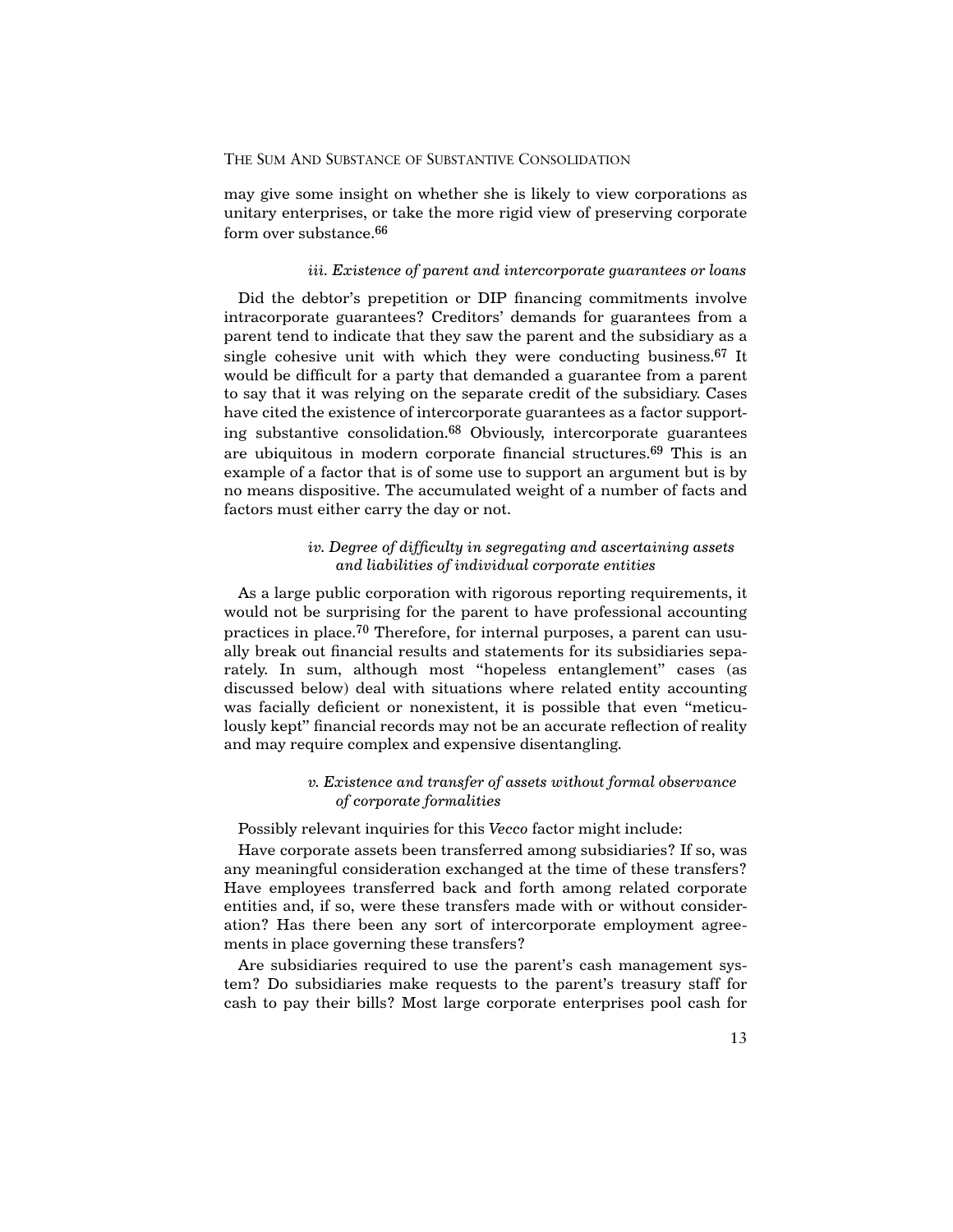perfectly rational economic reasons without necessarily becoming prime candidates for substantive consolidation, so this fact must be considered corroborative rather than dispositive.71

Do the parent and subsidiaries act with or without the benefit of any formal contracts governing aspects of their relationship; for example: is there a formal contract in place governing the subsidiary's participation in the parent's cash management system?

Do subsidiaries have their own staff for support functions or centralized services such as legal counsel, payroll and benefits, accounting, IT and HR services? Even if there is no formal contract, do the subsidiaries pay the parent for these services?

#### *vi. Commingling of assets and business functions*

Do senior officers and directors of the subsidiary have simultaneous senior management roles at the parent? Do overlapping directors and/or officers make it clear that the parent enterprise is driving the subsidiary's decisions? Are subsidiaries required to obtain approval of the parent's senior management for their budgets and major capital expenditures? Do the parent and subsidiary share customer data and who owns this data? Do the parent and subsidiary cross-license any technology, and, if so, is there an agreement in place, is there consideration paid under the agreement, and is such consideration at a market rate?

## *vii. The profitability of consolidation at a single physical location*

Are the parent's and subsidiary's businesses at the same or in separate locations? If the subsidiary is in a separate location, under which company's name is the lease? Where do senior officers have their offices? (This factor may also bear on the question of the subsidiary's ability to be profitable as a standalone business.).

## *2. Second Eastgroup Prong—Necessity of Consolidation to Realize Some Benefit or to Avoid Some Harm*

The second prong of the prima facie case under the *Eastgroup* standard involves assessment of the benefit or harm that would result from substantive consolidation. For example, substantive consolidation would benefit a parent company's creditors by allowing them to receive a higher return by adding an asset-rich subsidiary to the parent's estate. In contrast, consolidation would harm the subsidiary's creditors because the recovery on their claims would be diluted if they were forced to share with the parent's creditors. However, simply focusing on the inevitable benefits and harms generated by the zero-sum redistribution of a finite pool of assets is of questionable utility in evaluating the prospects of sub-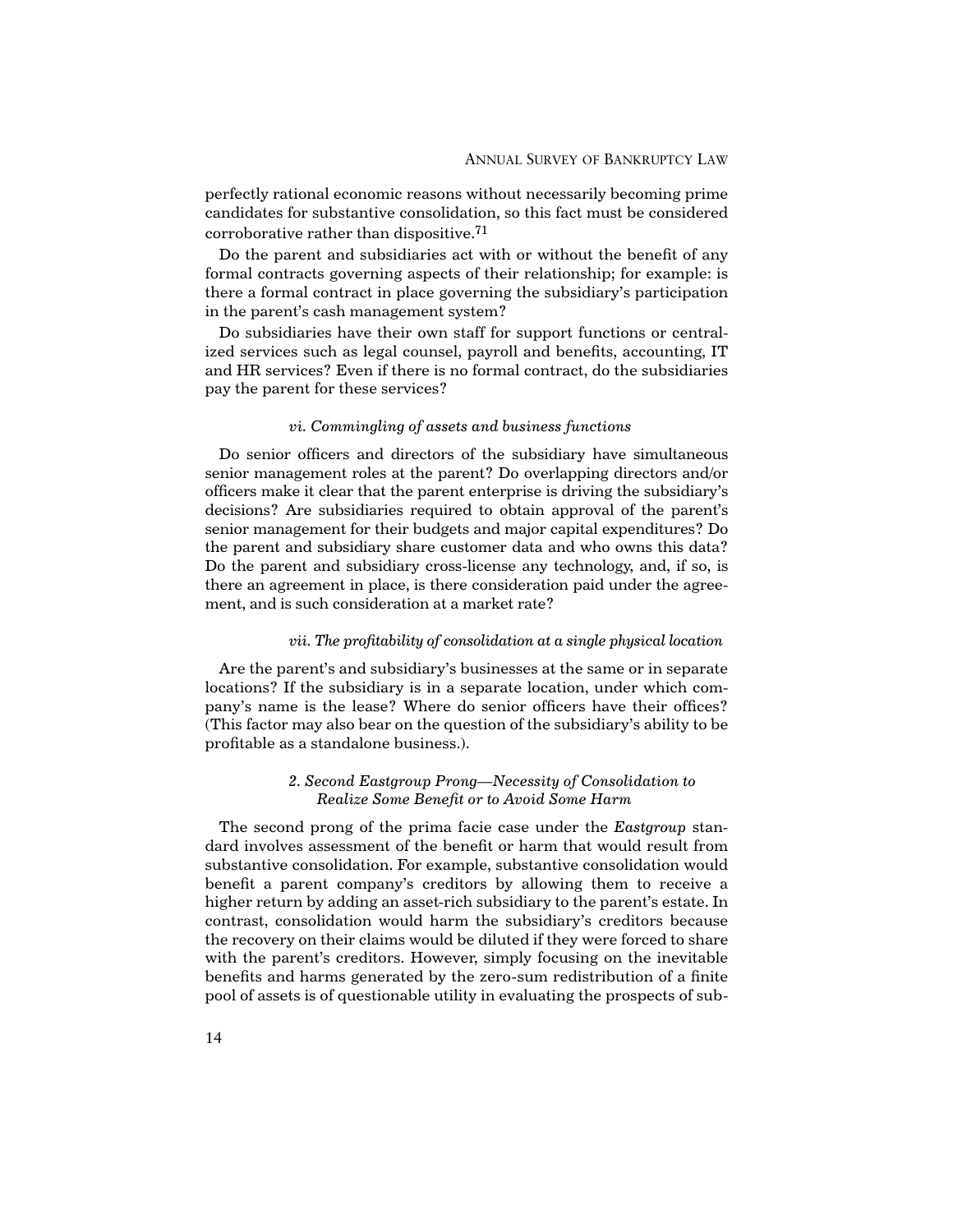stantive consolidation in a particular case. After all, "because every entity is likely to have a different debt-to-asset ratio consolidation almost *invariably* redistributes wealth among the creditors of the various entities."72 Save for the elimination of intercompany claims, substantive consolidation does not alter the overall amount of assets and liabilities within a particular group of corporate debtors. Substantive consolidation merely lumps these assets and liabilities together to achieve a more equitable distribution.

As a result of the prejudice that consolidation inevitably imposes upon certain creditors, a common inquiry that runs through many court decisions on the subject is whether substantive consolidation will produce benefits (apart from the simple redistribution of assets, which would only benefit certain creditors) offsetting any such prejudice.73 As one court phrased it, "the ultimate question is whether or not it is *fair* to authorize substantive consolidation after having balanced the record."74

#### *a. Hopeless Financial Entanglement*

Based on this principle of fairness, the typical harm that is sought to be avoided under an order for substantive consolidation is "the expense or difficulty of sorting out the debtor's records to determine separate assets and liabilities of each affiliated entity."<sup>75</sup> Courts generally base this reasoning on the fact that, under certain circumstances, it would not be fair (or sensible) for administrative dollars to be spent to unscramble the affairs of a group of debtors unless creditors as a whole would stand to gain a benefit. However, the cases focusing on the need to untangle debtors' books and records have noted that consolidation based on such grounds should only be ordered in cases where the debtors' financial affairs are "hopelessly" entangled.76 Indeed, the seminal case introducing the concept of "hopeless financial entanglement"—*Chemical Bank* found that the debtors' records were so obscured that "the time and expense necessary even to attempt to unscramble them [would be] so substantial as to threaten the realization of *any net assets for all creditors.*"77 This could be a fairly strict standard to meet.78

## *b. Consolidation is Necessary to Ensure that Creditors' Expectations Are Met*

Although the financial entanglement cases represent a typical example of substantive consolidation (because most court opinions on the subject involve entities with some degree of scrambled assets and liabilities), hopeless financial entanglement should be regarded as a sufficient but not a necessary element of substantive consolidation.79 Commentators have suggested that "We must recognize that the multitiered corpora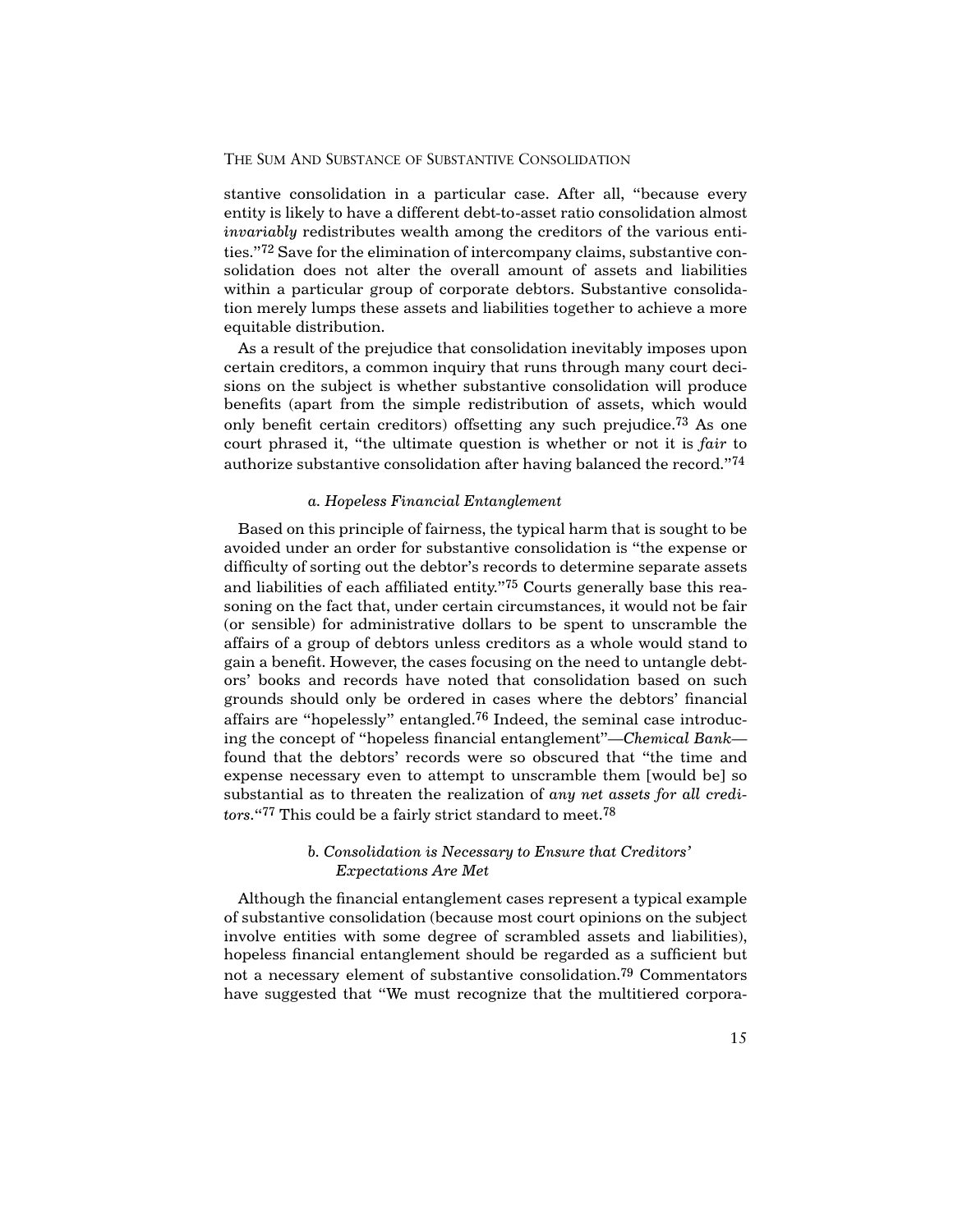tion, generally a public company employing the services of certified public accountants, will generally be keeping books and records from which the financial condition of the parent and its subsidiaries or affiliates will be clearly indicated. In such cases, consolidation should not be denied where the corporate veil can be pierced by a showing of sufficient yardsticks as to warrant consolidation as set forth in the *Vecco* case."80 As a result, a financial entanglement argument might most appropriately be raised to overcome a claim of creditor reliance on the separate identity of the debtor entities.81

So even if the "hopeless entanglement" standard of the benefit/harm analysis cannot be met, a debtor could still demonstrate other ways in which a subsidiary's consolidation with its parent would create benefits offsetting its harms. For example, the debtor might frame its case as follows: as a result of the subsidiary's and the parent's substantial identity, creditors dealt with both entities as a cohesive unit such that they would not have looked to the separate credit of the subsidiary (or the parent, for that matter) for satisfaction of their claims. Thus, because consolidation of the subsidiary's and the parent's estates would be in complete accord with creditors' reasonable—as opposed to post hoc—expectations, such creditors would effectively not suffer any harm if the subsidiary's and the parent's estates were consolidated. In effect, consolidation would be necessary to ensure that creditors of the parent and the subsidiary were treated equitably under a plan, for they would receive nothing more or nothing less than they would reasonably have expected based on their dealings with the parent and the subsidiary. To support this argument, the parent and the subsidiary could rely on those cases that have reasoned when creditors deal with entities as a single economic unit, consolidation represents the best means to achieve an equitable distribution of estate assets. In such cases, consolidation ensures that expectations of creditors are satisfied.82

## *c. Objecting Trade Creditors' Rebuttal of Prima Facie Case under Eastgroup—Reliance On a Subsidiary's Separate Identity in Extending Credit*

"Affirmative proof that a creditor or class of creditors had looked solely to the credit of one corporation would be a defense to consolidation."83 In determining creditor reliance, the key consideration is not how the debtors viewed themselves but how creditors perceived the debtors. As the D.C. Circuit said in *Auto-Train*:

While it may be true that Auto-Train and Railway [the two entities subject to potential consolidation] operated internally as one entity, this bears little on the issue of [the objecting creditor's] reliance on Railway's apparent separateness. Far more probative is the overwhelming evidence that Rail-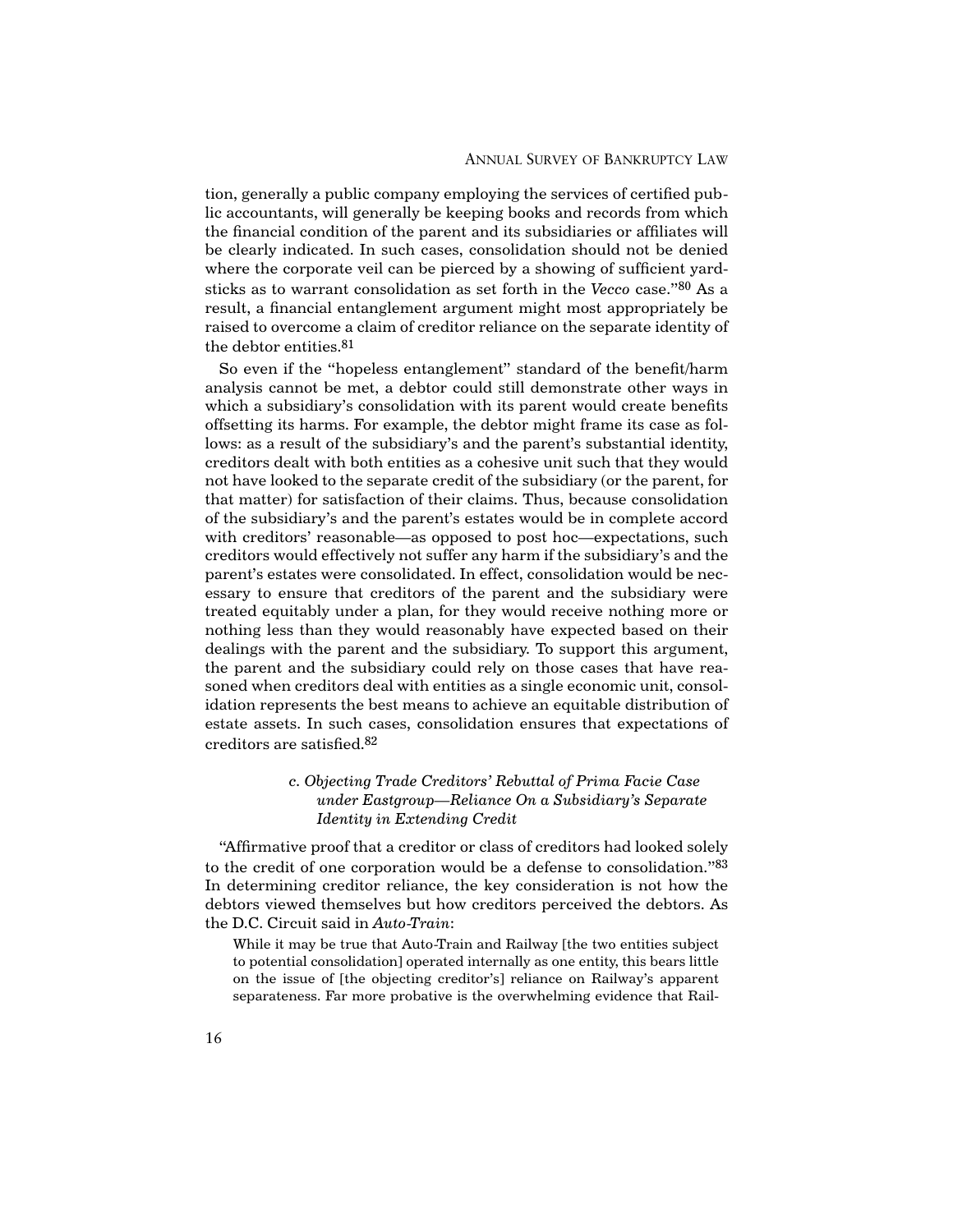way and Auto-Train continually maintained the appearance of separate corporations in the public eye.84

Creditor perceptions can be determined by objective evidence illustrating how debtors held themselves out to the world or how creditors themselves behaved in their dealings with the debtors.85 Although courts have not explicitly stated whether the subjective beliefs of particular creditors should be accounted for in determining creditor reliance, some courts have effectively interjected such a component.<sup>86</sup> Finally, even if an objecting creditor can show actual reliance on the separate credit of a particular debtor, substantive consolidation may still be warranted where such reliance was unreasonable under the circumstances.<sup>87</sup> Thus, if a creditor arguably knew or should have known of the close association of debtors, then such creditor would be deemed to have dealt with the debtors with full knowledge of their consolidated operation.<sup>88</sup>

## *d. The Demonstrated Benefits of Consolidation "Heavily" Outweigh the Harm under Eastgroup*

If an objecting creditor is able to establish reliance on the separate identities of the subsidiary and the parent, a debtor would then likely have to demonstrate hopeless entanglement of their financial affairs to establish that the demonstrated benefits of consolidation "heavily" outweigh its harms.<sup>89</sup> However, as discussed above, it appears that it might be difficult for a debtor to prevail in making such an argument.

If this ultimate portion of the *Eastgroup* test were implicated, the debtor might request partial substantive consolidation to the extent that such remedy would not affect creditors that did rely on the subsidiary's separate credit.90 Under such a scenario, those creditors that could come forward and prove reliance on the subsidiary's separate credit might be carved out of a substantive consolidation order.

#### *e. The Owens-Corning Case*

The recent case of *In re Owens-Corning*91 is a major pronouncement regarding the doctrine of substantive consolidation. In the bankruptcy court**,** the debtors, "joined by most of the creditor groups,"92 sought substantive consolidation. A bank consortium that had committed to lending the Owens-Corning parent and certain of its subsidiaries more than \$2 billion opposed the request. Relying principally on the fact that the Owens-Corning parent and each major subsidiary had guaranteed all loans, the banks argued that they would be unfairly prejudiced by substantive consolidation because (i) they relied on the subsidiaries' separate existences in making the loans and (ii) the banks' claims were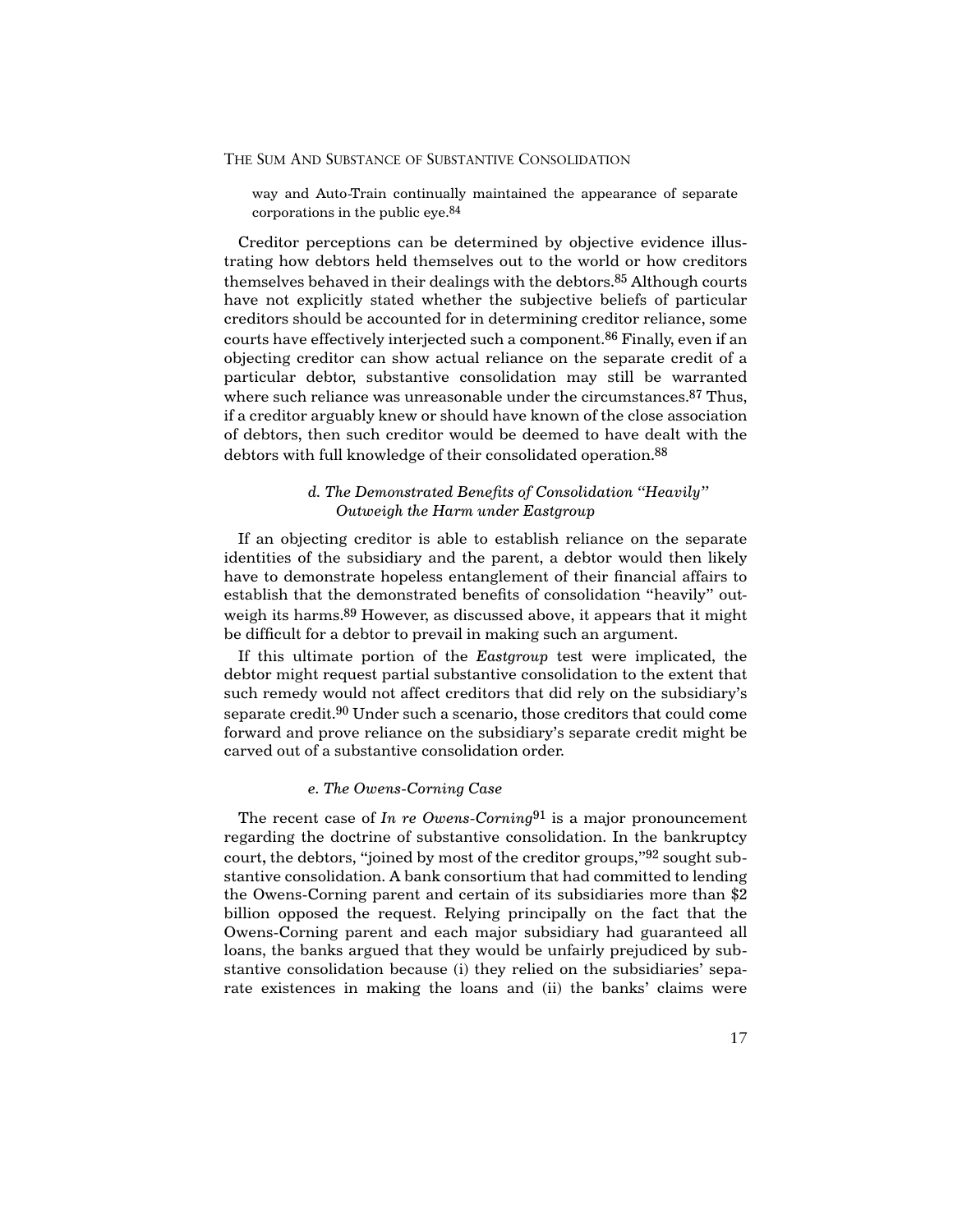directly against the subsidiaries and therefore superior to the indirect claims other creditors held against the subsidiaries.93 The district court granted substantive consolidation, finding that (a) there was substantial identity between the parent and its subsidiaries;  $94$  (b) substantive consolidation "would greatly simplify and expedite the successful completion of this entire bankruptcy;  $95$  and (iii) that "it would be exceedingly difficult to untangle the financial affairs of the various entities."96 Therefore, the court held that the proponents had established a prima facie case for substantive consolidation.

Regarding the banks' rebuttal of the prima facie case, the court found that "there is no doubt that the Banks relied upon the overall credit of the entire Owens Corning enterprise"97 and noted that the parent company, not the banks, decided on which subsidiary's books any particular loan would appear. The court held that there was "simply no basis for finding that, in extending credit, the Banks relied upon the separate credit of any of the subsidiary grantors."98 The court specifically held that "the very existence of these cross-guarantees is a further reason for approving substantive consolidation."99 The court also justified its decision on the basis that the banks' claim could be appropriately dealt with in the plan of reorganization, and thus they were not without remedy.<sup>100</sup>

The Third Circuit reversed. The court clearly felt that the debtors were using substantive consolidation in a bad faith effort specifically to overturn their obligations against the lender banks, and also were concerned that the debtors were seeking a "deemed" consolidation.101 The court reviewed the history of the substantive consolidation remedy, and enunciated five "principles":

(i) entity separateness should be respected;

- (ii) substantive consolidation addresses harms caused by debtors, not creditors;
- (iii) "mere" benefit to case administration is not a sufficient "harm" to invoke substantive consolidation;
- (iv) because substantive consolidation "may profoundly affect creditors' rights and recoveries" its use should be "rare"; and
- (v) substantive consolidation may not be used "offensively," viz. to "disadvantage tactically a group of creditors."102

These principles are not new and have been discussed elsewhere in this article. The court applied these principles to the facts of the case and said:

With the principles we perceive underlie use of substantive consolidation, the outcome of this appeal is apparent at the outset. Substantive consolidation fails to fit the facts of our case and, in any event, a "deemed" consolidation cuts against the grain of all the principles.103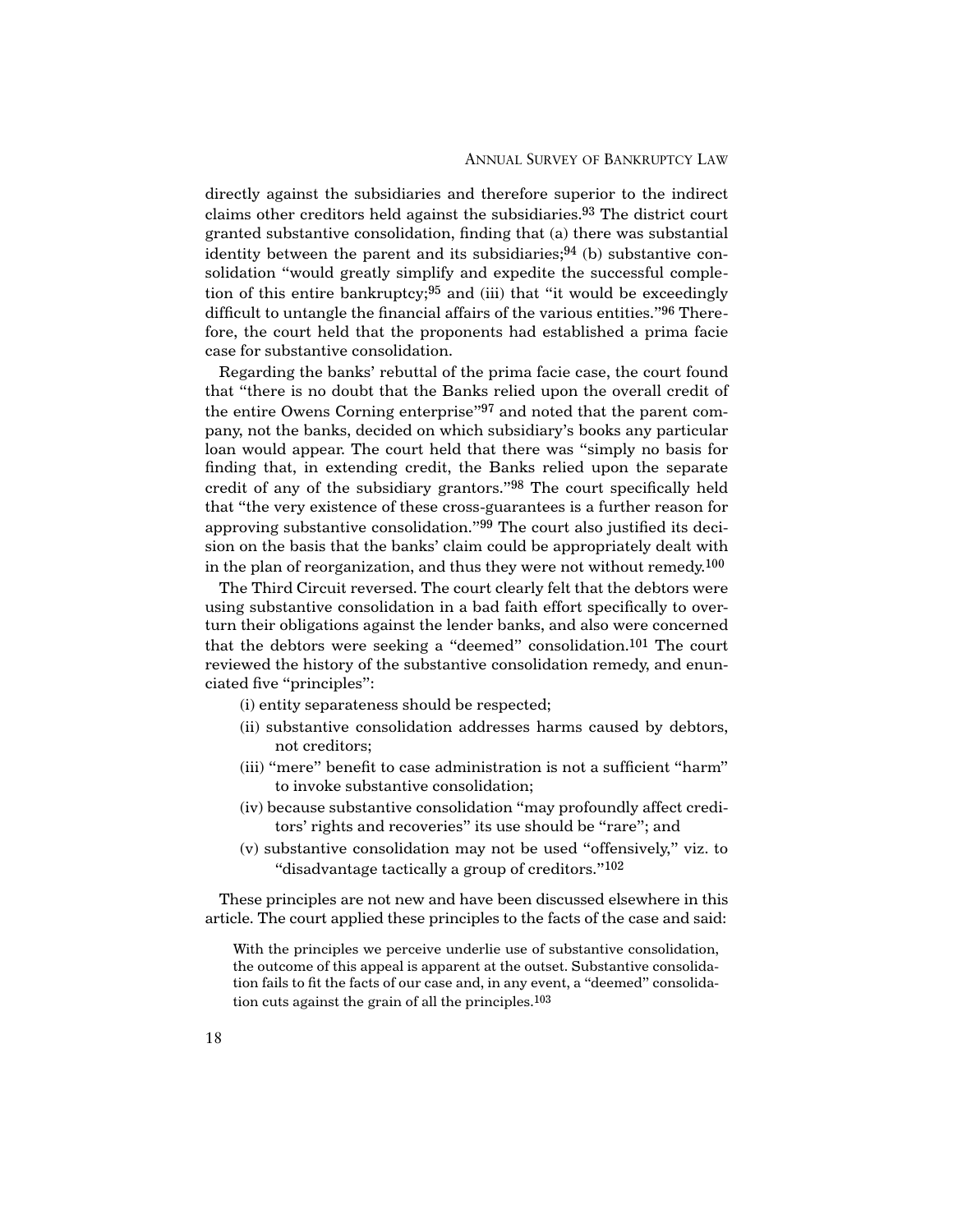Two of the court's "principles" (nos. 2 and 3) include the notion of "harm." It could be argued that there is no particular reason why substantive consolidation needs to be limited to situations where there is "harm." One can conceive of situations in which substantive consolidation would be helpful in a plan context, but where there is no "harm" to rectify. For instance, a debtor group in which virtually only the parent company has any assets. In such a case, no creditors are ostensibly "harmed" by invoking substantive consolidation. Another example might be substantive consolidation proposed in a plan and does not attract any objections. The fact that substantive consolidation does not always have to be viewed as a "remedy" to rectify "harm" is supported by  $\S 1123(a)(5)(C)$  ("merger or consolidation of the debtor with one or more persons" as a means of implementing a plan).<sup>104</sup>

The essence of the *Owens Corning* opinion is in fact consistent with the theory espoused in this article, i.e., that courts could use the "horizontalness" or "verticalness" of a business as a preliminary screen or test to determine whether substantive consolidation should be considered. The Third Circuit clearly emphasized the "legal separateness" of the Owens Corning businesses as a major factor in denying consolidation.105

## *C. Related Judicial Doctrines Relevant to Analyzing the Relationship Among Related Corporate Entities May Reinforce the "Substantial Identity" Between Parent and Subsidiary*

Courts have used other analyses developed in different contexts, such as corporate veil-piercing (the doctrine from which substantive consolidation is derived), to conduct an analogous examination to "substantial identity." The ability to match the particular facts of the case to these analyses may tend to corroborate the "substantial identity" among the parent and its subsidiaries.

## *a. The "Instrumentality" Doctrine*

Courts have developed the "instrumentality" doctrine "so as to affix liability where it justly belongs."<sup>106</sup> The theory holds one corporation liable for the debts of another when the corporation "expressly or impliedly assumes responsibility for the debts of another corporation by 'indicating to the creditors of the other corporation that it stands behind those debts as a guarantor,'" or when the corporation misuses another corporation "by treating it, and using it, as a mere business conduit for the purposes of the dominant corporation."107 In order for the instrumentality doctrine to apply, "the dominant corporation must have controlled the subservient corporation," and "the evidence must establish that the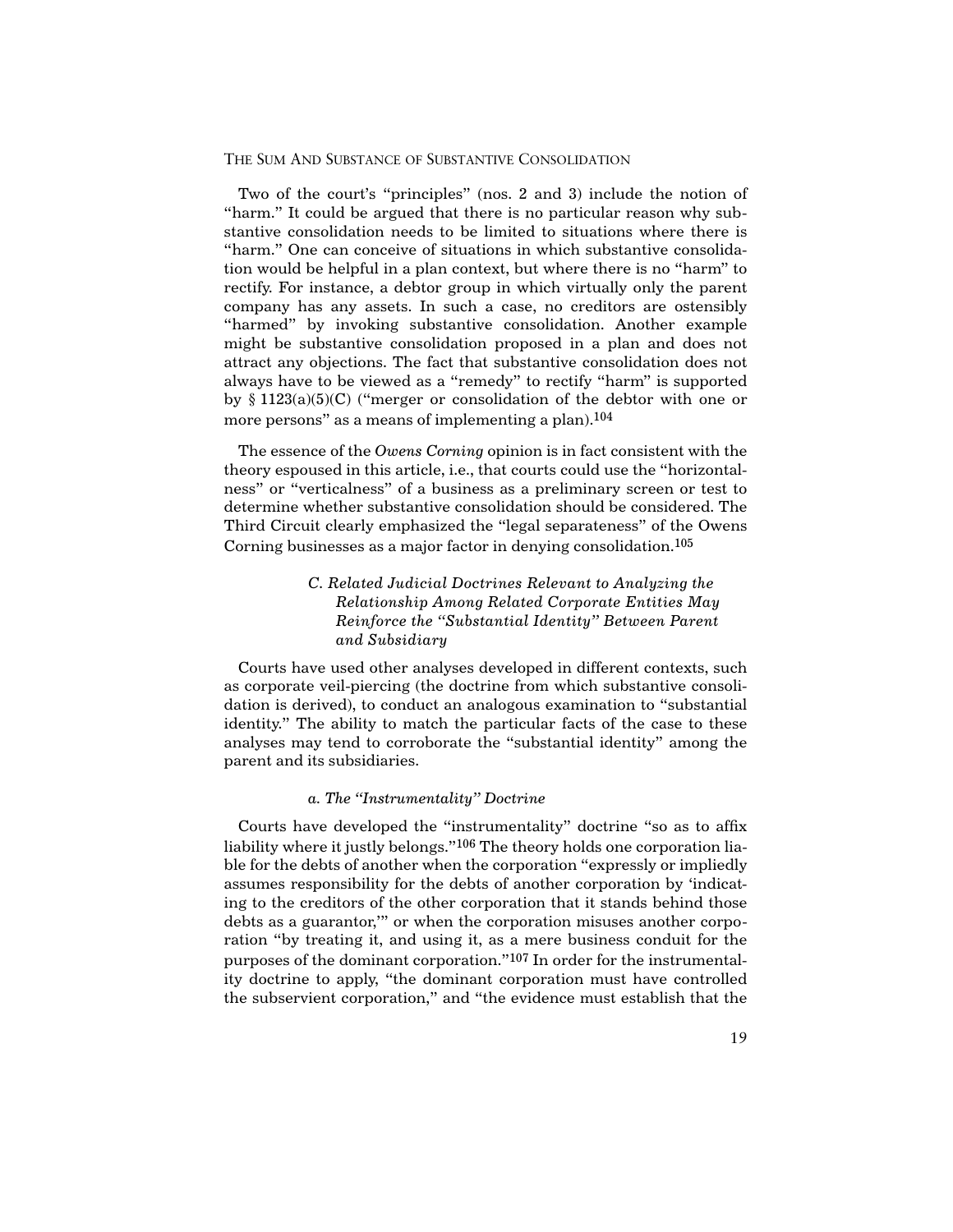dominant corporation exerted 'actual, operative, total control' such that the subservient corporation has 'no separate mind, will or existence of its own and [was] but a business conduit' for the dominant corporation."108

The *iPCS* case provides a good illustration. Among the facts enumerated by the *iPCS* court to support the "control" factor was (i) the requirement that the subservient corporation submit its plans to the dominant corporation for funding and implementing a wireless network; (ii) the dominant corporation exercised "substantial influence over the business operations and financial performance of the subservient corporation;" and (iii) the dominant corporation required the subservient corporation to participate in a cash management system.109 Presence or absence of some of these factors are relevant to the question of whether the subsidiary might be viewed as an "instrumentality" of the parent. It does not appear to be necessary to prove that the subsidiary is a "sham" or "dummy" entity, but the closer the subsidiary is to being an "instrumentality," the stronger the case that might be made for substantive consolidation.110

## *b. "Alter Ego" and "Ultimate Control"*

Other courts have created related variations on the *Vecco* theme of substantial identity, which might be helpful to apply to the facts of any particular case in order to give a slightly different view. For instance, one court has stated that in determining whether the parent corporation is the alter ego of its subsidiary, the following factors may be considered:

- (1) common employees;
- (2) common offices;
- (3) centralized accounting;
- (4) payment by one corporation of wages of the other corporation's employees;
- (5) common business name;
- (6) services rendered by employees of corporation on behalf of the other corporation;
- (7) undocumented transfers of funds between corporations; and
- (8) unclear allocation of profits and losses between corporations.111

Another court has suggested that "substantial identity" exists for the purposes of substantive consolidation when "one entity exercise[es] ultimate control over the assets" of the other.112 Or in the words of the *iPCS* court, the subsidiary never had a totally "separate mind."113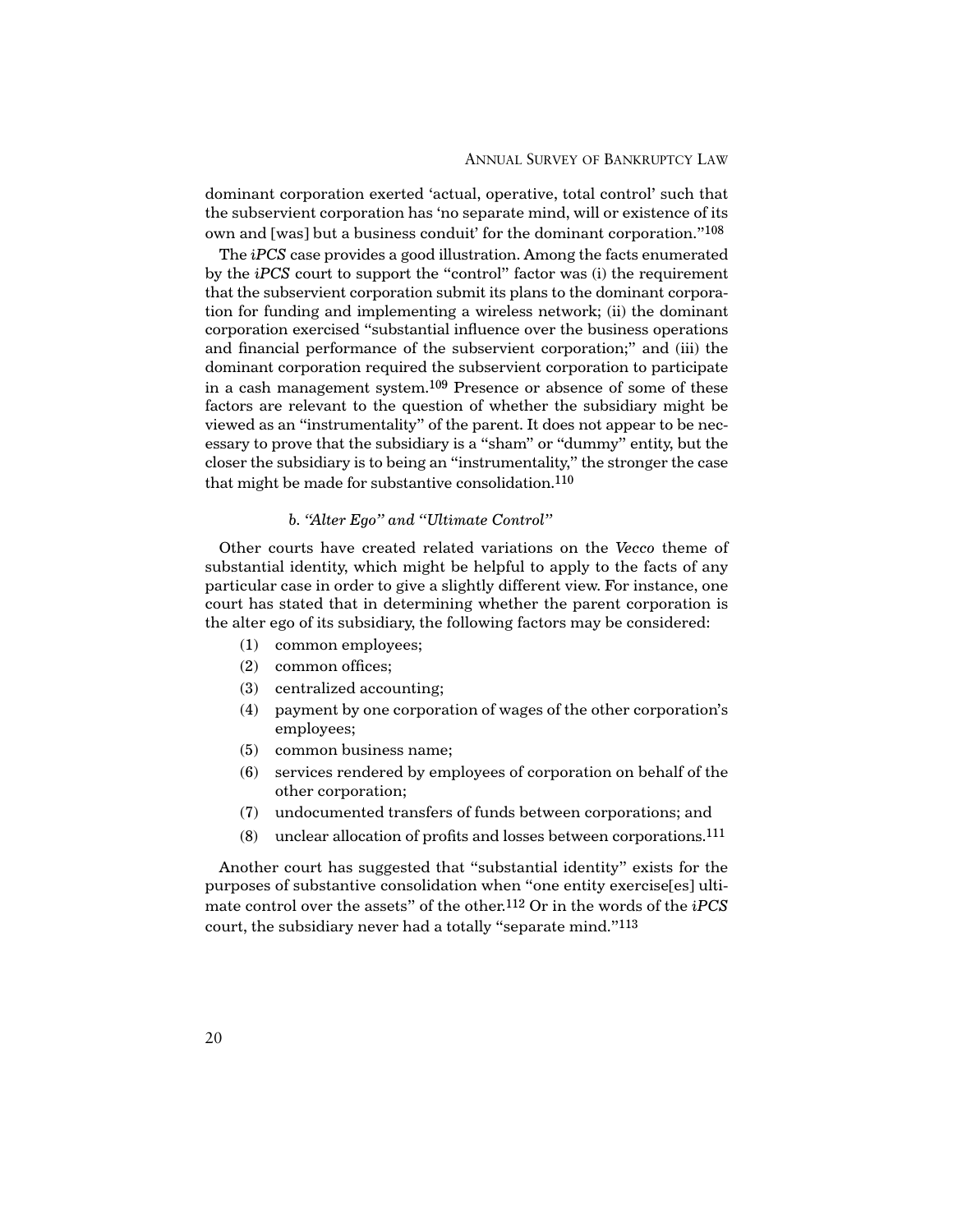#### III. SUBSTANTIVE CONSOLIDATION OF HORIZONTALLY AND VERTICALLY INTEGRATED BUSINESS ENTERPRISES

## *A. An Additional Tool for Courts to Use In Substantive Consolidation Analysis Is Patent But Unused*

Analysis of corporations as vertically-integrated or horizontally-integrated should be utilized to a greater extent by courts in substantive consolidation analysis. As set forth above, when considering the propriety of substantive consolidation, courts' analyses have focused on (i) the relationship of the parent to the subsidiary ("substantial identity"); and (ii) the relationship of the creditors to the subsidiary ("creditor reliance"). Picking up on these cases, commentators have argued in favor of limited liability between horizontally-related corporations and substantive consolidation of vertically-integrated corporations.114 We not only think this distinction is appropriate, but that it deserves far more consideration than case law has yet given it.

By way of analogy, it is useful to contrast the two poles of the vertical/ horizontal continuum. On the horizontal end of the continuum would be a "conglomerate"-type business that grew by acquisition.115 Postacquisition these once-independent businesses are run as subsidiaries and are basically stand-alone manufacturing businesses, located remotely from the parent's headquarters. Undoubtedly the trade creditors of these businesses continued to deal with these stand-alone subsidiaries in substantially the same way after the acquisition as before. At the same time, the parent was a mere holding company—having no business of its own other than managing other businesses—and therefore there was no "substantial identity" between the parent and the stand-alone subsidiaries. This structure is perhaps the epitome of the horizontally-integrated corporation. (this is illustrated by Figure 1).



*Figure 1—Horizontally-Integrated Enterprise/Conglomerate*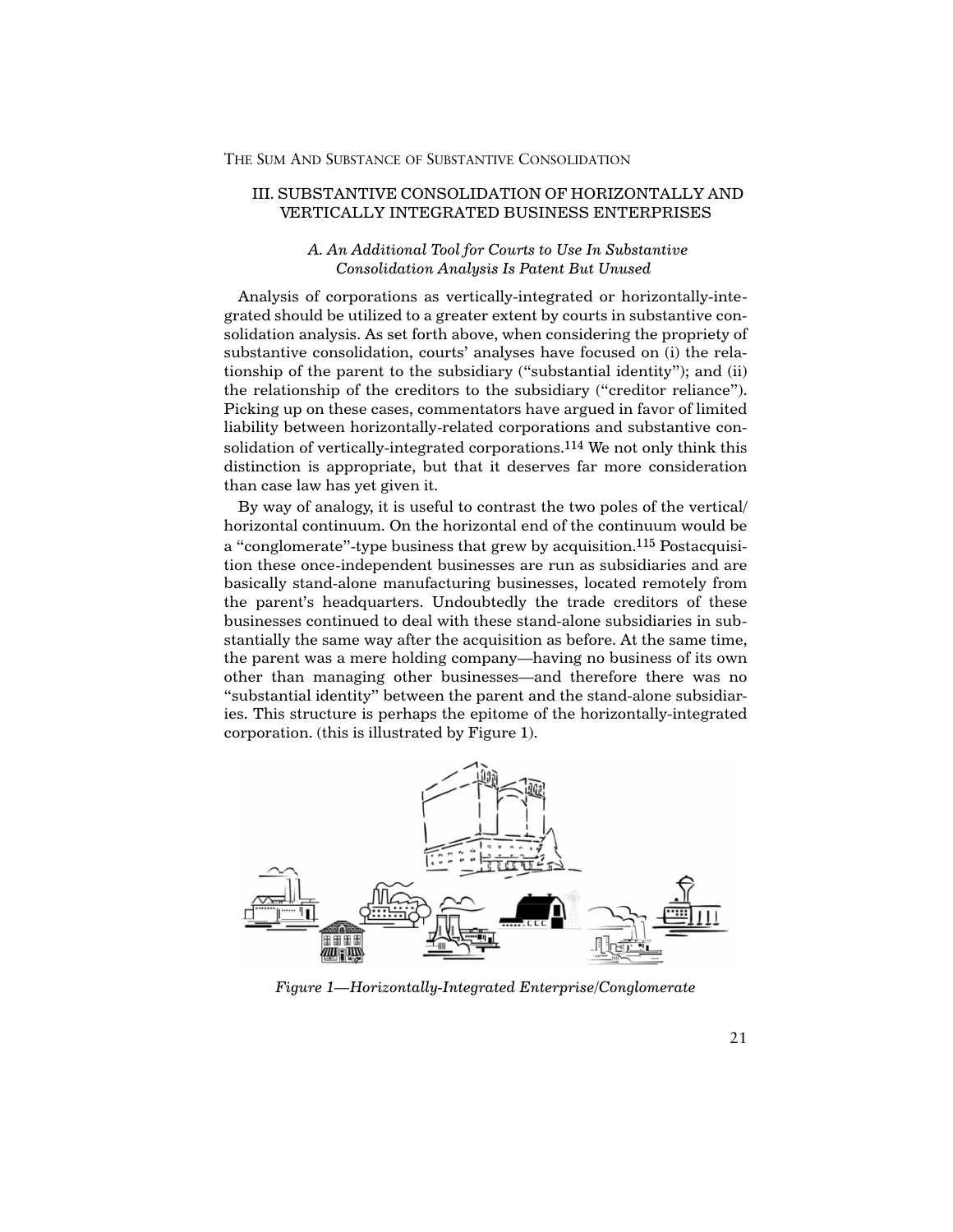#### ANNUAL SURVEY OF BANKRUPTCY LAW

Second, the opposite end of the continuum can be exemplified by, for instance, a vertically-integrated natural resource company. Such a company is characterized by a single business—producing and selling energy from natural resources—with innumerable subsidiary and affiliate businesses formed to assist in carrying out this business.116 These subsidiaries and affiliates are in general not stand-alone businesses but rather were formed for tax or other strategic reasons or to allow the company to operate in foreign countries. This structure is the template for the vertically-integrated corporation. (this is illustrated by Figure 2).



*Figure 2—Vertically-Integrated Enterprise*

If a corporation is composed of more-or-less paper entities whose separate existence is driven by factors such as tax issues and whose creditors really are relying on the larger enterprise, it might not offend a court's sense of equity to "combin[e] the assets and liabilities of separate and distinct legal entities into a single pool and treat[ ] them as if they belong to one entity."117 However, it might well offend a court's sensibilities to impose substantive consolidation on creditors whose customer is clearly a stand-alone entity. To such creditors, the subsidiary is the business they deal with, and the subsidiary's affiliation with the parent is, to the creditors, fairly irrelevant. It would appear that the relationship between parent and subsidiary in a vertically-integrated corporation (or corporate group) displays "substantial identity" and that creditors rely on the credit of the entire corporation or group.118 On the other hand, in a horizontally-integrated business the subsidiaries do not share "substantial identity" with the parent and the creditors of each stand-alone subsid-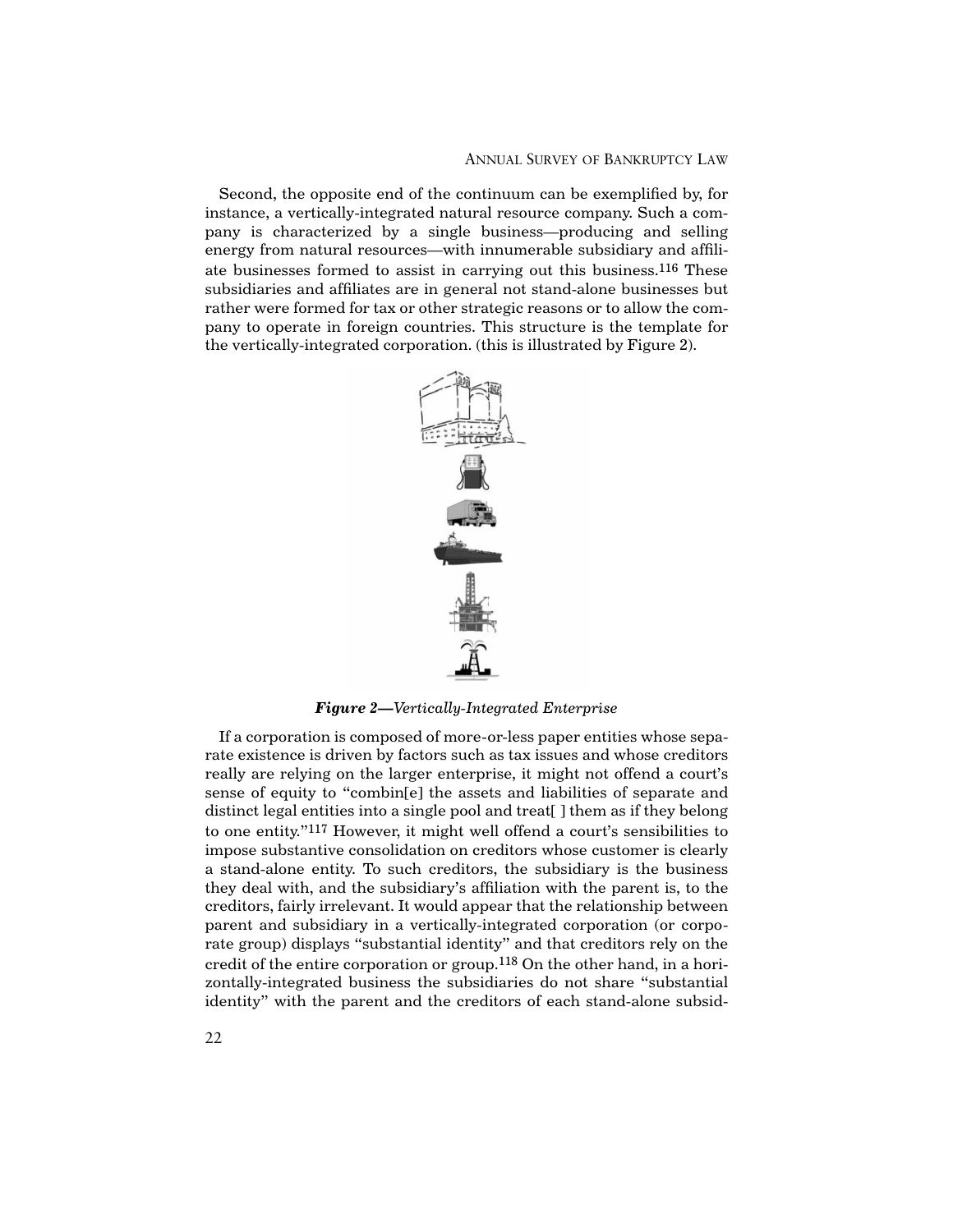iary are likely to have relied on the credit of the subsidiary, rather than the parent.119

The groundwork to support a vertical/horizontal analysis has in fact clearly been laid by the seminal substantive consolidation cases and their tests discussed above, and therefore only a short step would seemingly need to be taken by courts to make more use of the vertical/horizontal dichotomy as an analytical tool (even though courts have apparently heretofore perceived it as requiring a giant leap into the unknown). The following chart illustrates again how similar the more popular tests and the vertical v. horizontal inquiry are at their respective cores: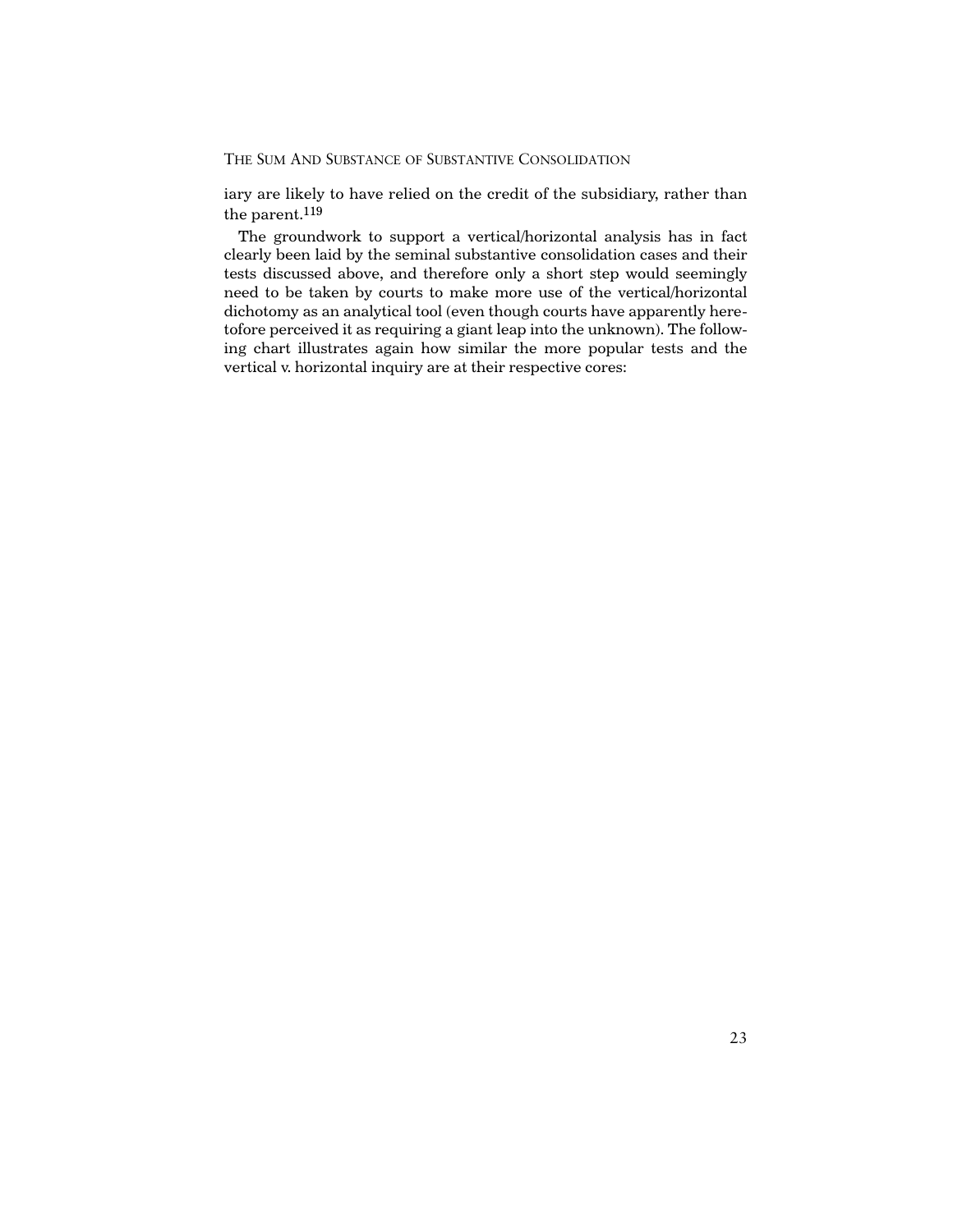## ANNUAL SURVEY OF BANKRUPTCY LAW

| <b>Substantive</b><br><b>Consolidation</b><br><b>Indicator</b>                                                                    | <b>Does Indicator</b><br><b>Support</b><br><b>Substantive</b><br><b>Consolidation?</b> | <b>Potential</b><br>Presence in<br>Vertically-<br>Integrated<br>Corporation | <b>Potential Presence in</b><br>Horizontally-Integrated<br><b>Corporation/Conglomerate</b> |
|-----------------------------------------------------------------------------------------------------------------------------------|----------------------------------------------------------------------------------------|-----------------------------------------------------------------------------|--------------------------------------------------------------------------------------------|
| Augie/Restivo I:<br>Substantial<br>Identity-Creditors<br>Dealt with Parent<br>and Sub as Single<br>Economic Unit                  | Yes                                                                                    | Yes                                                                         | N <sub>0</sub>                                                                             |
| Augie/Restivo I:<br>Creditor<br>Reliance-<br>Creditors Relied on<br>Subs' Separate<br>Identity in<br><b>Extending Credit</b>      | Yes                                                                                    | Yes                                                                         | No                                                                                         |
| Augie/Restivo II:<br>Entanglement of<br>Debtor's Affairs                                                                          | Yes                                                                                    | Yes                                                                         | $\overline{No}$                                                                            |
| Eastgroup I:<br>Substantial<br>Identity-Entity's<br>Inability to Operate<br>as a Stand-Alone<br><b>Business</b>                   | $\overline{\mathrm{Yes}}$                                                              | Yes                                                                         | N <sub>o</sub>                                                                             |
| Eastgroup I:<br>Substantial<br>Identity-Third<br>Parties' Perception<br>that they were<br>Dealing with a<br><b>Unitary Entity</b> | Yes                                                                                    | Yes                                                                         | No                                                                                         |
| Vecco 1:<br>Consolidated<br>Financial<br><b>Statements</b>                                                                        | Yes                                                                                    | Required by<br><b>GAAP</b>                                                  | Required by GAAP                                                                           |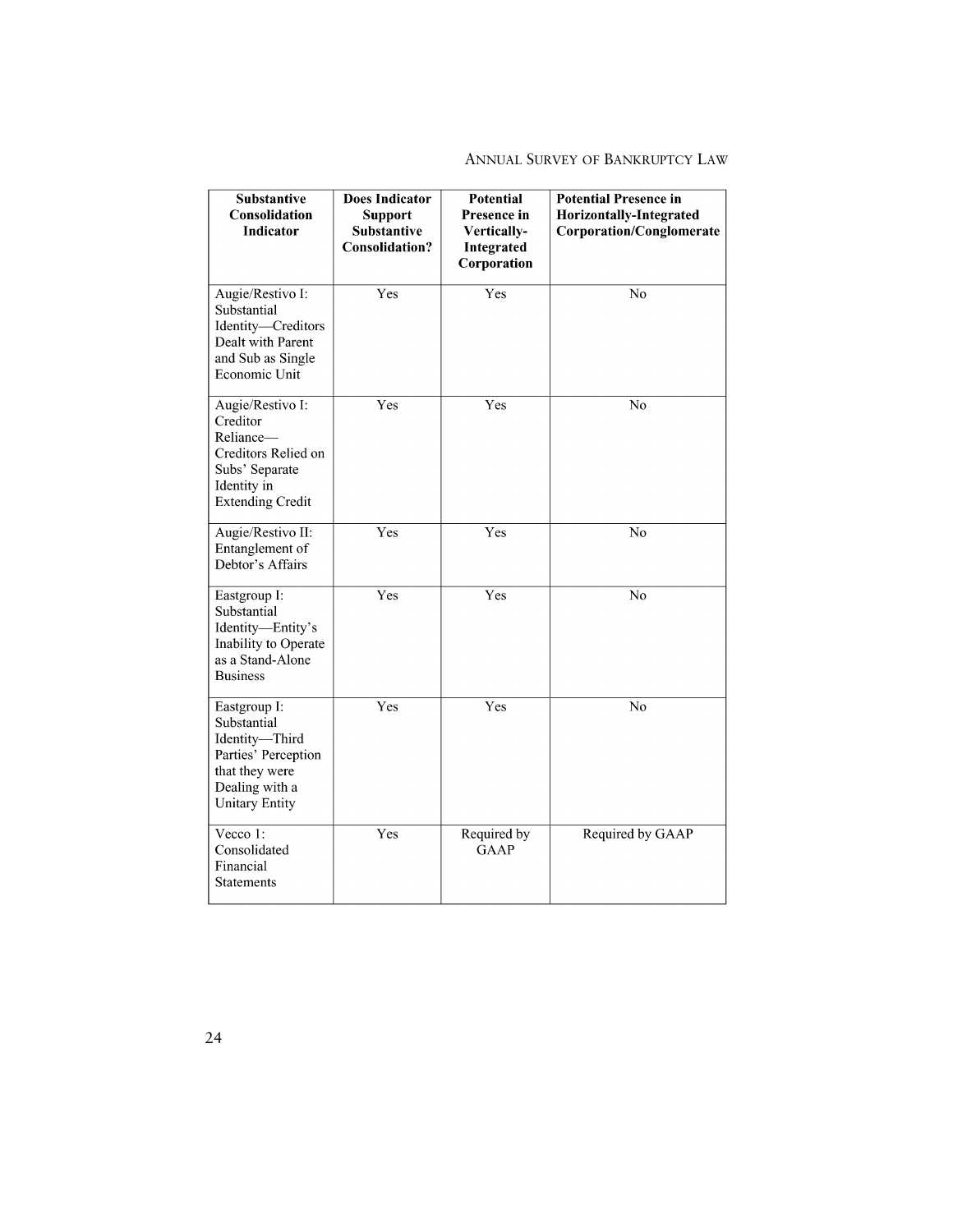| Vecco 2: Unity of<br>Interest and<br>Ownership between<br><b>Corporate Entities</b>                                                      | $\mathrm{\bar{Y}es}$ | Yes                 | No               |
|------------------------------------------------------------------------------------------------------------------------------------------|----------------------|---------------------|------------------|
| Vecco 3: Existence<br>of Parent and Inter-<br>Corporate<br>Guarantees and<br>Loans                                                       | Yes                  | More Likely         | Less Likely      |
| Vecco 4: Difficulty<br>in Segregating and<br><b>Ascertaining Assets</b><br>and Liabilities of<br>Individual<br><b>Corporate Entities</b> | Yes                  | More Likely         | Less Likely      |
| Vecco 5: Existence<br>and Transfer of<br><b>Assets Without</b><br>Observing<br>Corporate<br>Formalities                                  | Yes                  | Much More<br>Likely | Much Less Likely |
| Vecco 6:<br>Commingling of<br>Assets and<br><b>Business Functions</b><br>Among Parent and<br>Subs                                        | Yes                  | Much More<br>Likely | Much Less Likely |
| Vecco 7: Single<br>Physical Location                                                                                                     | Yes                  | Yes                 | N <sub>o</sub>   |
| Eastgroup II:<br>"Hopeless<br>Financial<br>Entanglement"                                                                                 | Yes                  | Much More<br>Likely | Much Less Likely |
| Eastgroup II:<br>Creditors'<br><b>Expectations Are</b><br>Met In Dealing<br>With Sub                                                     | Yes                  | Yes                 | N <sub>0</sub>   |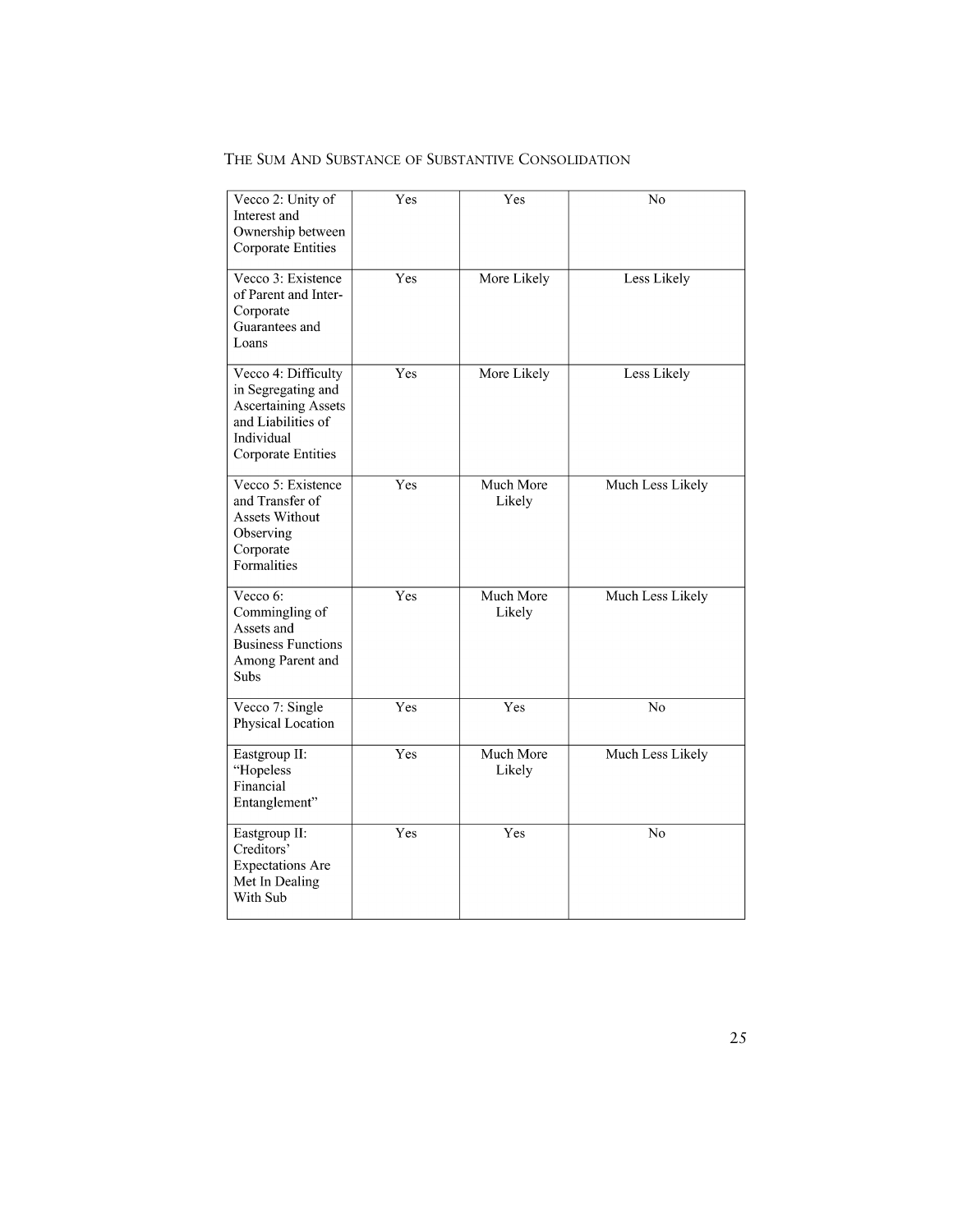#### ANNUAL SURVEY OF BANKRUPTCY LAW

| "Instrumentality"<br>Doctrine-Sub is<br>"Mere Conduit" for<br>Parent | Yes | Much More<br>Likely | Much Less Likely |
|----------------------------------------------------------------------|-----|---------------------|------------------|
| Sub is Alter Ego of<br>Parent                                        | Yes | Much More<br>Likely | Much Less Likely |
| <b>Parent Exercises</b><br>"Ultimate Control"<br>Over Sub's Assets   | Yes | Much More<br>Likely | Much Less Likely |
| Sub Did Not Have<br>"Separate Mind"                                  | Yes | Much More<br>Likely | Much Less Likely |

We emphasize that we are not suggesting courts use the vertical/horizontal analysis as a knee-jerk solution to all substantive consolidation inquiries. Rather, it should be a corroborating tool to be used in appropriate factual situations. We would submit, however, that to the extent the "horizontalness" or "verticalness" of the corporation in question approaches the template for one of the polar types of organizational structure, the court should initially apply the horizontal/vertical analysis to create a preliminary presumption of the appropriateness or inappropriateness of substantive consolidation. In other words, if the court is looking at a Horizontally Integrated/Conglomerate Enterprise picture, the presumption would be not to grant substantive consolidation; if it is looking at an Vertically Integrated Enterprise picture, the presumption would be in favor of substantive consolidation.120 However, the initial presumption should, of course, be subject to rebuttal by the facts of the individual case.

Cases in fact regularly have granted substantive consolidation to vertically-integrated corporations.121 One example of many is *In re Interstate Stores, Inc*.,122 which was a case involving 188 subsidiaries. The court ultimately approved one substantive consolidation of the subsidiaries in the toy business ("Toys-'R'-Us") and a separate consolidation of the parent and subsidiaries in the general retail business, on the ground that the toy group had constituted a separate business and had "operated as a single economic entity to the trade."123 The court deemed significant the fact that the corporation was in two totally separate businesses with separate creditor groups for each. The mere fact that they were managed by a single parent was not dispositive for substantive consolidation purposes.

To further illustrate the vertical/horizontal point and also how indirectly-related case law could be used to support such a substantive consolidation analysis, it is helpful to review the recent case of *In re*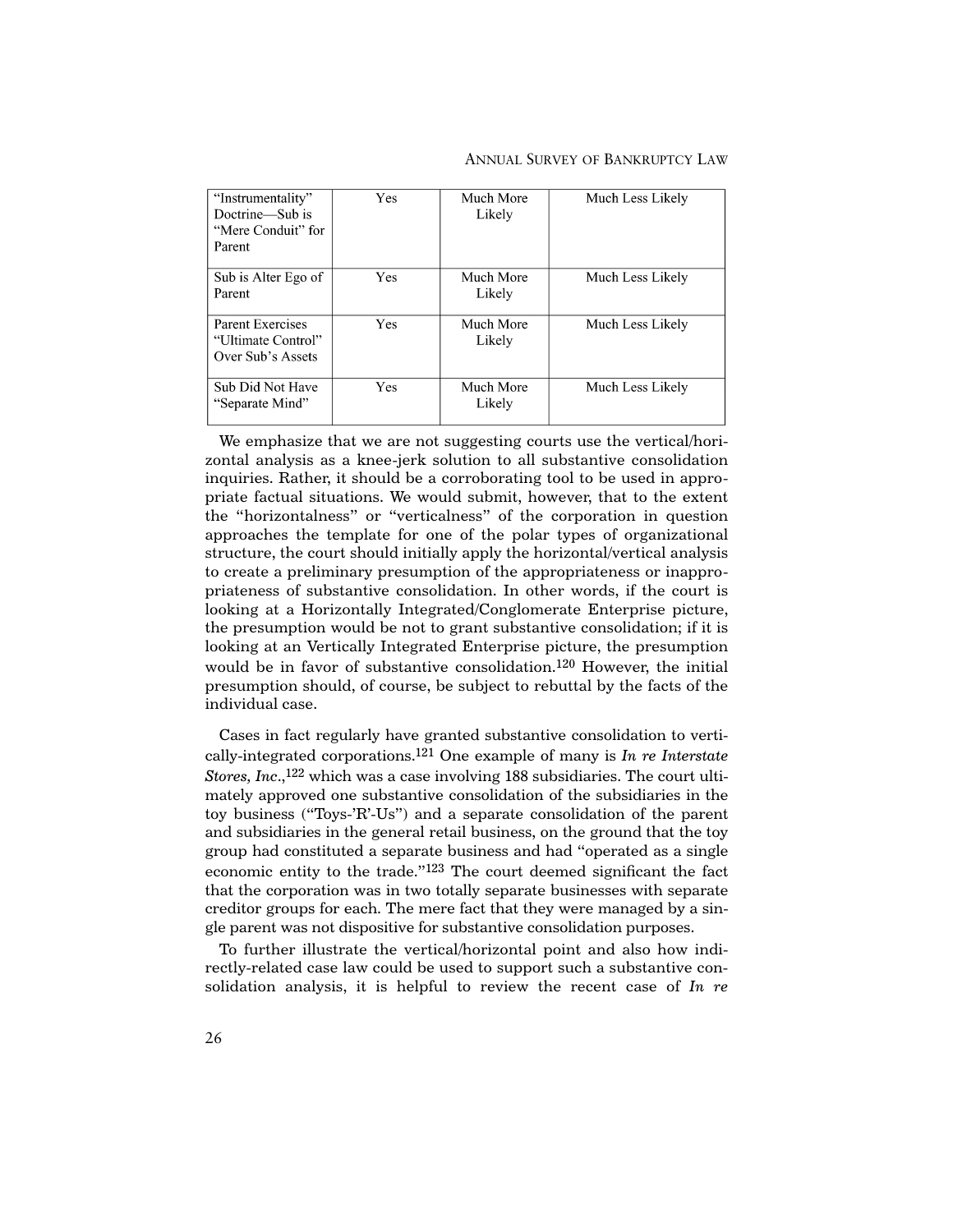*Envirodyne Industries Inc.*124 The court first notes that "[t]he Illinois income tax statute requires firms that constitute a 'unitary business group' to file a consolidated (called a 'combined') return. The quoted term signifies 'a group of persons related through common ownership whose business activities are integrated with, dependent upon and contribute to each other.' They must be 'functionally integrated through the exercise of strong centralized management (where, for example, authority over such matters as purchasing, financing, tax compliance, product line, personnel, marketing and capital investment is not left to each member).'"125 Judge Posner then analyzed the debtor's structure, noting that it owned subsidiaries in both the food packaging and steel businesses, operating in multiple jurisdictions, some overseas. The court noted that "there is no integration between the food-packaging subsidiary and the steel subsidiary—no common pension or welfare plans, no common employee handbook, no joint advertising—the two companies constituting spokes with a hub at Envirodyne but no rim, except, of course, that Envirodyne files consolidated tax returns on behalf of all its subsidiaries and therefore must provide the legal and accounting services required for the preparation of the returns."126 Importantly for our analysis, the court found:

The statute, however, says that the members of a unitary business group must depend on and contribute to each other. It cannot be enough that each depends on and contributes to its parent. The concept of the unitary business group, to be a constitutional basis for taxing income earned out of state, must identify a genuine multistate enterprise—an enterprise that generates income which can't confidently be ascribed to a particular state in which the enterprise operates. If a holding company owns two unrelated companies that operate in two different states, the state in which one of them operates cannot tax the income of the other just because the two are affiliates and each is under the control of their common parent. By the same token—since what is sauce for the goose is sauce for the gander—one of the affiliates can't use the other's losses to reduce its own tax liability. If Envirodyne owned a money-losing rickshaw operator in Mandalay, it could not reduce the income from its food-packaging operations in Illinois by the losses of its rickshaw operation.127

The court held that debtor and its affiliates were not a unitary business group entitled to file an Illinois combined tax return. Although the issue of creditor reliance was not before the court, given the unrelatedness of the food packaging and steel businesses, presumably the two businesses had virtually separate groups of trade creditors, and viewed as a whole, Envirodyne would not be a good candidate for substantive consolidation.128 Because all states have some form of a unitary tax statute, it might be helpful for a practitioner to analyze whether the debtor corpo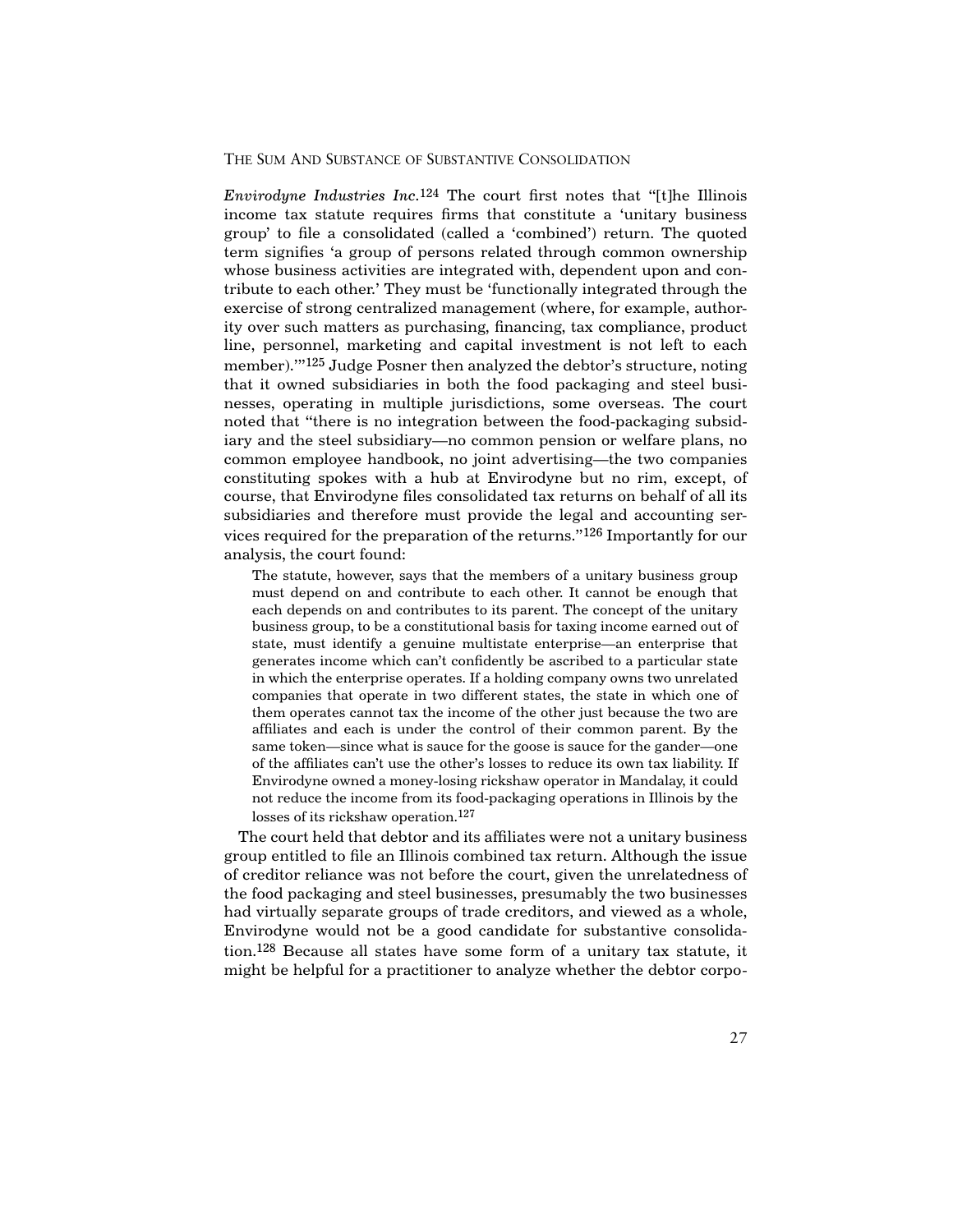ration in question passes the "unitary taxpayer" test as an aid to analyzing the appropriateness of substantive consolidation.

It is worthwhile to finally observe that the vertical/horizontal analysis urged here should be familiar ground for courts in yet another way being really quite similar to the well-known horizontal and vertical analysis used by courts to determine whether a debtor's transaction is within the ordinary course of business.129

## *B. Skepticism of the "Liberal Trend" in Substantive Consolidation Appears to Be Oft-Stated But Not Well-Supported*

Some courts, for example *World Access*, have stated that they are "skeptical" of the "'modern' trend toward more 'liberal' application of the [substantive consolidation] doctrine."130 The court cites as the only authority for this sentiment a passage from *Collier on Bankruptcy* expressing that courts should exercise caution in expanding the doctrine because of the potential harm to "innocent creditors."

Case law has been slowly adjusting to—but lagging—"modern" changes in the corporation. Many courts and commentators have observed that it was only relatively recently (in judicial time) that corporations were authorized to hold stock in another corporation,<sup>131</sup> and courts in the past therefore tended to take a rigid view of the separateness of parent corporations and their subsidiaries.132 While in the real world the "modern" multitiered corporation is now common, it was not necessarily common while the law of substantive consolidation was originally being developed and therefore language reflecting rigid views on corporate structures is still found in some opinions.

More courts may slowly be adopting an "enterprise" view of the corporation, departing from courts' former rigid adherence to limited liability among subsidiaries of the same parent corporation. *Augie/Restivo* recognized the significance of this trend: "Courts have recognized a recent, increased need for substantive consolidation owing to the prevalence of parent and subsidiary corporations with interlocking directorates."133 In the progenitor *Vecco* case, the court said, "Due to the organizational makeup evidenced by the now commonplace multi-tiered corporations in existence today, substantive consolidation of a parent corporation and its subsidiaries has been increasingly utilized as a mechanism . . . This . . . arises from the result of increased judicial recognition of the widespread use of interrelated corporate structures by subsidiary corporations operating under a parent entity's corporate umbrella for tax and business planning purposes."134 Commentators have chimed in as well: "Substantive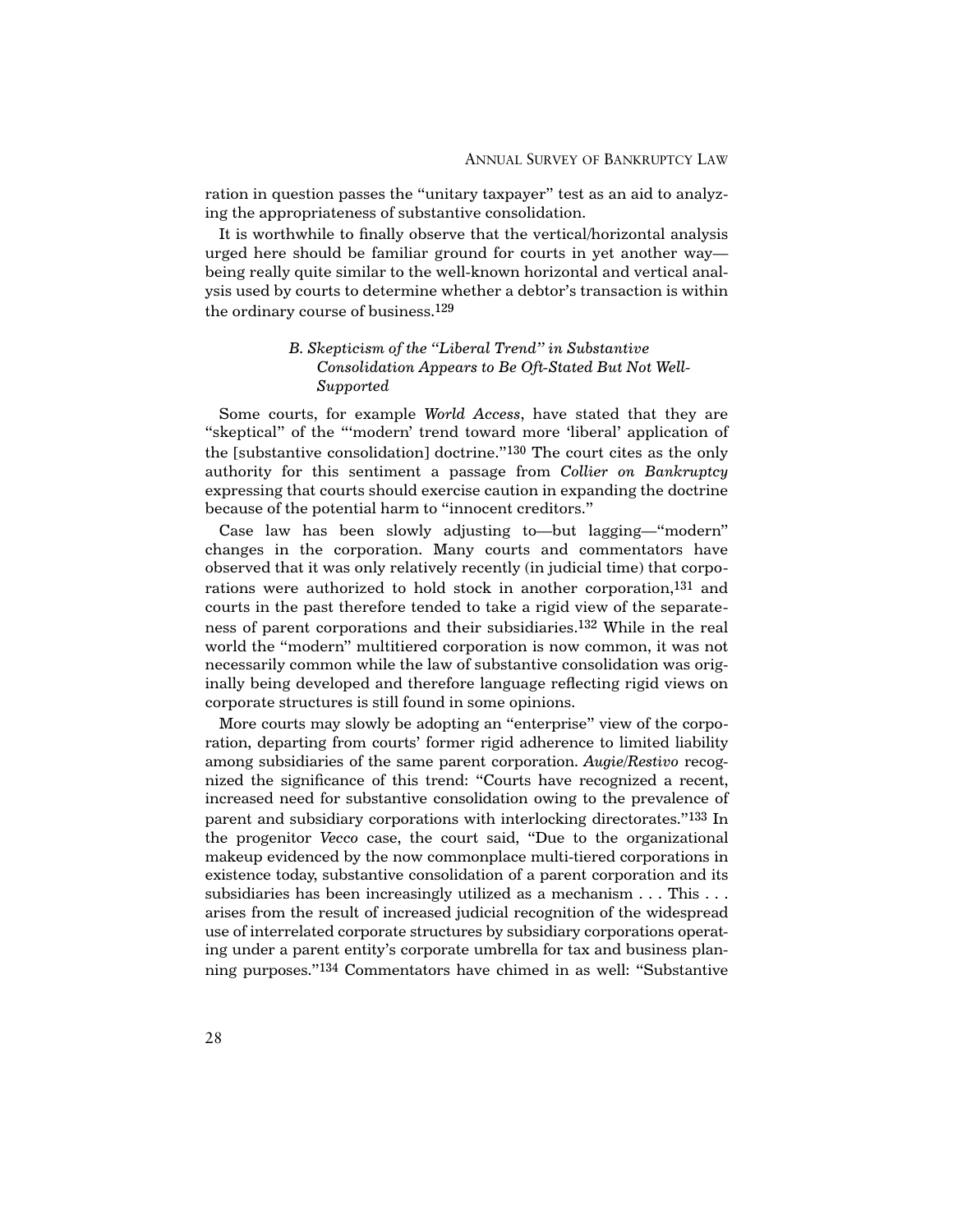consolidation of a parent corporation and its subsidiaries has been utilized increasingly as a mechanism to deal with debtor corporations"135

In sum, courts appear to be fashioning more "liberal" remedies because such remedies are needed to match the reality of the current corporate environment—hardly a justification for "skepticism." To say that in some cases there may be "innocent creditors" whose rights should be protected seems hardly different from the "balancing of harms" test courts already employ.<sup>136</sup>

#### *5. Conclusion*

It is quite clear that, whether analyzed using the *Augie/Restivo*, *Eastgroup, Owens Corning,* or other tests found in the case law, the stronger the facts of any particular case are in demonstrating either (i) substantial identity between the parent and subsidiaries, and (ii) creditor reliance on the credit of the entire enterprise, or (iii) "hopelessly entangled" financial affairs of a corporate group, the stronger the case for substantive consolidation. Courts should abandon their apparent distrust of the "modern, liberal trend" in granting substantive consolidation because such an underlying viewpoint arguably does not assist the analysis. The facts of the case are paramount, and should be the focus of the court's inquiry. Finally, given the nature of 21st Century large, public corporate structures, in cases where there is an absence of fraud, courts should consider adopting an additional screen in their substantive consolidation analysis—whether the corporation (or parts of it) are horizontally integrated or vertically integrated. An initial finding that a debtor group is vertically integrated would establish a presumption in favor of substantive consolidation, with the burden on opponents to demonstrate why it was not appropriate (e.g., creditor reliance on the credit of one subsidiary). However, if the court found the debtor group to be horizontally integrated, the presumption would be that substantive consolidation is not appropriate, and the burden would be on proponents to demonstrate otherwise (e.g., "substantial identity," "no separate mind," a "mere instrumentality"). In either case, the analysis would proceed to the next step with the burden of proof firmly in the right place.

<sup>1.</sup> Courts have also expressed this in its negative mirror-image "substantial identity:" if, objectively, the corporate entities making up the enterprise really had no practical independent existence from one another, then substantive consolidation may be appropriate. In other words, no creditor could reasonably argue that it had relied on the credit of a subsidiary or related entity. See discussion of "substantial identity" in connection with In re Augie/Restivo Baking Co., Ltd., 860 F.2d 515, 18 Bankr. Ct. Dec. (CRR) 852, Bankr. L. Rep. (CCH) P 72482 (2d Cir. 1988), in section II.A.1.

<sup>2.</sup> In re World Access, Inc., 301 B.R. 217, 272 n. 57 (Bankr. N.D. Ill. 2003).

<sup>3.</sup> See section II.B.1(c)(iii).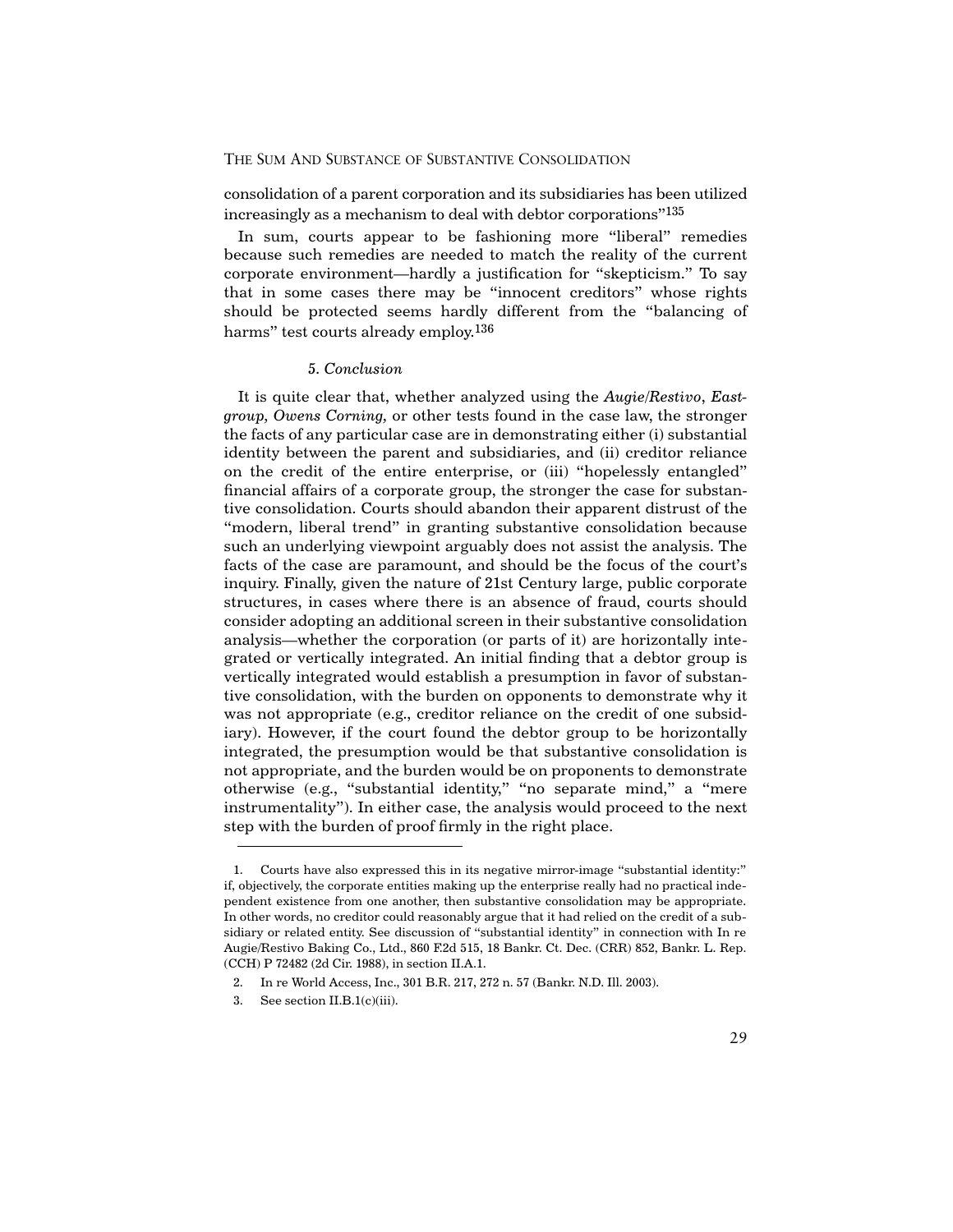4. See In re Augie/Restivo Baking Co., Ltd., 860 F.2d 515, 518 n. 1, 18 Bankr. Ct. Dec. (CRR) 852, Bankr. L. Rep. (CCH) P 72482 (2d Cir. 1988); F.D.I.C. v. Colonial Realty Co., 966 F.2d 57, 59, 26 Collier Bankr. Cas. 2d (MB) 1687, Bankr. L. Rep. (CCH) P 74645 (2d Cir. 1992), ("Courts have consistently found the authority for substantive consolidation in the bankruptcy court's general equitable powers as set forth in 11 U.S.C.A. § 105.").

5. Section 1123(a)(5)(C) provides in part, "a plan [of reorganization] shall provide adequate means for the plan's implementation, such as merger or consolidation of the debtor with one or more persons." See, e.g., In re Stone & Webster, Inc., 286 B.R. 532, 541, 40 Bankr. Ct. Dec. (CRR) 137 (Bankr. D. Del. 2002), ("Courts have held that [Section 1123(a)(5)(C)] indicates Congress' intent that a chapter 11 debtor may merge or consolidate with other entities, including other debtors, as part of the reorganization process . . . *substantive consolidation is expressly authorized by . . . § 1123(a)(5)(C)").* In re Stone & Webster, Inc., 286 BR at 541 (emphasis added).

6. See, e.g., In re Augie/Restivo Baking Co., Ltd., 860 F.2d 515, 518, 18 Bankr. Ct. Dec. (CRR) 852, Bankr. L. Rep. (CCH) P 72482 (2d Cir. 1988).

7. "There are winners and losers in the [substantive consolidation] process. The creditors of the poorer estates may benefit from the pooling of assets of a more solvent estate, and those from the more financially solvent estates will be diluted." In re Bonham, 226 B.R. 56, 76 (Bankr. D. Alaska 1998), subsequently aff'd, 229 F.3d 750 (9th Cir. 2000).

8. See In re Bonham, 229 F.3d 750, 767 (9th Cir. 2000); In re World Access, Inc., 301 B.R. 217, 272 (Bankr. N.D. Ill. 2003).

9. In re Eagle-Picher Industries, Inc., 192 B.R. 903, 905, 28 Bankr. Ct. Dec. (CRR) 906 (Bankr. S.D. Ohio 1996), ("decisions on the subject are fact intensive, and decisions are made on a case-by-case basis").

10. In re Augie/Restivo Baking Co., Ltd., 84 B.R. 315, 321, 17 Bankr. Ct. Dec. (CRR) 524 (Bankr. E.D. N.Y. 1988), subsequently rev'd, 860 F.2d 515, 18 Bankr. Ct. Dec. (CRR) 852, Bankr. L. Rep. (CCH) P 72482 (2d Cir. 1988), (internal citation omitted). ("Sui generis"—in a class by themselves. *Black's Law Dictionary* (6th Ed. 1990), at p. 1434).

11. Mary Elisabeth Kors, *Altered Egos: Deciphering Substantive Consolidation*, 59 U. Pitt. L. Rev. 381, 397-98 (1998) (citations omitted) (collecting authorities) (hereinafter, "Kors") at 397-98.

12. Pension Ben. Guar. Corp. v. Ouimet Corp., 711 F.2d 1085, 1093, 4 Employee Benefits Cas. (BNA) 1582 (1st Cir. 1983).

13. In re Augie/Restivo Baking Co., Ltd., 860 F.2d 515, 518, 18 Bankr. Ct. Dec. (CRR) 852, Bankr. L. Rep. (CCH) P 72482 (2d Cir. 1988).

14. In re Owens Corning, 2005 WL 1939796 (3d Cir. 2005).

15. In re Fas Mart Convenience Stores, Inc., 320 B.R. 587, 594 (Bankr. E.D. Va. 2004).

16. In re Permian Producers Drilling, Inc., 263 B.R. 510, 518 (W.D. Tex. 2000).

17. In re Giller, 962 F.2d 796, 799, 22 Bankr. Ct. Dec. (CRR) 1505, Bankr. L. Rep. (CCH) P 74547 (8th Cir. 1992).

18. In re Auto-Train Corp., Inc., 810 F.2d 270, 276, Bankr. L. Rep. (CCH) P 71618 (D.C. Cir. 1987).

19. Eastgroup Properties v. Southern Motel Ass'n, Ltd., 935 F.2d 245, 249, 21 Bankr. Ct. Dec. (CRR) 1423, 25 Collier Bankr. Cas. 2d (MB) 158, Bankr. L. Rep. (CCH) P 74055 (11th Cir. 1991).

20. See In re World Access, Inc., 301 B.R. 217 (Bankr. N.D. Ill. 2003) (Sonderby, J.).

21. In re World Access, Inc., 301 B.R. 217, 274 (Bankr. N.D. Ill. 2003).

22. In the context of larger corporations, lack of creditor reliance on individual subsidiaries, or conversely, creditor reliance on the enterprise as a whole, is generally a charac-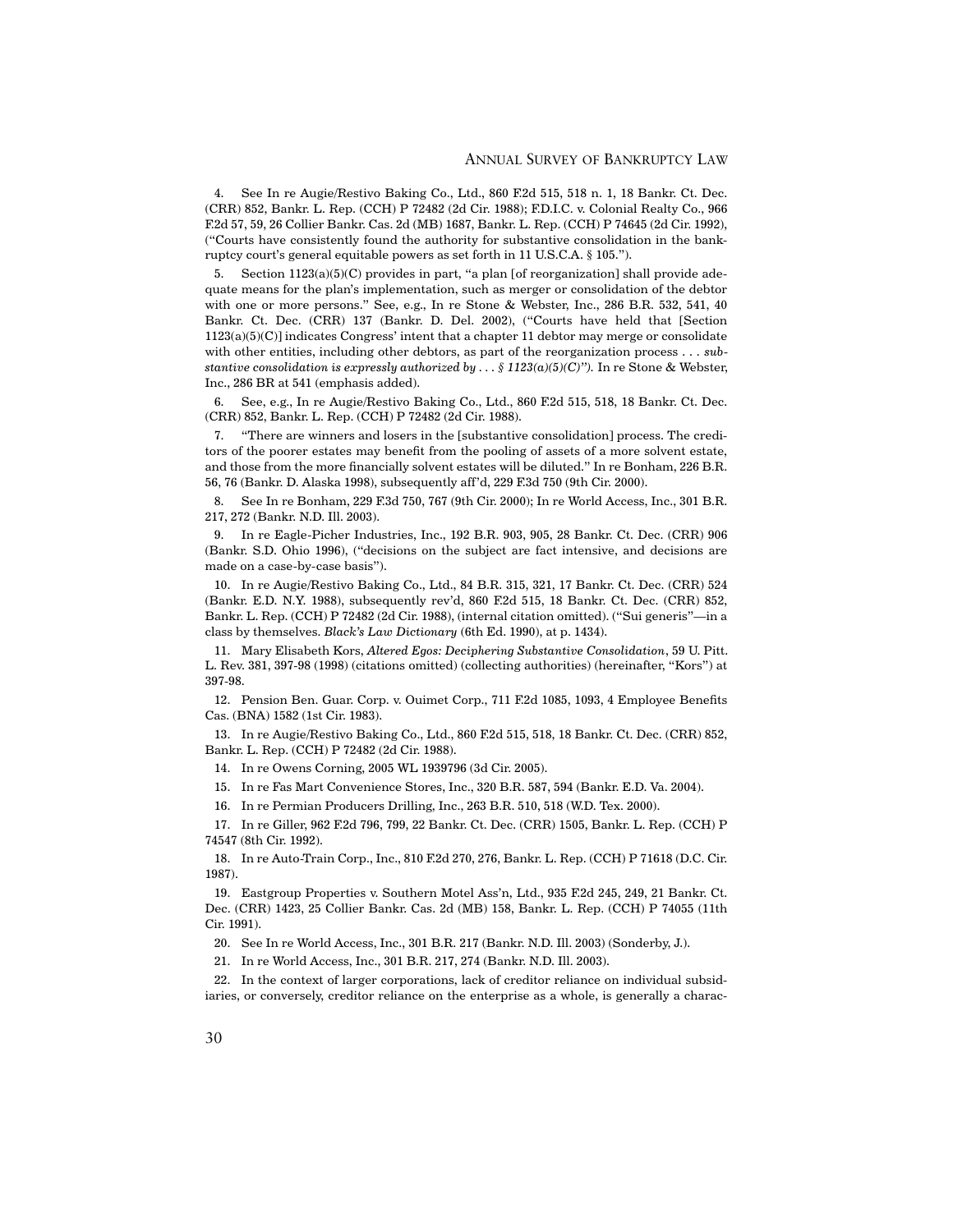teristic of vertically-integrated businesses; creditor reliance on individual stand-alone subsidiaries is generally a characteristic of horizontally-integrated businesses. This is discussed in more detail later (See Section III).

23. Even these two tests have been described as "similar but not identical." re Eagle-Picher Industries, Inc., 192 B.R. 903, 905 (Bankr. S.D. Ohio 1996); See also In re GC Companies, Inc., 274 B.R. 663, 672, 39 Bankr. Ct. Dec. (CRR) 82 (Bankr. D. Del. 2002), aff'd in part, rev'd in part, 298 B.R. 226 (D. Del. 2003), ("Both tests provide a similar analysis.").

24. In re Augie/Restivo Baking Co., Ltd., 860 F.2d 515, 518, 18 Bankr. Ct. Dec. (CRR) 852, Bankr. L. Rep. (CCH) P 72482 (2d Cir. 1988).

25. See In re Bonham, 229 F.3d 750, 766 (9th Cir. 2000) ("The presence of either [*Augie/ Restivo*] factor is a sufficient basis to order substantive consolidation."); In re 599 Consumer Electronics, Inc., 195 B.R. 244, 248, 36 Collier Bankr. Cas. 2d (MB) 776 (S.D. N.Y. 1996) ("Conceivably, substantive consolidation could be warranted on either ground; the Second Circuit's use of the conjunction "or" [in *Augie/Restivo*] suggests that the two cited factors are alternatively sufficient criteria."); In re Reider, 31 F.3d 1102, 1108, 31 Collier Bankr. Cas. 2d (MB) 1409 (11th Cir. 1994) ("The presence of either factor justifies substantive consolidation").

26. Essentially collapsing together the "substantial identity" and "creditor reliance" portions of the *Eastgroup* test. See section II.B.

27. In re Augie/Restivo Baking Co., Ltd., 860 F.2d 515, 518, 18 Bankr. Ct. Dec. (CRR) 852, Bankr. L. Rep. (CCH) P 72482 (2d Cir. 1988). Unlike the *Eastgroup* test, which expressly shifts the burden from the proponent of consolidation to an objecting creditor once a substantial identity among entities is proved, the *Augie/Restivo* test is silent as to which party bears the burden of proof. However, it would be prudent to assume that the proponent of consolidation must carry the burden to satisfy the requirements of the first prong of the *Augie/Restivo* test.

28. In re Augie/Restivo Baking Co., Ltd., 860 F.2d 515, 517, 18 Bankr. Ct. Dec. (CRR) 852, Bankr. L. Rep. (CCH) P 72482 (2d Cir. 1988).

29. In re Augie/Restivo Baking Co., Ltd., 860 F.2d 515, 517, 18 Bankr. Ct. Dec. (CRR) 852, Bankr. L. Rep. (CCH) P 72482 (2d Cir. 1988).

30. In re Augie/Restivo Baking Co., Ltd., 860 F.2d 515, 519, 18 Bankr. Ct. Dec. (CRR) 852, Bankr. L. Rep. (CCH) P 72482 (2d Cir. 1988).

31. As explained by one commentator: "When creditors have not relied on the credit of a particular entity, the practical economic and operational reality of a single enterprise suggests the need for a consolidation approach for multiple bankruptcies. In such a no reliance case, consolidation is compelling because it would seem artificial to treat the entities as separate because of the fortuitous occurrence of bankruptcy." J. Stephen Gilbert, *Substantive Consolidation in Bankruptcy: A Primer*, 43 Vand. L. Rev. at 220; See also, J. Landers, *A Unified Approach to Parent, Subsidiary, and Affiliate Questions in Bankruptcy*, 42 U. CHI. L. REV. 589, 630 (1975) (describing no reliance creditors as involuntary creditors).

32. See In re Augie/Restivo Baking Co., Ltd., 860 F.2d 515, 519, 18 Bankr. Ct. Dec. (CRR) 852, Bankr. L. Rep. (CCH) P 72482 (2d Cir. 1988). This decision illustrates how the facts of the individual situation influence courts' opinions. In *Augie/Restivo*, creditor reliance often the paramount factor—was outweighed, in the court's eyes, by other factors. In many other cases, substantive consolidation was granted where creditor reliance was shown.

33. In re Augie/Restivo Baking Co., Ltd., 860 F.2d 515, 518-19, 18 Bankr. Ct. Dec. (CRR) 852, Bankr. L. Rep. (CCH) P 72482 (2d Cir. 1988).

34. In re Augie/Restivo Baking Co., Ltd., 860 F.2d 515, 519, 18 Bankr. Ct. Dec. (CRR) 852, Bankr. L. Rep. (CCH) P 72482 (2d Cir. 1988) (internal citations and quotations omitted); See In re Bonham, 229 F.3d 750, 767 (9th Cir. 2000). Although the *Augie/Restivo* court spoke of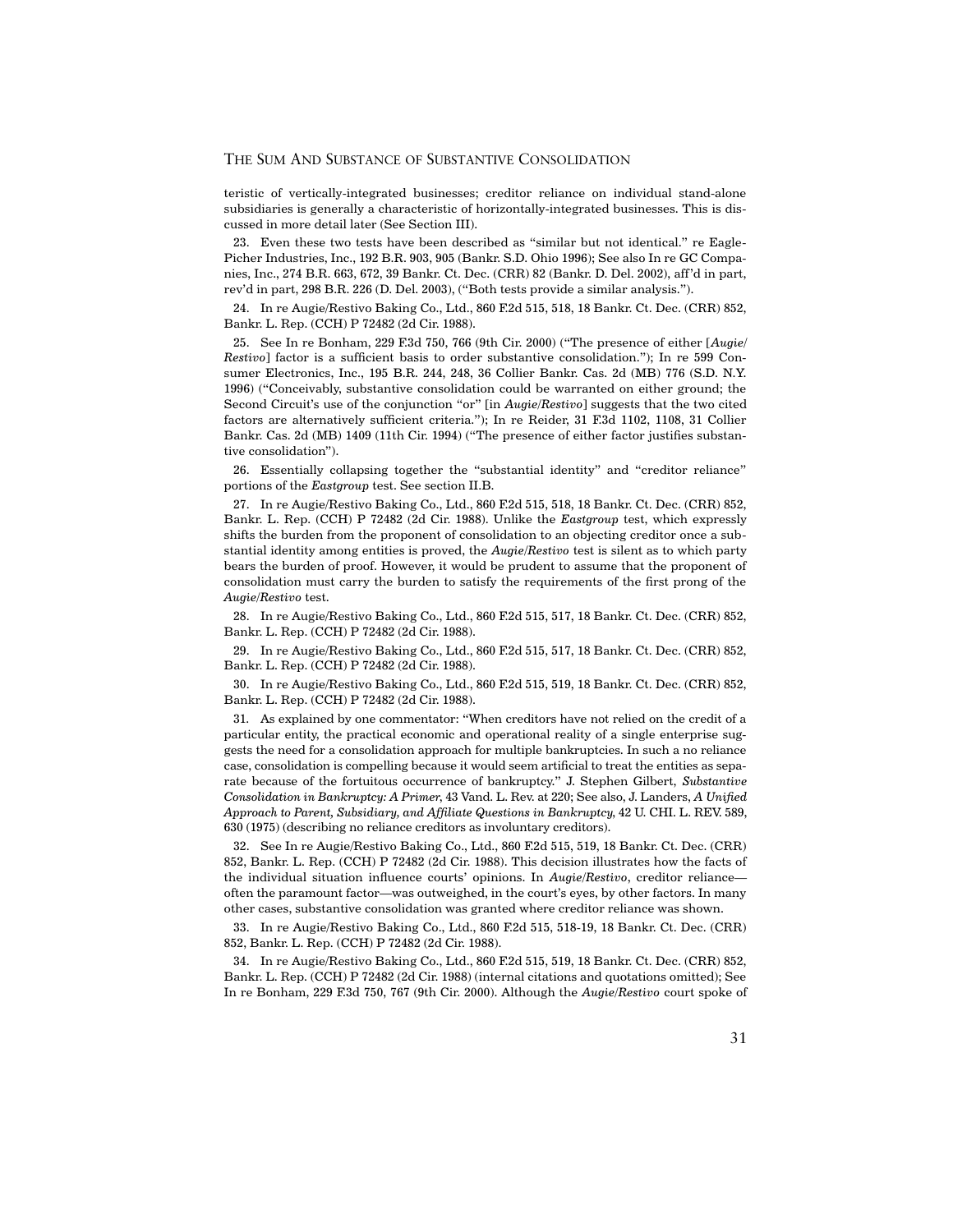"any assets," other cases have indicated that consolidation may be warranted if disentangling the debtor's affairs would substantially reduce creditor recoveries.

35. See Matter of New Center Hosp., 187 B.R. 560, 569, 76 A.F.T.R.2d 95-6171 (E.D. Mich. 1995), ("[E]ven when the financial relationships among the parties to be consolidated are capable of being untangled, the affairs of the parties may nonetheless be 'inextricably intertwined.' If intercompany debts and transfers are numerous and the operations are interdependent, the parties are 'entangled' even if a detailed analysis of the records could ultimately identify the true assets and liabilities of the separate entities"). See also In re Murray Industries, Inc., 119 B.R. 820, 831 (Bankr. M.D. Fla. 1990) (stating that it would be virtually impossible to allocate value of intangible assets). Courts had expressed the same sentiment even before *Augie/Restivo*. See, e.g., In re DRW Property Co. 82, 54 B.R. 489 (Bankr. N.D. Tex. 1985) (holding that accounting difficulties supported by expert testimony that disentangling books and records of debtors would require six additional months of audit work and cost nearly two million dollars did not warrant substantive consolidation); Chemical Bank New York Trust Co. v. Kheel, 369 F.2d 845 (2d Cir. 1966) (the problem of disentangling debtors' records must be so egregious that it threatens the realization of any net assets for the estates for substantive consolidation to be proper).

36. Eastgroup Properties v. Southern Motel Ass'n, Ltd., 935 F.2d 245, 21 Bankr. Ct. Dec. (CRR) 1423, 25 Collier Bankr. Cas. 2d (MB) 158, Bankr. L. Rep. (CCH) P 74055 (11th Cir. 1991).

37. Eastgroup Properties v. Southern Motel Ass'n, Ltd., 935 F.2d 245, 249, 21 Bankr. Ct. Dec. (CRR) 1423, 25 Collier Bankr. Cas. 2d (MB) 158, Bankr. L. Rep. (CCH) P 74055 (11th Cir. 1991) (citations omitted) (emphasis added).

38. Eastgroup Properties v. Southern Motel Ass'n, Ltd., 935 F.2d 245, 249, 21 Bankr. Ct. Dec. (CRR) 1423, 25 Collier Bankr. Cas. 2d (MB) 158, Bankr. L. Rep. (CCH) P 74055 (11th Cir. 1991).

39. Eastgroup Properties v. Southern Motel Ass'n, Ltd., 935 F.2d 245, 249, 21 Bankr. Ct. Dec. (CRR) 1423, 25 Collier Bankr. Cas. 2d (MB) 158, Bankr. L. Rep. (CCH) P 74055 (11th Cir. 1991).

40. See, e.g., In re Snider Bros., Inc., 18 B.R. 230, 236, 8 Bankr. Ct. Dec. (CRR) 1016 (Bankr. D. Mass. 1982), ("affirmative proof that a creditor or class of creditors had looked solely to the credit of one corporation would be a defense to consolidation").

41. Eastgroup Properties v. Southern Motel Ass'n, Ltd., 935 F.2d 245, 249, 21 Bankr. Ct. Dec. (CRR) 1423, 25 Collier Bankr. Cas. 2d (MB) 158, Bankr. L. Rep. (CCH) P 74055 (11th Cir. 1991).

42. See, e.g., re Eagle-Picher Industries, Inc., 192 B.R. 903, 905 (Bankr. S.D. Ohio 1996) ("A review of the case law dealing with substantive consolidation makes it clear that decisions on the subject are fact intensive, and decisions are made on a case-by-case basis."). Case law cautions that "this 'substantial identity' element is not to be interpreted too narrowly, because many courts use a variety of factors to determine substantial identity." In re Standard Brands Paint Co., 154 B.R. 563, 569, 24 Bankr. Ct. Dec. (CRR) 426, 28 Collier Bankr. Cas. 2d (MB) 1658, Bankr. L. Rep. (CCH) P 75287 (Bankr. C.D. Cal. 1993).

43. In re Richton Intern. Corp., 12 B.R. 555, 7 Bankr. Ct. Dec. (CRR) 1139 (Bankr. S.D. N.Y. 1981).

44. In re Richton Intern. Corp., 12 B.R. 555, 558, 7 Bankr. Ct. Dec. (CRR) 1139 (Bankr. S.D. N.Y. 1981).

45. In re Richton Intern. Corp., 12 B.R. 555, 558, 7 Bankr. Ct. Dec. (CRR) 1139 (Bankr. S.D. N.Y. 1981).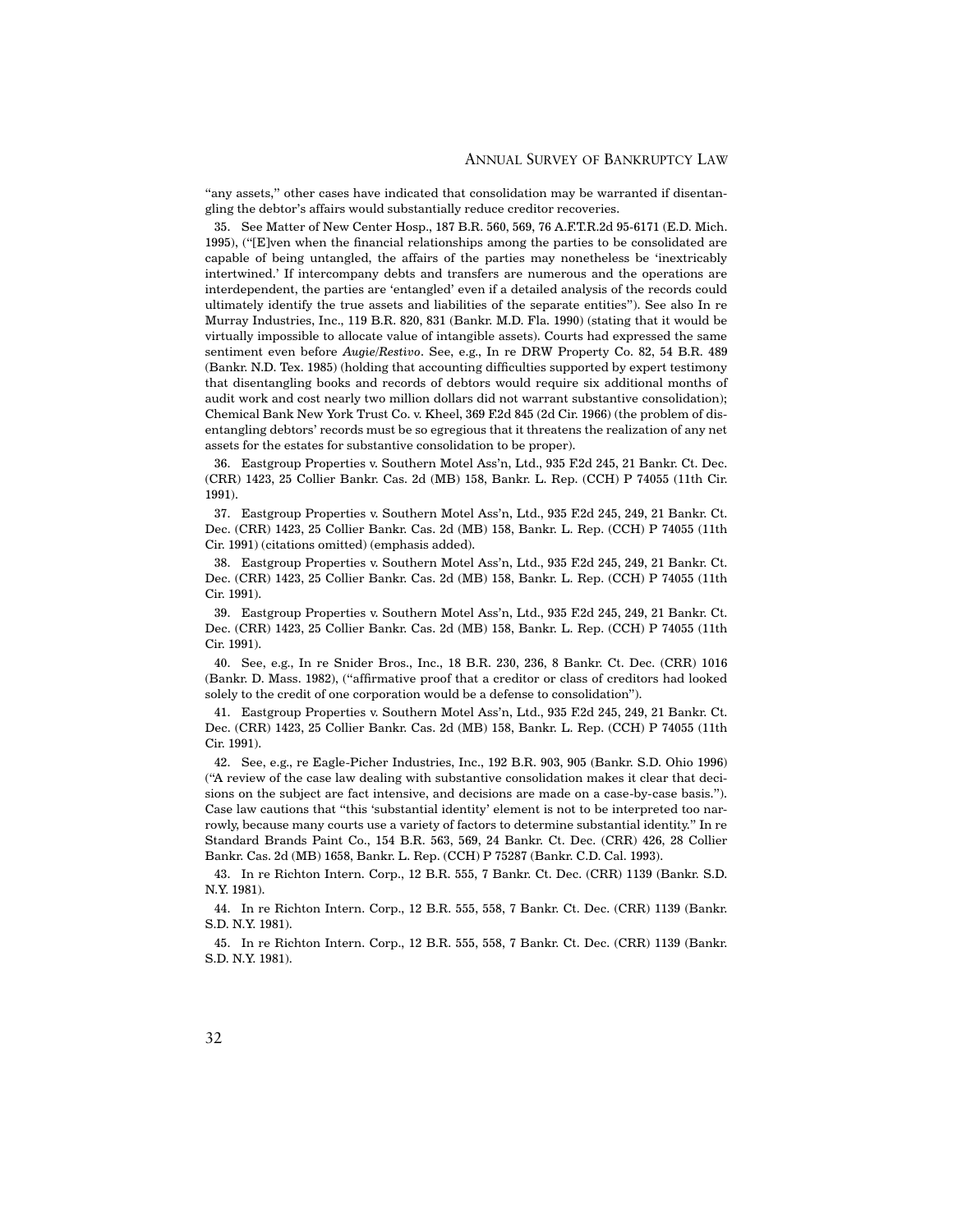46. In re Richton Intern. Corp., 12 B.R. 555, 558, 7 Bankr. Ct. Dec. (CRR) 1139 (Bankr. S.D. N.Y. 1981). *Chemical Bank* is discussed at section II.2(a); *Soviero* is discussed at section II.2(b).

47. See In re Murray Industries, Inc., 119 B.R. 820, 824 (Bankr. M.D. Fla. 1990) (court considered the fact that credit facilities were negotiated by parent company for enterprise as a whole as a factor supporting substantive consolidation).

48. In re Vecco Const. Industries, Inc., 4 B.R. 407, 410, 6 Bankr. Ct. Dec. (CRR) 461, 22 C.B.C. 954, 2 Collier Bankr. Cas. 2d (MB) 216, Bankr. L. Rep. (CCH) P 67608 (Bankr. E.D. Va. 1980).

49. Eastgroup Properties v. Southern Motel Ass'n, Ltd., 935 F.2d 245, 249, 21 Bankr. Ct. Dec. (CRR) 1423, 25 Collier Bankr. Cas. 2d (MB) 158, Bankr. L. Rep. (CCH) P 74055 (11th Cir. 1991).

50. See, e.g., In re Murray Industries, Inc., 119 B.R. 820, 830 (Bankr. M.D. Fla. 1990) (Bankr. M.D.Fla. 1990); Eastgroup Properties v. Southern Motel Ass'n, Ltd., 935 F.2d 245, 249, 21 Bankr. Ct. Dec. (CRR) 1423, 25 Collier Bankr. Cas. 2d (MB) 158, Bankr. L. Rep. (CCH) P 74055 (11th Cir. 1991); Matter of Baker & Getty Financial Services, Inc., 78 B.R. 139, 142 (Bankr. N.D. Ohio 1987); In re Snider Bros., Inc., 18 B.R. 230, 234, 8 Bankr. Ct. Dec. (CRR) 1016 (Bankr. D. Mass. 1982); In re Augie/Restivo Baking Co., Ltd., 84 B.R. 315, 321, 17 Bankr. Ct. Dec. (CRR) 524 (Bankr. E.D. N.Y. 1988), subsequently rev'd, 860 F.2d 515, 18 Bankr. Ct. Dec. (CRR) 852, Bankr. L. Rep. (CCH) P 72482 (2d Cir. 1988); In re DRW Property Co. 82, 54 B.R. 489, 495 (Bankr. N.D. Tex. 1985); Matter of Steury, 94 B.R. 553, 554, 18 Bankr. Ct. Dec. (CRR) 1304 (Bankr. N.D. Ind. 1988); Matter of Luth, 28 B.R. 564, 566, 10 Bankr. Ct. Dec. (CRR) 482 (Bankr. D. Idaho 1983); In re Donut Queen, Ltd., 41 B.R. 706, 709, 12 Bankr. Ct. Dec. (CRR) 94, Bankr. L. Rep. (CCH) P 69980 (Bankr. E.D. N.Y. 1984); Matter of New Center Hosp., 179 B.R. 848, 856, 32 Collier Bankr. Cas. 2d (MB) 1696, 74 A.F.T.R.2d 94-5656 (Bankr. E.D. Mich. 1994), decision aff'd in part, rev'd in part, 187 B.R. 560, 76 A.F.T.R.2d 95- 6171 (E.D. Mich. 1995); In re Mortgage Inv. Co. of El Paso, Tex., 111 B.R. 604, 610 (Bankr. W.D. Tex. 1990).

51. See In re Donut Queen, Ltd., 41 B.R. 706, 709-10, 12 Bankr. Ct. Dec. (CRR) 94, Bankr. L. Rep. (CCH) P 69980 (Bankr. E.D. N.Y. 1984); In re Snider Bros., Inc., 18 B.R. 230, 234, 8 Bankr. Ct. Dec. (CRR) 1016 (Bankr. D. Mass. 1982); Matter of Steury, 94 B.R. 553, 18 Bankr. Ct. Dec. (CRR) 1304 (Bankr. N.D. Ind. 1988); In re Cooper, 147 B.R. 678, 682, 23 Bankr. Ct. Dec. (CRR) 1207, 28 Collier Bankr. Cas. 2d (MB) 147 (Bankr. D. N.J. 1992). In re DRW Property Co. 82, 54 B.R. 489, 495 (Bankr. N.D. Tex. 1985) ("Rather, the [*Vecco* factors] should be evaluated within the larger context of balancing the prejudice resulting from the proposed order of consolidation with the prejudice the movant alleges it suffers from debtor's separateness"); In re Creditors Service Corp., 195 B.R. 680, 690, 29 Bankr. Ct. Dec. (CRR) 55 (Bankr. S.D. Ohio 1996) ("The factors merely provide the framework to assist the court's inquiry whether harm will result in the absence of consolidation.").

52. Lowell Staats Min. Co., Inc. v. Pioneer Uravan, Inc., 878 F.2d 1259, 1264 (10th Cir. 1989) ("The Internal Revenue Code allows a parent corporation to file consolidated income tax returns with its subsidiaries when the parent owns at least eighty percent of the subsidiary. 26 U.S.C.A. § 1501 . . . Section 1501 allows a parent corporation to shelter taxable income from a profitable subsidiary by offsetting it against losses from an unprofitable subsidiary. It is a common business practice."). Lowell Staats Min. Co., Inc. v. Pioneer Uravan, Inc., 878 F.2d 1259, 1264 (10th Cir. 1989).

53. See, e.g., Holywell Corp. v. Bank of New York, 59 B.R. 340, 347 (S.D. Fla. 1986); In re Donut Queen, Ltd., 41 B.R. 706, 709, 12 Bankr. Ct. Dec. (CRR) 94, Bankr. L. Rep. (CCH) P 69980 (Bankr. E.D. N.Y. 1984); In re Richton Intern. Corp., 12 B.R. 555, 557, 7 Bankr. Ct. Dec. (CRR) 1139 (Bankr. S.D. N.Y. 1981) ("Thus, all [financial] information generally available to the public upon which creditors could have relied in determining the credit-worthiness of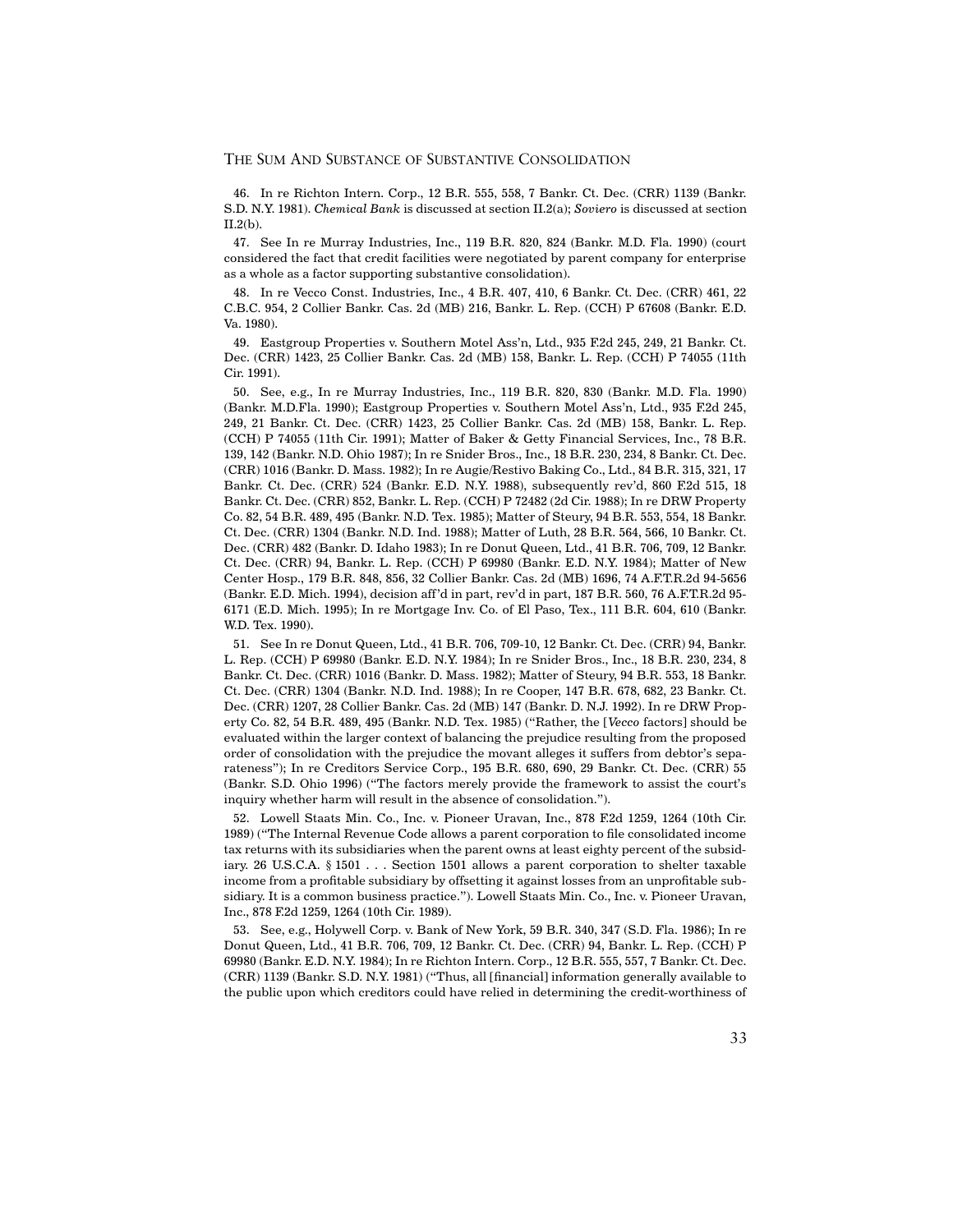any of the Debtors was normally available only on a consolidated basis."); In re Owens Corning, 316 B.R. 168, 172 (Bankr. D. Del. 2004) (bank creditors only provided with consolidated financial information).

54. *Wiley GAAP 2004* (2003), p.428; See also Volkswagenwerk Aktiengesellschaft v. Beech Aircraft Corp., 751 F.2d 117, 121 n. 3, 40 Fed. R. Serv. 2d 982 (2d Cir. 1984).

55. Accounting Research Bulletin-51, *Consolidated Financial Statements* ("ARB-51"), ¶ 1.

56. *Wiley GAAP 2004*, p. 429.

57. ARB-51; *Miller GAAP Guide* (2004 Ed.), p. 8.14.

58. Philip I. Blumberg, *The Law of Corporate Groups: Procedural Problems in the Law of Parent and Subsidiary Corporations* (1983), § 101.1 at pp. 5-6 ("Blumberg I"). See also Soviero, 328 F2d at 448 (debtor created corporate affiliates principally, if not solely, for tax benefits); re Eagle-Picher Industries, Inc., 192 B.R. 903, 907 (Bankr. S.D. Ohio 1996) ("[I]t is well established that retention of corporate form for the purpose of securing tax benefits presents no obstacle to substantive consolidation.").

59. Berle, *The Theory of Enterprise Entity*, 47 Colum. L. Rev. 343 (1947).

60. Gower, *The Principles of Modern Company Law* 213 (3d Ed. 1969).

61. Mobil Oil Corp. v. Commissioner of Taxes of Vermont, 445 U.S. 425, 435, 100 S. Ct. 1223, 63 L. Ed. 2d 510 (1980).

62. Mobil Oil Corp. v. Commissioner of Taxes of Vermont, 445 U.S. 425, 441, 100 S. Ct. 1223, 63 L. Ed. 2d 510 (1980).

63. Blumberg I, § 101.2 at p.4.

64. See In re World Access, Inc., 301 B.R. 217, 276 (Bankr. N.D. Ill. 2003).

65. Kors, *Alter Egos: Deciphering Substantive Consolidation*, 59 U.Pitt. L.Rev 381 at 438.

66. It is interesting to note that the IRS has stated that a substantive consolidation for purposes of a bankruptcy reorganization has no independent tax significance and does not result in the creation of a single taxable entity. For example, in FSA 19995206 (December 29, 1999) a bankruptcy court ordered the substantive consolidation of several related partnerships. The group argued that the bankruptcy order merged the partnerships so that a partner in a single partnership would be deemed to be a partner in all the partnerships. The IRS disagreed, stating that a substantive consolidation is a bankruptcy notion and not a tax notion. The IRS ruled that the substantive consolidation had no tax significance and "did not serve to merge or consolidate the partnerships for any purpose other than the bankruptcy proceeding." See also TAM 7905078 (stating that a consolidation order did not result in the creation of a single taxable entity); but cf. PLR 9105042 (treating several corporations that were substantively consolidated as a single entity for purposes of making computations under the old stock-for-debt exception (now repealed) to the discharge of indebtedness rule).

67. See In re Manzey Land & Cattle Co., 17 B.R. 332, 337, 5 Collier Bankr. Cas. 2d (MB) 1481 (Bankr. D. S.D. 1982); In re Richton Intern. Corp., 12 B.R. 555, 558, 7 Bankr. Ct. Dec. (CRR) 1139 (Bankr. S.D. N.Y. 1981).

68. See, e.g., Holywell Corp. v. Bank of New York, 59 B.R. 340, 347 (S.D. Fla. 1986); In re Donut Queen, Ltd., 41 B.R. 706, 709, 12 Bankr. Ct. Dec. (CRR) 94, Bankr. L. Rep. (CCH) P 69980 (Bankr. E.D. N.Y. 1984).

69. See, e.g., Calvert v. Huckins, 875 F. Supp. 674, 679 (E.D. Cal. 1995) (intracorporate guarantees are a "common business practice and a normal feature of parent-subsidiary relationships").

70. Public business enterprises are required to report financial information about "reportable operating segments," which are "components of an enterprise about which separate financial information is available that is evaluated regularly by the chief operating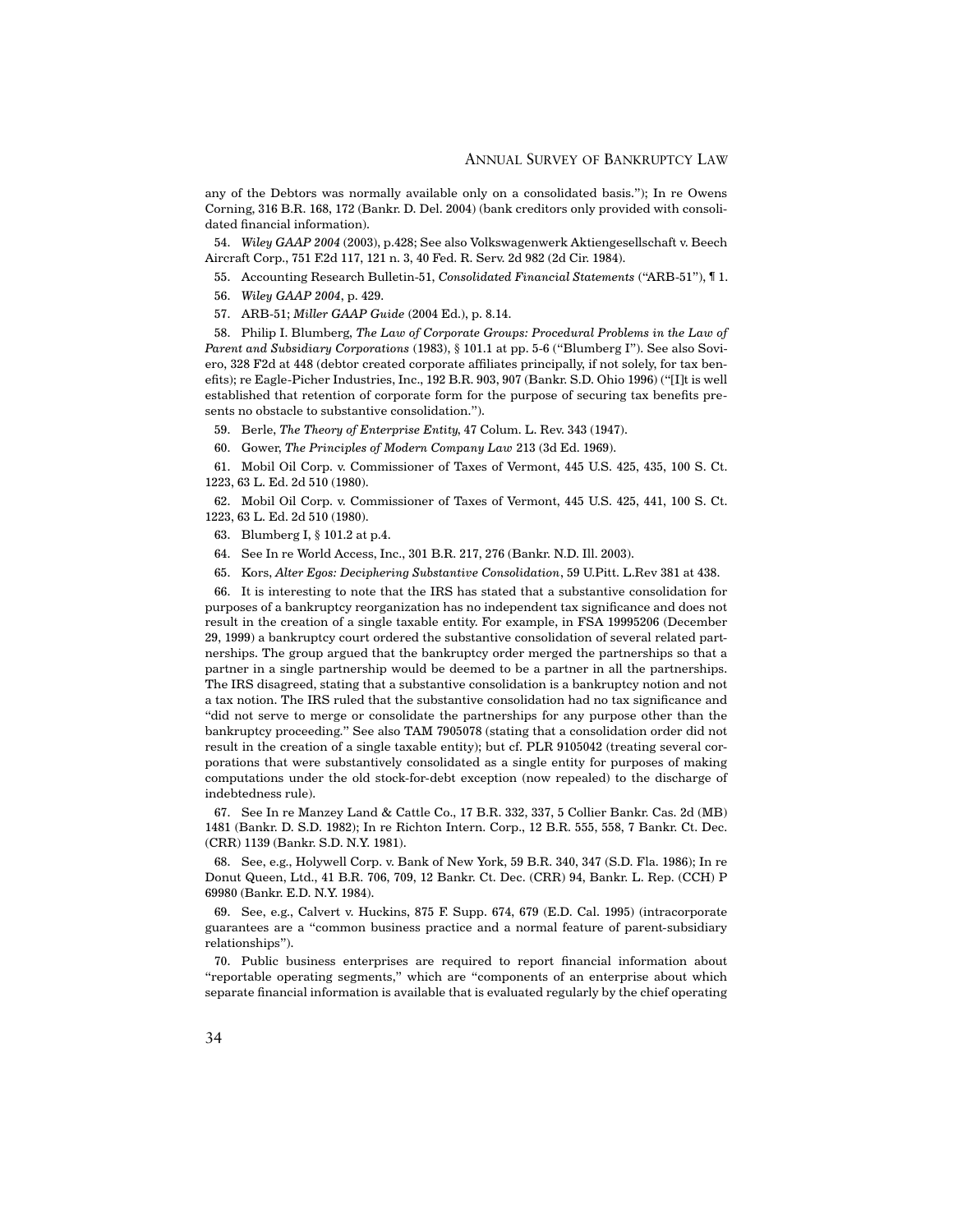decision maker in deciding how to allocate resources and in assessing performance." Financial Accounting Standards Board, Statement of Financial Accounting Standards No. 131 (1997) at p. 4.

71. See, e.g., In re World Access, Inc., 301 B.R. 217, 276 (Bankr. N.D. Ill. 2003).

72. In re Auto-Train Corp., Inc., 810 F.2d 276, Bankr. L. Rep. (CCH) P 71618 (D.C. Cir. 1987).

73. See Eastgroup Properties v. Southern Motel Ass'n, Ltd., 935 F.2d 245, 251, 21 Bankr. Ct. Dec. (CRR) 1423, 25 Collier Bankr. Cas. 2d (MB) 158, Bankr. L. Rep. (CCH) P 74055 (11th Cir. 1991) ("We have to determine whether 'consolidation yields benefits offsetting the harms it inflicts on objecting parties.'") (quotation omitted).

74. In re Murray Industries, Inc., 119 B.R. 820, 830 (Bankr. M.D. Fla. 1990) (emphasis added); See also F.D.I.C. v. Colonial Realty Co., 966 F.2d 57, 61, 26 Collier Bankr. Cas. 2d (MB) 1687, Bankr. L. Rep. (CCH) P 74645 (2d Cir. 1992) ("Only through a searching review of the record, on a case-by-case basis, can a court ensure that substantive consolidation effects its sole aim: *fairness to all creditors.*") (emphasis added) (citations omitted); In re Continental Vending Mach. Corp., 517 F.2d 997 (2d Cir. 1975) (upholding fairness of plan that did not call for secured claims to be consolidated thus precluding secured creditor from improving position; under consolidated plan secured creditor would end up receiving exactly what it had bargained for); In re Flora Mir Candy Corp., 432 F.2d 1060, 1063 (2d Cir. 1970) (denying substantive consolidation based on "near certainty of unfair treatment" of debenture holders who would be stripped of the benefit of their bargain if consolidation were allowed).

75. In re Bonham, 229 F.3d 750, 764-65 (9th Cir. 2000) (quotation omitted).

76. See Chemical Bank New York Trust Co. v. Kheel, 369 F.2d 845 (2d Cir. 1966) (finding that cost of untangling the hopelessly obscured financial records of the debtors would exceed the benefit that would accrue to creditors); In re DRW Property Co. 82, 54 B.R. 489 (Bankr. N.D. Tex. 1985) (holding that accounting difficulties supported by expert testimony that disentangling books and records of debtors would require six additional months of audit work and cost nearly two million dollars did not warrant substantive consolidation).

77. Chemical Bank New York Trust Co. v. Kheel, 369 F.2d 847 (2d Cir. 1966) (emphasis added).

78. The *Chemical Bank* court also noted that classification of claims against the debtors' estates would not have been feasible absent consolidation. Chemical Bank New York Trust Co. v. Kheel, 369 F.2d 847 (2d Cir. 1966) (consolidation "makes possible what has heretofore not been feasible, determination, allowance and classification by the trustees of claims of creditors prior to the preparation and submission of a plan of liquidation").

79. See, e.g., Soviero v. Franklin Nat. Bank of Long Island, 328 F.2d 446 (2d Cir. 1964) (permitting consolidation even though entities kept individual accounting records because debtor entities' assets and functions were inextricably linked; only through consolidation could "all creditors receive the equality of treatment which it is the purpose of [bankruptcy] to afford") (internal quotations omitted); Stone v. Eacho, 127 F.2d 284, 289 (C.C.A. 4th Cir. 1942), (finding that consolidation was the fair result because, among other things, there was no evidence that creditors dealt with debtors separately, particularly when myriad facts demonstrated that subsidiary was "instrumentality or adjunct" of parent); Chemical Bank New York Trust Co. v. Kheel, 369 F.2d 845, 847 (2d Cir. 1966) (finding that costs of financial disentanglement were "an *additional factor* not present in *Soviero* or *Stone v. Eacho*") (emphasis added); In re Richton Intern. Corp., 12 B.R. 555, 558-59, 7 Bankr. Ct. Dec. (CRR) 1139 (Bankr. S.D. N.Y. 1981) (permitting substantive consolidation based on debtors' inability to operate on a "stand alone basis" and the fact that creditors dealt with debtors as one entity, notwithstanding the fact "that there would be no great difficulty in breaking out the financial data for each company"); In re Murray Industries, Inc., 119 B.R.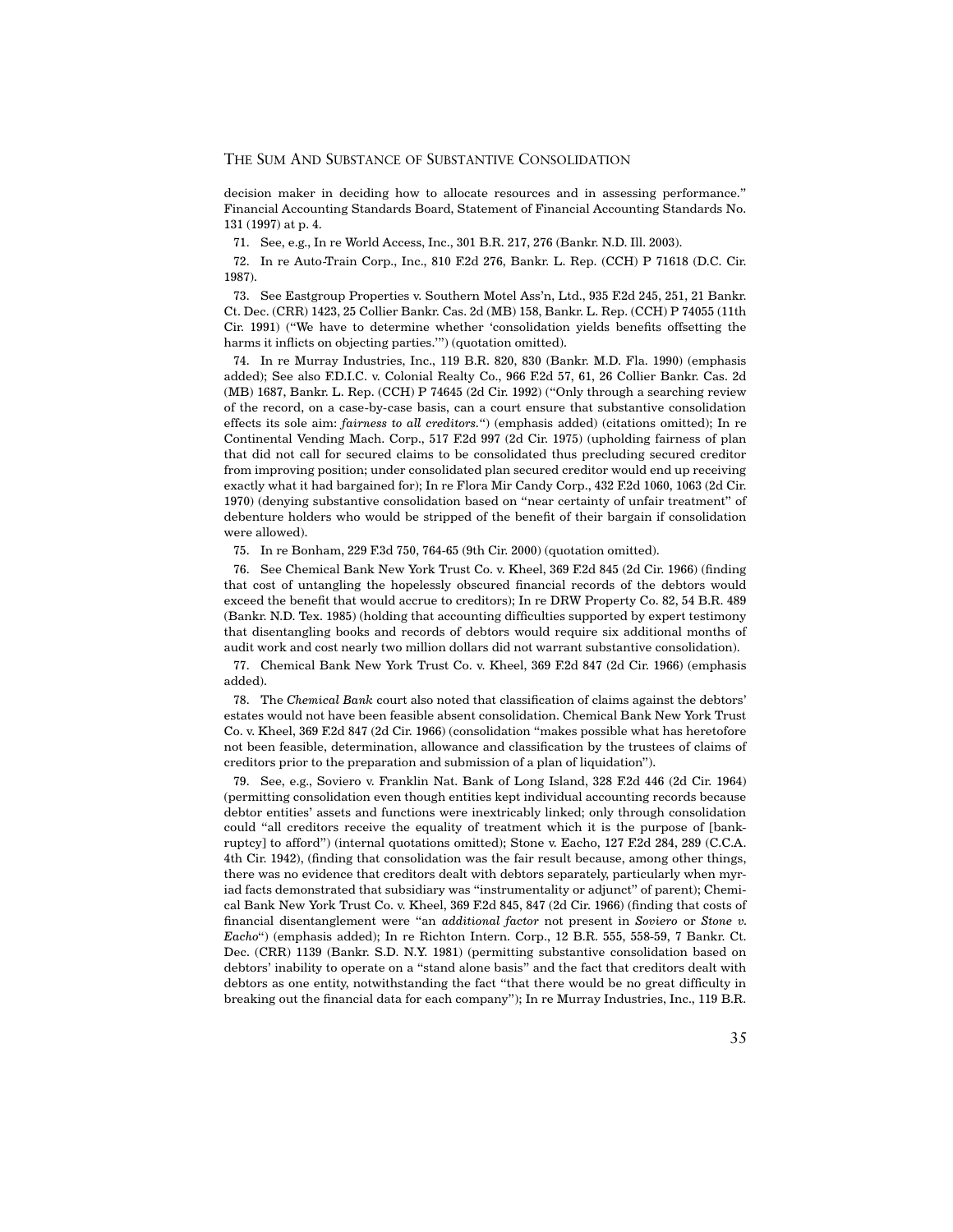820, 829 (Bankr. M.D. Fla. 1990) (citing to *Richton* for the proposition that financial entanglement as described in *Chemical Bank* is not a necessary requirement for consolidation); In re Augie/Restivo Baking Co., Ltd., 860 F.2d 515, 518, 18 Bankr. Ct. Dec. (CRR) 852, Bankr. L. Rep. (CCH) P 72482 (2d Cir. 1988) (specifically delineating between two alternative grounds for substantive consolidation—substantial identity and creditor reliance *or* financial entanglement).

80. Benjamin Weintraub and Alan N. Resnick, *Consolidation in Bankruptcy Reorganization of Multi-tiered Corporations—Chemical v. Kheel Revisited*, (From the Bankruptcy Courts) Vol. 14 U.C.C. L.J. at p. 184 (Fall, 1981).

81. As the *Eastgroup* case in fact held. See section II.B. See also Chemical Bank New York Trust Co. v. Kheel, 369 F.2d 848 (2d Cir. 1966) (Friendly, J. concurring) (noting that while "a court of equity will protect the rights of a creditor who relied on the credit of a subsidiary although the subsidiary was 'merely' an agency or department of the parent . . . such considerations would have to yield to the practicalities if even an approach to a proper accounting within the corporate group was impossible or prohibitively expensive . . .") (internal quotations omitted); Auto-Train, 810 F2d at 159 (holding that trustee's concern "for the cost of disentangling corporate books" not sufficient to override proof of creditor reliance when elimination of retroactive feature of substantive consolidation order would provide creditor that proved reliance with benefit of its bargain by insulating such creditor from preference liability).

82. One of the seminal cases developing this line of reasoning is Soviero v. Franklin Nat. Bank of Long Island, 328 F.2d 446, 447-448 (2d Cir. 1964). *Soviero* involved the consolidation of multiple debtors operating in the carpet business. The court found that consolidation was appropriate based on a number of facts demonstrating a unity of interests among the various entities. Among the facts in *Soviero* showing the heavy interdependence of the debtor entities were that: the various entities accounted for transactions among themselves, but no real money actually appeared to change hands; the parent provided all working capital to its affiliates; and the parent remained liable on its affiliates' obligations to their various creditors by guaranteeing their leases, providing them with security deposits, and paying for their losses. Thus, without the parent, the affiliates in *Soviero* would simply not have existed; they essentially functioned as instrumentalities of the parent. The *Soviero* court therefore found consolidation to be appropriate because "there existed a unity of interest and ownership common to all corporations, and that to adhere to the separate corporate entities theory would result in injustice to the bankrupt's creditors." In other words, because the creditors of the entire enterprise in *Soviero* treated the parent and its subsidiaries as one business, consolidation would best approximate the fairest distribution of the debtors' assets among their creditors. See also Stone v. Eacho, 127 F.2d 284 (C.C.A. 4th Cir. 1942) (creditors would not suffer any undeserved harm if consolidation were ordered, and consolidation would prevent certain distributional inequities); In re Murray Industries, Inc., 119 B.R. 820, 824 (Bankr. M.D. Fla. 1990) (consolidation ordered to allow all corporate entities to share value of intangible asset owned by parent ("Chris-Craft" brand), value which the other entities helped create); In re Richton Intern. Corp., 12 B.R. 555, 558, 7 Bankr. Ct. Dec. (CRR) 1139 (Bankr. S.D. N.Y. 1981) (by ordering consolidation, court ensured that creditors' received a distribution that reflected their perceptions of, and dealings with, the Richton Group of companies).

83. In re Snider Bros., Inc., 18 B.R. 230, 236, 8 Bankr. Ct. Dec. (CRR) 1016 (Bankr. D. Mass. 1982).

84. In re Auto-Train Corp., Inc., 810 F.2d 277-78, Bankr. L. Rep. (CCH) P 71618 (D.C. Cir. 1987).

85. See In re Auto-Train Corp., Inc., 810 F.2d 276, 277-78, Bankr. L. Rep. (CCH) P 71618 (D.C. Cir. 1987) (evaluating debtors' representations of corporate separateness in public fil-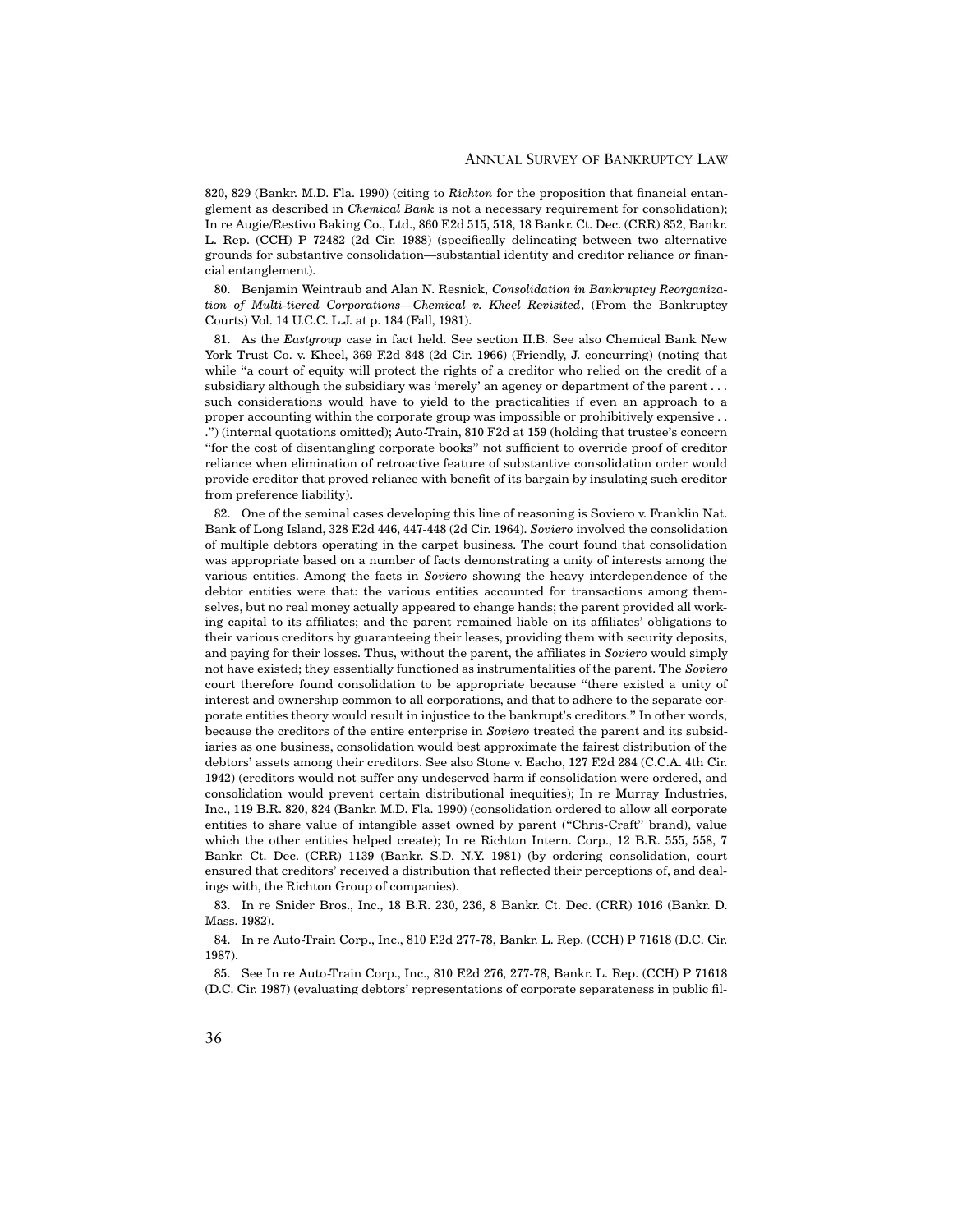ings with the SEC); In re World Access, Inc., 301 B.R. 217, 274 (Bankr. N.D. Ill. 2003) (finding that creditors' maintenance of separate contracts and invoicing accounts for each debtor entity supported creditors' perceptions that the debtors were separate entities).

86. See, e.g., In re World Access, Inc., 301 B.R. 217, 287-90 (Bankr. N.D. Ill. 2003) (evaluating testimony from noteholders as to their personal impression as to where cash was housed in debtors' business structure).

87. See Eastgroup Properties v. Southern Motel Ass'n, Ltd., 935 F.2d 245, 249 n. 11, 21 Bankr. Ct. Dec. (CRR) 1423, 25 Collier Bankr. Cas. 2d (MB) 158, Bankr. L. Rep. (CCH) P 74055 (11th Cir. 1991).

88. Eastgroup Properties v. Southern Motel Ass'n, Ltd., 935 F.2d 245, 249 n. 11, 21 Bankr. Ct. Dec. (CRR) 1423, 25 Collier Bankr. Cas. 2d (MB) 158, Bankr. L. Rep. (CCH) P 74055 (11th Cir. 1991).

89. See, e.g., Chemical Bank New York Trust Co. v. Kheel, 369 F.2d 845, 848 (2d Cir. 1966) (Friendly, J. concurring) (noting that while "a court of equity will protect the rights of a creditor who relied on the credit of a subsidiary although the subsidiary was ('merely an agency or department of the (parent) . . . such considerations would have to yield to the practicalities if even an approach to a proper accounting within the corporate group was impossible or prohibitively expensive . . .") (internal quotations omitted); Prestidge v. Prestidge, 810 F.2d 159 (8th Cir. 1987) (where trustee's single "concern for the cost of disentangling the corporate books" was not sufficient to rebut creditor's reliance on separate credit of entities when elimination of nunc pro tunc feature of consolidation order would acknowledge such reliance by allowing creditor that relied on separate credit of debtor to avoid preference liability).

90. See, e.g., Stone v. Eacho, 128 F.2d 16 (C.C.A. 4th Cir. 1942) (per curiam) (denying a rehearing requested by creditors claiming that they could show that they extended credit to separate debtor based on fact that such creditors' concerns could be heard in consolidated proceedings); In re Continental Vending Mach. Corp., 517 F.2d 997 (2d Cir. 1975); In re Interstate Stores, Inc., 15 CBC 634, 640-41 (Bankr. S.D.N.Y. 1978) (approving separate substantive consolidations of debtor entities in the toy business and those in the general retail business).

- 91. In re Owens Corning, 316 B.R. 168 (Bankr. D. Del. 2004).
- 92. In re Owens Corning, 316 B.R. 168, 169 (Bankr. D. Del. 2004).
- 93. In re Owens Corning, 316 B.R. 168, 170 (Bankr. D. Del. 2004).

94. In re Owens Corning, 316 B.R. 168, 171 (Bankr. D. Del. 2004). Although the court did not mention it, from the facts recited, it certainly could be argued that the subsidiaries could have no independent existence (i.e., no "separate mind," See section II.C(b) below), and could not have operated as stand-alone entities.

95. In re Owens Corning, 316 B.R. 168, 171 (Bankr. D. Del. 2004). Later in the opinion the court called substantive consolidation "a virtual necessity." In re Owens Corning, 316 B.R. 168, 172 (Bankr. D. Del. 2004).

- 96. In re Owens Corning, 316 B.R. 168, 171 (Bankr. D. Del. 2004).
- 97. In re Owens Corning, 316 B.R. 168, 171 (Bankr. D. Del. 2004).
- 98. In re Owens Corning, 316 B.R. 168, 172 (Bankr. D. Del. 2004).
- 99. In re Owens Corning, 316 B.R. 168, 172 (Bankr. D. Del. 2004).

100. Although not cited in this opinion, there is a similarity to the *Flora Mir Candy* case (In re Flora Mir Candy Corp., 432 F.2d 1060, 1063 (2d Cir. 1970)), discussed in section II.B.2. In that case, the court found that the bondholders would not have a remedy, and would be stripped of the benefit of their bargain, if substantive consolidation were granted.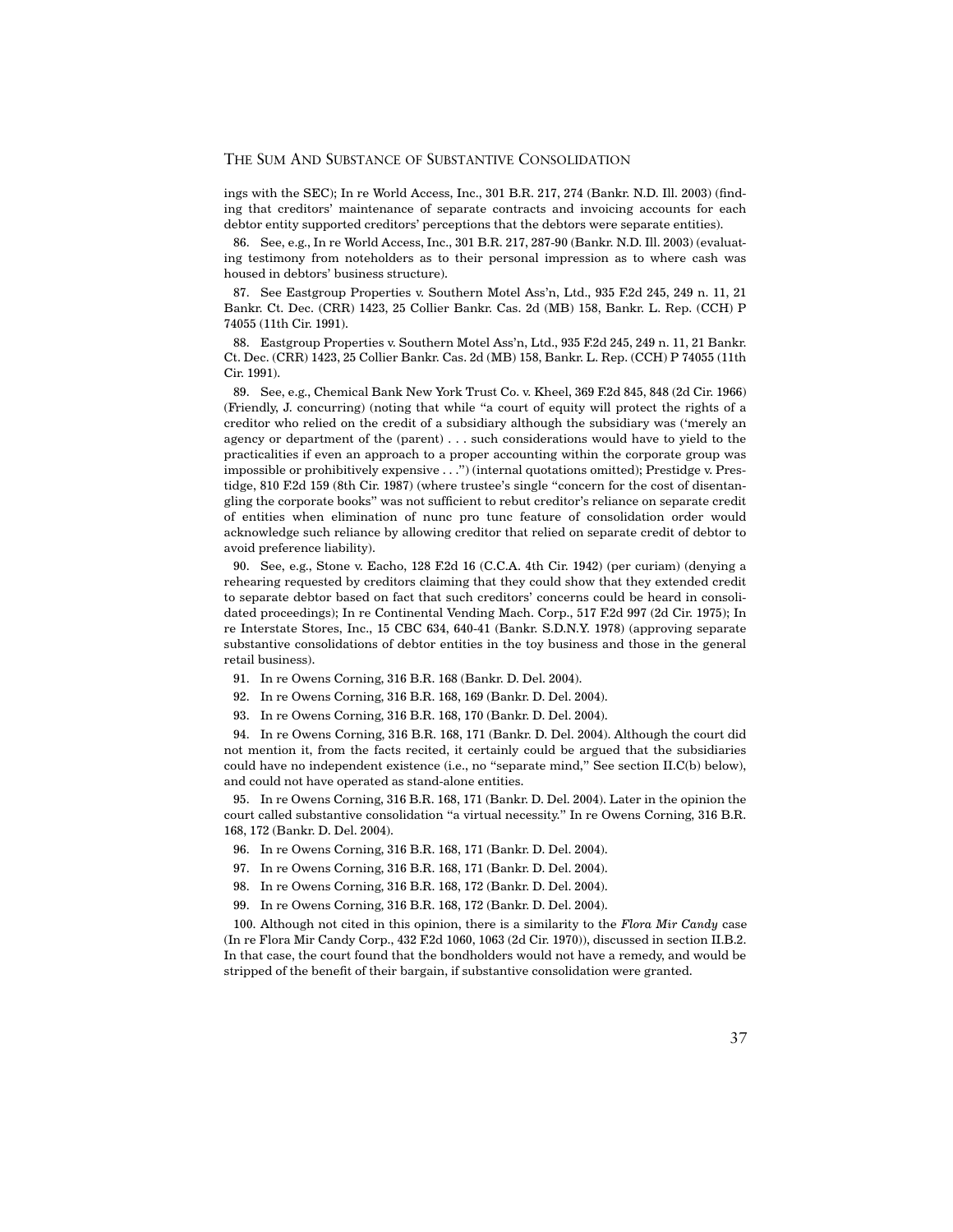#### ANNUAL SURVEY OF BANKRUPTCY LAW

101. A "deemed consolidation" is one "under which a consolidation is deemed to exist for purposes of valuing and satisfying creditor claims, voting for or against the Plan, and making distributions for allowed claims under it. Plan § 6.1. Yet 'the Plan would not result in the merger of or the transfer or commingling of any assets of any of the Debtors or Non-Debtor Subsidiaries, . . . [which] will continue to be owned by the respective Debtors or Non-Debtors.' Plan § 6.1(a). Despite this, on the Plan's effective date 'all guarantees of the Debtors of the obligations of any other Debtor will be deemed eliminated, so that any claim against any such Debtor and any guarantee thereof . . . will be deemed to be one obligation of the Debtors with respect to the consolidated estate.' Plan § 6.1(b). Put another way, 'the Plan eliminates the separate obligations of the Subsidiary Debtors arising from the guarant[e]es of the 1997 Credit Agreement.' Plan Disclosure Statement at A-9897." In re Owens Corning, 2005 WL 1939796 (3d Cir. 2005).

102. In re Owens Corning, 2005 WL 1939796 (3d Cir. 2005).

103. In re Owens Corning, 2005 WL 1939796 (3d Cir. 2005). Because of the fairly egregious facts presented, the Third Circuit's is useful to illustrate what facts should not warrant substantive consolidation, but perhaps not as helpful in illustrating what facts should warrant this remedy.

104. See In re Stone & Webster, Inc., 286 B.R. 532, 541, 40 Bankr. Ct. Dec. (CRR) 137 (Bankr. D. Del. 2002).

105. "Each subsidiary was a separate legal entity." In re Owens Corning, 2005 WL 1939796 (3d Cir. 2005). See also the court's footnote 3, which emphasizes that many of the Owens Corning businesses were standalone entities. This clearly fits our model of a "horizontal" business, which, we suggest below, is a characteristic that does not favor the imposition of substantive consolidation.

106. Krivo Indus. Supply Co. v. National Distillers & Chemical Corp., 483 F.2d 1098, 1103 (5th Cir. 1973).

107. In re iPCS, Inc., 297 B.R. 283, 41 Bankr. Ct. Dec. (CRR) 215, 294 (Bankr. N.D. Ga. 2003), quoting *Krivo*.

108. In re iPCS, Inc., 297 B.R. 283, 41 Bankr. Ct. Dec. (CRR) 215, 294 (Bankr. N.D. Ga. 2003). See also In re Global Waste Co., 207 B.R. 542, 546, 30 Bankr. Ct. Dec. (CRR) 798 (Bankr. N.D. Ohio 1997); In re Valley-Vulcan Mold Co., 237 B.R. 322, 332, 34 Bankr. Ct. Dec. (CRR) 1110, 1999 FED App. 0014P (B.A.P. 6th Cir. 1999), subsequently aff'd, 5 Fed. Appx. 396 (6th Cir. 2001).

109. In re iPCS, Inc., 297 B.R. 283, 295, 41 Bankr. Ct. Dec. (CRR) 215, 294 (Bankr. N.D. Ga. 2003).

110. The court in Calvert v. Huckins, 875 F. Supp. 674, 679 (E.D. Cal. 1995) found the presence of the following facts not enough to establish that a subsidiary was an "instrumentality" of the parent: parent ownership of subsidiary stock; interlocking directors and officers; incorporation of subsidiary's financial statements into parent's; guarantee by parent of subsidiary's promissory note; and counsel for the parent providing legal services for the subsidiary. Calvert v. Huckins, 875 F. Supp. 674, 678-79 (E.D. Cal. 1995). The court stated that, to establish the subsidiary as a "mere instrumentality" of the parent "requires some showing that the parent corporations not only dictate general policies, but that they also control 'how the company will be operated on a day-to-day basis.'" Calvert v. Huckins, 875 F. Supp. 674, 679 (E.D. Cal. 1995).

111. Rio Grande Valley Gas Co. v. City of Edinburg, 59 S.W.3d 199, 208-09 (Tex. App. Corpus Christi 2000), on reh'g in part, 59 S.W.3d 225 (Tex. App. Corpus Christi 2001), on reh'g in part, (Aug. 2, 2001) and judgment aff'd in part, rev'd in part on other grounds, 129 S.W.3d 74 (Tex. 2003), reh'g of cause overruled, (Apr. 9, 2004).

112. In re Reider, 31 F.3d 1102, 1106, 31 Collier Bankr. Cas. 2d (MB) 1409 (11th Cir. 1994).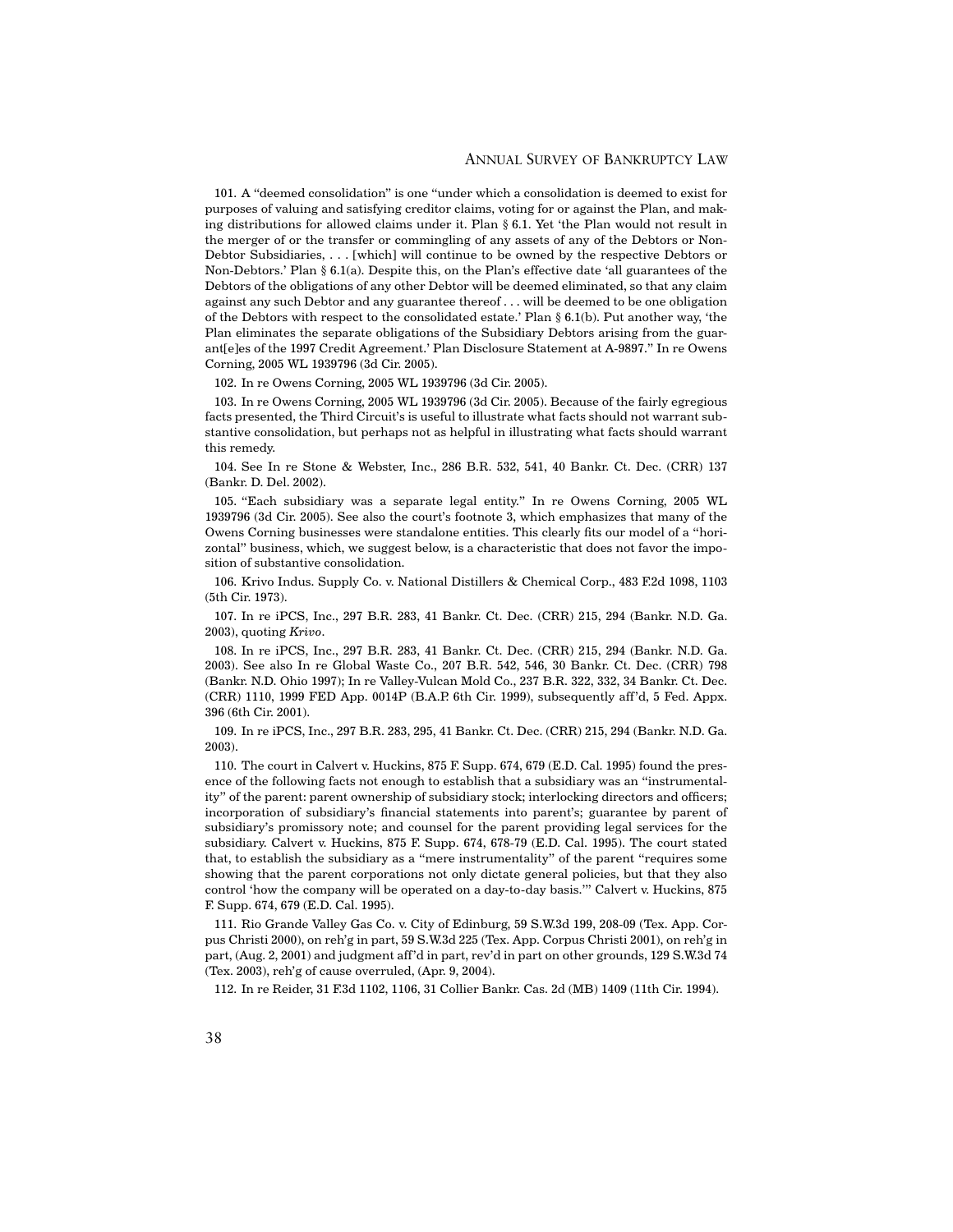113. See also, e.g., Astrocom Electronics, Inc. v. Lafayette Radio Electronics Corp., 63 A.D.2d 765, 404 N.Y.S.2d 742, 744 (3d Dep't 1978) (Sup. Ct. App. Div. 1978) ("A subsidiary corporation over which the parent corporation exercises a very considerable amount of control in everyday operations may be considered an instrumentality or agent of the parent corporation"); In re Tureaud, 59 B.R. 973, 976, 14 Collier Bankr. Cas. 2d (MB) 1131 (N.D. Okla. 1986), where one of the factors the court used to determine whether a subsidiary was an "instrumentality" was, "the subsidiary has substantially no business except with the parent corporation or no assets except those conveyed to it by the parent corporation." See also 2 Collier on Bankruptcy ¶ 105.09[3] (15th Rev. Ed. 2004) ("[I]f the separate existence of the two companies was a mere fiction, then consolidation simply recognizes the existing reality that . . . all property was held in a single entity.").

114. Frost, *Organizational Form, Misappropriation Risk, and the Substantive Consolidation of Corporate Groups*, 44 Hastings L. J. 449, 492-98 (1993); See also Blumberg, *The Law of Corporate Groups: Problems in the Bankruptcy or Reorganization of Parent and Subsidiary Corporations, Including the Law of Corporate Guaranties* (2002-3 Supplement) at § 10.18 n.6 ("Blumberg II").

115. See, e.g., U.S. v. New York Great Atlantic & Pacific Tea Co., 67 F.Supp. 626, 638 (N.D. Ill. 1946) ("horizontal integration" is "combination under one management of a number of similar industries on the same level"); see also http://www.quickmba.com/strategy/horizontal-integration/; Phillip Areeda & Donald Turner, *Conglomerate Mergers: Extended Interdependence and Effects on Interindustry Competition as Grounds for Condemnation*, 127 U Pa. L. Rev. 1082 (1979).

116. At p. 1. For further detail, see http://www2.exxonmobil.com/Corporate/About/ Corp\_AboutXOM.asp.

117. In re GC Companies, Inc., 274 B.R. 663, 672, 39 Bankr. Ct. Dec. (CRR) 82 (Bankr. D. Del. 2002), aff'd in part, rev'd in part on other grounds, 298 B.R. 226 (D. Del. 2003).

118. One court has boldly stated, "A situation involving a parent holding company and an operating subsidiary filing bankruptcy conjunctively suggests an appropriate case for substantive consolidation." In re Mortgage Inv. Co. of El Paso, Tex., 111 B.R. 604, 609-10 (Bankr. W.D. Tex. 1990).

119. cf. In re World Access, Inc., 301 B.R. 217 (Bankr. N.D. Ill. 2003) (where consolidation was not permitted in part because entities were brought into corporate family through outside acquisitions).

120. Adopting this approach would save much time and money; U.S. trustees often question the appropriateness of substantive consolidation even where no other party in interest opposes it. If the initial presumption were to change from substantive consolidation being an "extraordinary remedy" in all cases to an appropriate remedy in appropriate cases, debtors might avoid the time and money currently spent supporting their case for substantive consolidation in virtually all cases.

121. See also In re Cardinal Industries, Case No. 2-89-02779, United States Bankruptcy Court for the Southern District of Ohio (parent and 33 subsidiary and affiliate companies engaged in "vertically integrated business" substantively consolidated; referred to in In re Cardinal Industries, Inc., 151 B.R. 843, 845 (Bankr. S.D. Ohio 1993); In re Cardinal Industries, Inc., 121 B.R. 518, 521 (Bankr. S.D. Ohio 1990); In re Standard Brands Paint Co., 154 B.R. 563, 565, 24 Bankr. Ct. Dec. (CRR) 426, 28 Collier Bankr. Cas. 2d (MB) 1658, Bankr. L. Rep. (CCH) P 75287 (Bankr. C.D. Cal. 1993) (consolidation of 5 vertically-integrated subsidiaries); In re GC Companies, Inc., 274 B.R. 663, 39 Bankr. Ct. Dec. (CRR) 82 (Bankr. D. Del. 2002), aff'd in part, rev'd in part, 298 B.R. 226 (D. Del. 2003) (consolidation of 31 "verticallyintegrated" subsidiaries); In re Murray Industries, Inc., 119 B.R. 820, 831 (Bankr. M.D. Fla. 1990) (consolidation of 11 vertically-integrated subsidiaries); In re Apex Oil Co., 101 B.R. 92, 93, 19 Bankr. Ct. Dec. (CRR) 924 (Bankr. E.D. Mo. 1989) (court notes that parent, 54 other